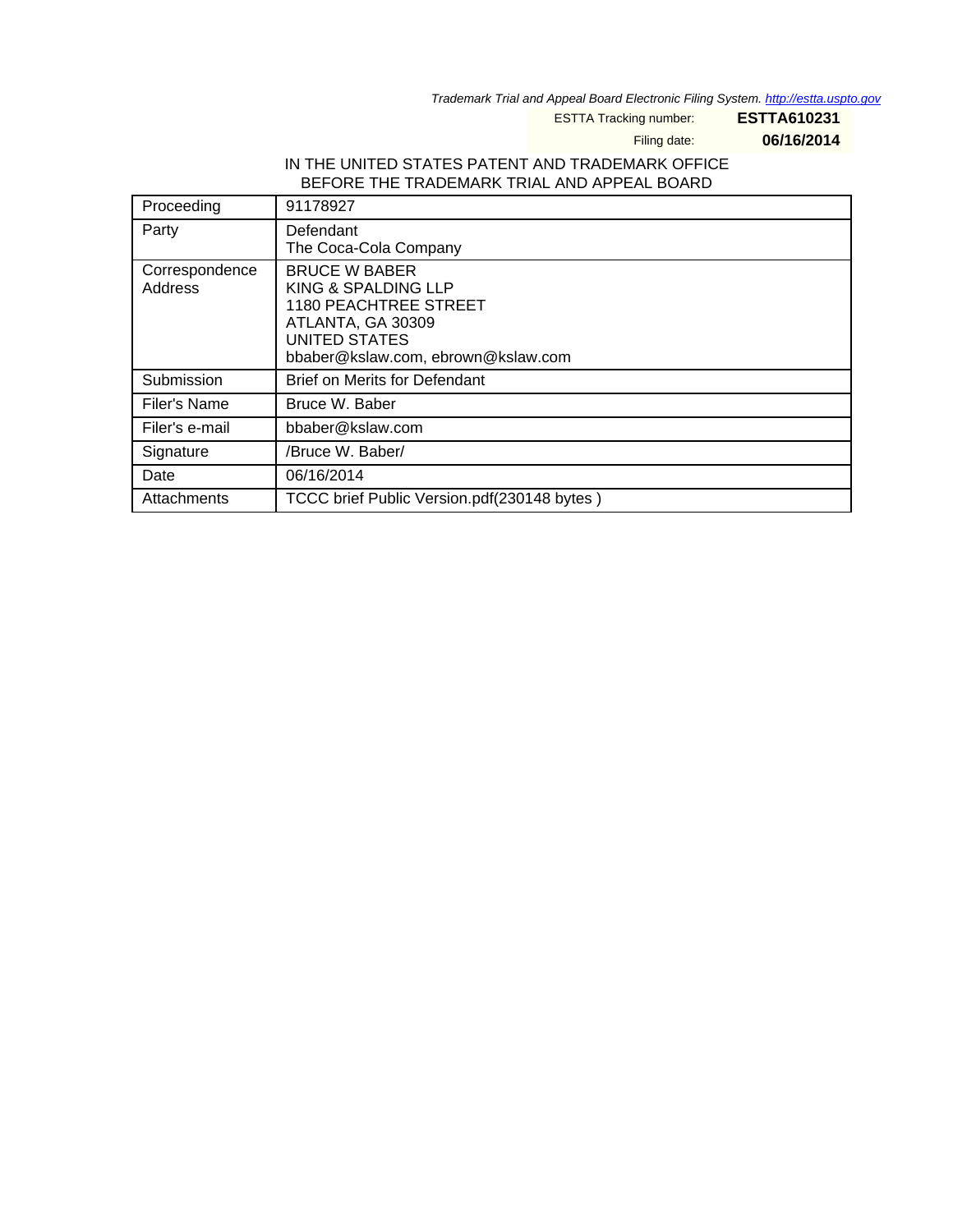# IN THE UNITED STATES PATENT AND TRADEMARK OFFICE

## BEFORE THE TRADEMARK TRIAL AND APPEAL BOARD

| ROYAL CROWN COMPANY, INC.<br>and DR. PEPPER/SEVEN UP, INC., |             | <b>Consolidated Proceedings:</b>                                                                         |
|-------------------------------------------------------------|-------------|----------------------------------------------------------------------------------------------------------|
| Opposers,<br>V.                                             |             | OPPOSITION NO. 91178927<br>OPPOSITION NO. 91180771<br>OPPOSITION NO. 91180772<br>OPPOSITION NO. 91183482 |
| THE COCA-COLA COMPANY,<br>Applicant.                        |             | OPPOSITION NO. 91185755<br>OPPOSITION NO. 91186579<br>OPPOSITION NO. 91189847<br>OPPOSITION NO. 91190658 |
|                                                             | $-$ and $-$ |                                                                                                          |
| THE COCA-COLA COMPANY,                                      |             |                                                                                                          |
| Opposer,                                                    |             |                                                                                                          |
| V.                                                          |             | OPPOSITION NO. 91184434                                                                                  |
| ROYAL CROWN COMPANY, INC.<br>and DR. PEPPER/SEVEN UP, INC., |             |                                                                                                          |
| Applicants.                                                 |             |                                                                                                          |

## THE COCA-COLA COMPANY'S OPENING BRIEF ON THE MERITS

Bruce W. Baber Kathleen E. McCarthy Emily B. Brown

KING & SPALDING LLP

1180 Peachtree Street Atlanta, Georgia 30309 404-572-4600

Attorneys for Applicant and Opposer THE COCA-COLA COMPANY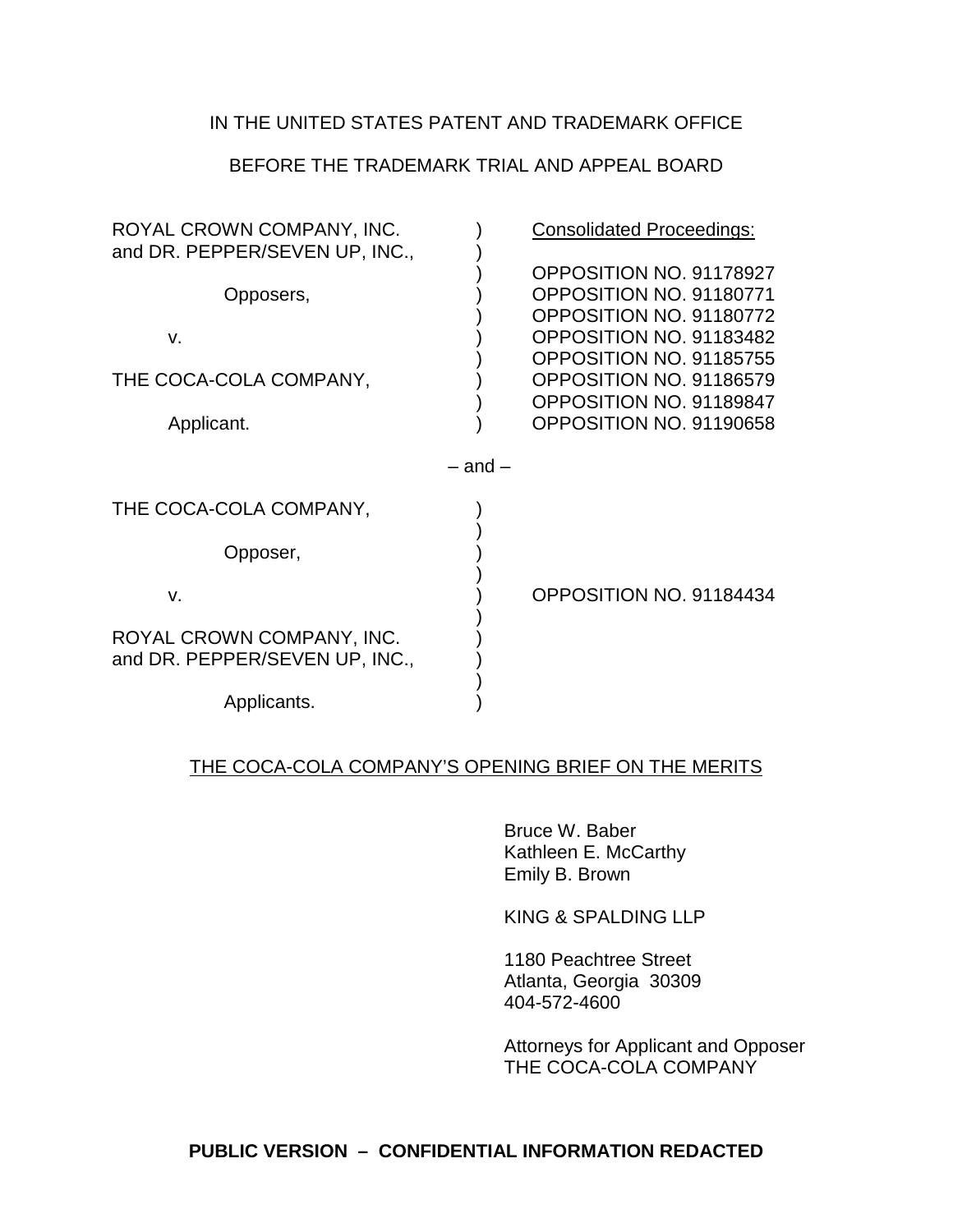# TABLE OF CONTENTS

|              | Α.                                                                                                                                            |  |  |  |  |  |  |
|--------------|-----------------------------------------------------------------------------------------------------------------------------------------------|--|--|--|--|--|--|
|              | <b>B.</b>                                                                                                                                     |  |  |  |  |  |  |
|              | $C_{\cdot}$                                                                                                                                   |  |  |  |  |  |  |
|              | D.                                                                                                                                            |  |  |  |  |  |  |
|              |                                                                                                                                               |  |  |  |  |  |  |
|              | Α.                                                                                                                                            |  |  |  |  |  |  |
|              | B.                                                                                                                                            |  |  |  |  |  |  |
|              | C.<br>D.<br>"ZERO" AS USED IN THE TCCC<br>Α.<br>The Genus Of The Goods At<br>B.<br>The Relevant Public Does Not<br>1.<br>2.<br>3.<br>4.<br>5. |  |  |  |  |  |  |
|              |                                                                                                                                               |  |  |  |  |  |  |
|              |                                                                                                                                               |  |  |  |  |  |  |
| $\mathbf{L}$ |                                                                                                                                               |  |  |  |  |  |  |
|              |                                                                                                                                               |  |  |  |  |  |  |
|              |                                                                                                                                               |  |  |  |  |  |  |
|              |                                                                                                                                               |  |  |  |  |  |  |
|              |                                                                                                                                               |  |  |  |  |  |  |
|              |                                                                                                                                               |  |  |  |  |  |  |
|              |                                                                                                                                               |  |  |  |  |  |  |
|              |                                                                                                                                               |  |  |  |  |  |  |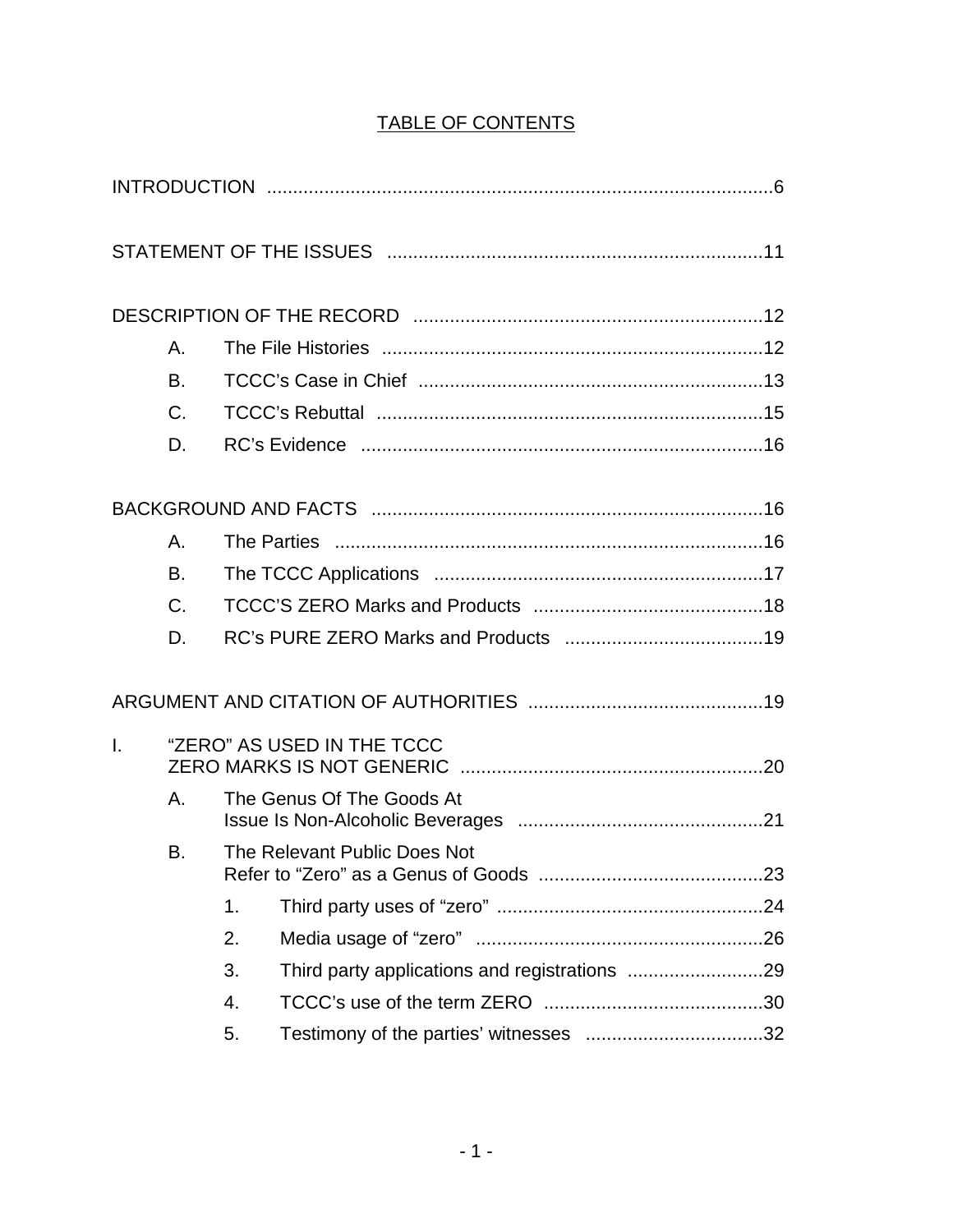| Ш.   |    | TCCC HAS ACQUIRED DISTINCTIVENESS IN            |                                           |                                                  |  |  |  |  |  |
|------|----|-------------------------------------------------|-------------------------------------------|--------------------------------------------------|--|--|--|--|--|
|      | А. | TCCC 's Evidence of Acquired Distinctiveness 34 |                                           |                                                  |  |  |  |  |  |
|      |    | 1.                                              | The Proof Submitted With                  |                                                  |  |  |  |  |  |
|      |    |                                                 | a.                                        |                                                  |  |  |  |  |  |
|      |    |                                                 | b.                                        | <b>Advertising Materials for</b>                 |  |  |  |  |  |
|      |    |                                                 | C.                                        |                                                  |  |  |  |  |  |
|      |    | 2.                                              |                                           |                                                  |  |  |  |  |  |
|      |    |                                                 | a.                                        | Additional Unsolicited Media Coverage 37         |  |  |  |  |  |
|      |    |                                                 | b.                                        | The Testimony of TCCC's Russell Baker 37         |  |  |  |  |  |
|      |    |                                                 | $C_{\cdot}$                               | TCCC's Secondary Meaning Survey 39               |  |  |  |  |  |
|      | B. |                                                 |                                           |                                                  |  |  |  |  |  |
|      |    | $\mathbf 1$ .                                   | <b>RC's Third Party Evidence Does Not</b> |                                                  |  |  |  |  |  |
|      |    | 2.                                              |                                           | The Preponderance of the Evidence                |  |  |  |  |  |
| III. |    |                                                 |                                           | RC'S ZERO MARKS ARE LIKELY TO CAUSE              |  |  |  |  |  |
|      | А. |                                                 |                                           | TCCC Has Standing To Oppose RC's ZERO Marks 45   |  |  |  |  |  |
|      | B. |                                                 |                                           | The Relevant Likelihood of Confusion Factors 45  |  |  |  |  |  |
|      |    | 1.                                              |                                           | The Strength of The TCCC ZERO Marks 46           |  |  |  |  |  |
|      |    | 2.                                              |                                           | The Marks Have Similar Commercial Impressions 46 |  |  |  |  |  |
|      |    | 3.                                              |                                           |                                                  |  |  |  |  |  |
|      |    | $\overline{4}$ .                                |                                           | The Channels of Trade and                        |  |  |  |  |  |
|      |    | 5.                                              |                                           |                                                  |  |  |  |  |  |
|      |    |                                                 |                                           |                                                  |  |  |  |  |  |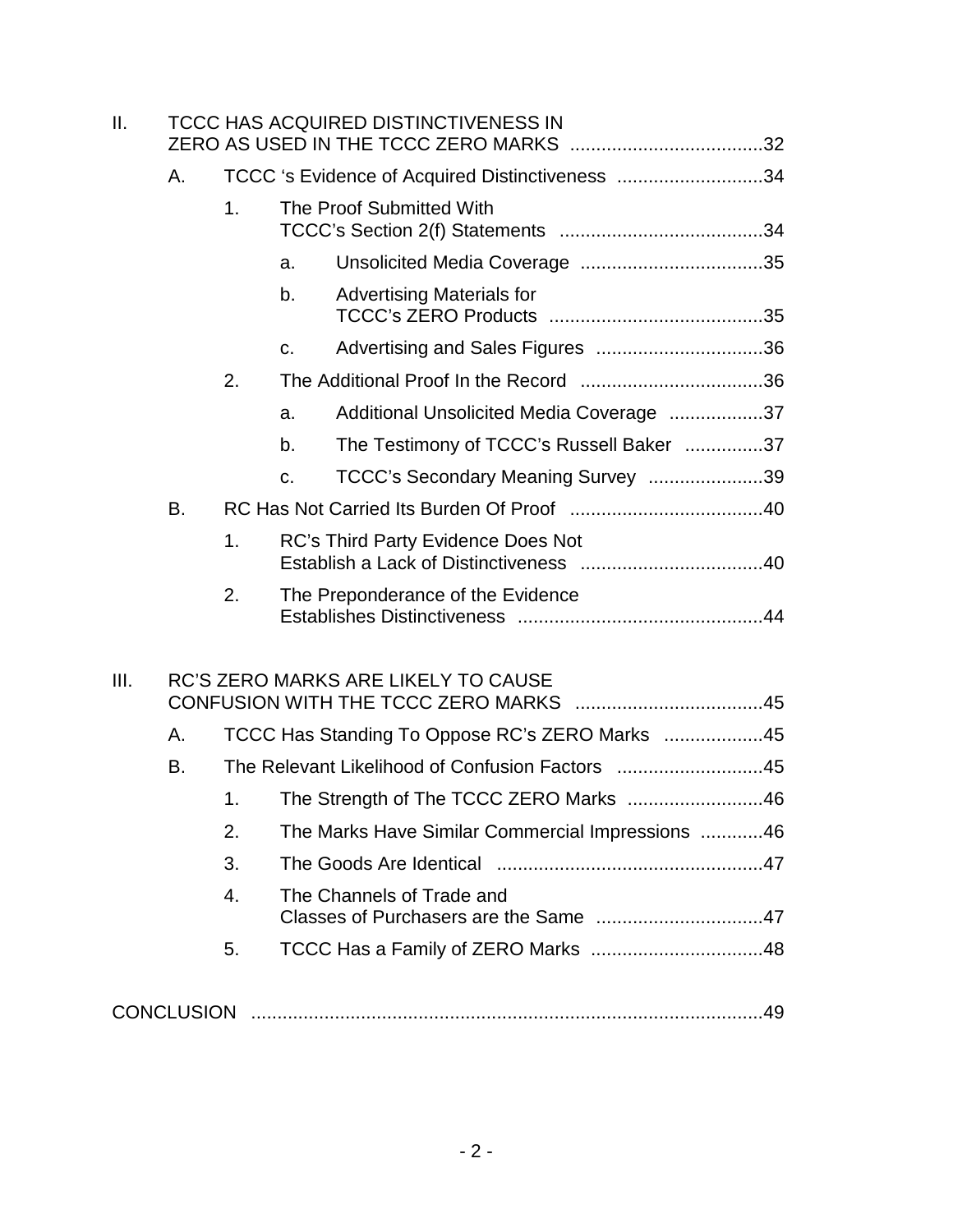# TABLE OF AUTHORITIES

# **CASES**

| Alcatraz Media, Inc. v. Chesapeake Marine Tours Inc.,                   |
|-------------------------------------------------------------------------|
| Arrow Trading Co., Inc. v. Victorinox A.G. and Wenger S.A.,             |
| Baroness Small Estates, Inc. v. American Wine Trade, Inc.,              |
| Carl Karcher Enterprises, Inc. v. Stars Restaurant Corp.,               |
| Companhia de Bebidas das Américas - AMBEV v.                            |
| Cunningham v. Laser Golf Corp.,                                         |
| Grand Canyon West Ranch, LLC v. Hualapai Tribe,                         |
| H. Marvin Ginn Corp. v. International Association of Fire Chiefs, Inc., |
| Han Beauty, Inc. v. Alberto-Culver Co.,                                 |
| In re America Online Inc.,                                              |
| In re American Fertility Society,                                       |
| In re Carl Walther GmbH,                                                |
| In re Central Sprinkler Co.,                                            |
| In re Country Music Association Inc.,                                   |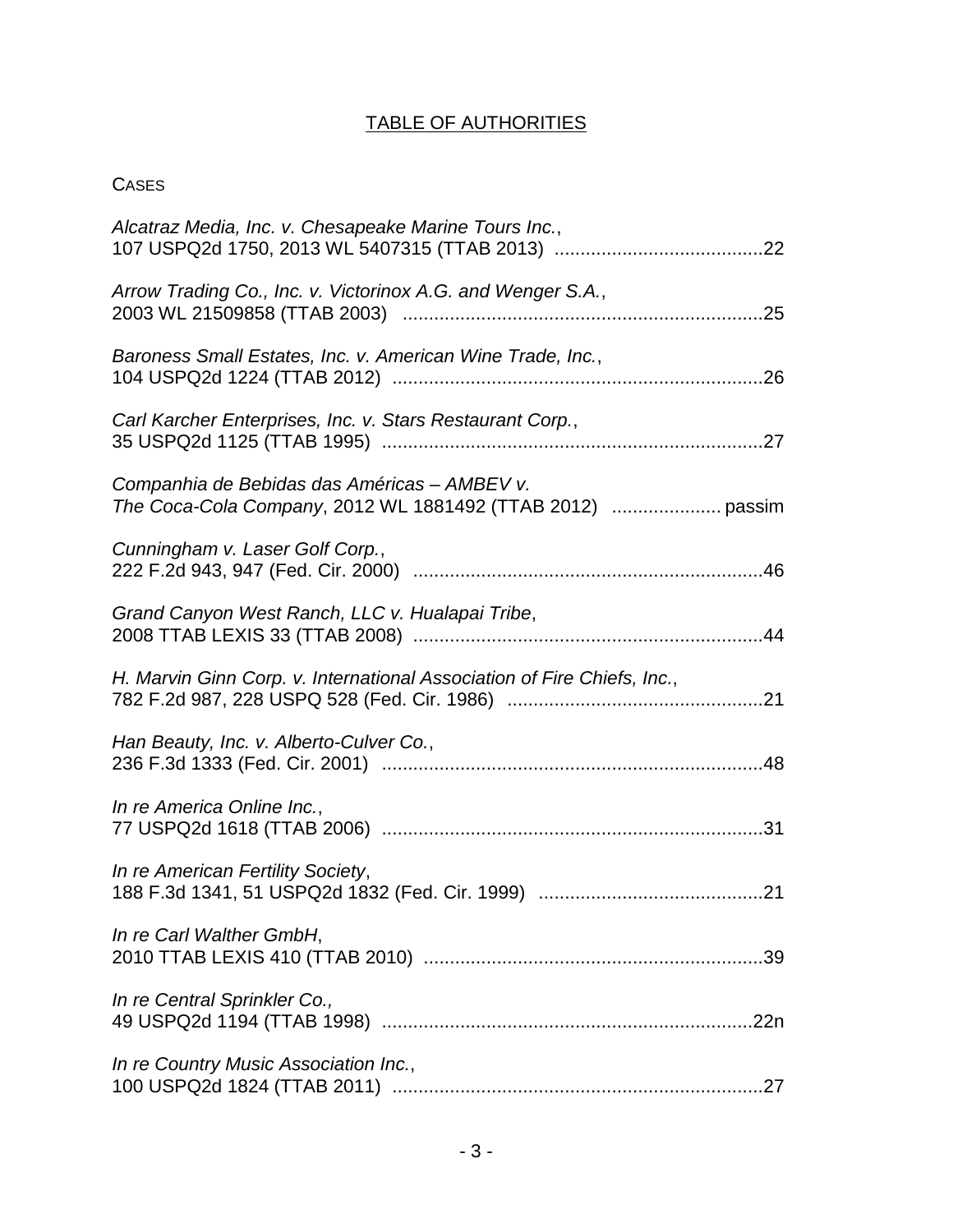| In re Dakota Natural Foods, Inc.,                                |
|------------------------------------------------------------------|
| In re E.I. du Pont de Nemours & Co.,                             |
| In re Merrill Lynch, Pierce, Fenner, and Smith Inc.,             |
| In re Nutraceutical Corp.,                                       |
| In re Owens-Corning Fiberglas Corp.,                             |
| In re Recorded Books Inc.,                                       |
| In re Reed Elsevier Properties Inc.,                             |
| In re Seats, Inc.,                                               |
| J & J Snack Foods Corp v. McDonald's Corp.,                      |
| Kellogg Co. v. General Mills, Inc.,                              |
| Levi Strauss & Co. v. R. Josephs Sportswear Inc.,                |
| Loglan Inst. Inc. v. Logical Language Group Inc.,                |
| Martahus v. Video Duplication Services Inc.,                     |
| Octocom Systems Inc. v. Houston Computer Services, Inc.,         |
| Palm Bay Imports Inc. v. Veuve Clicquot Ponsardin Maison Fondee, |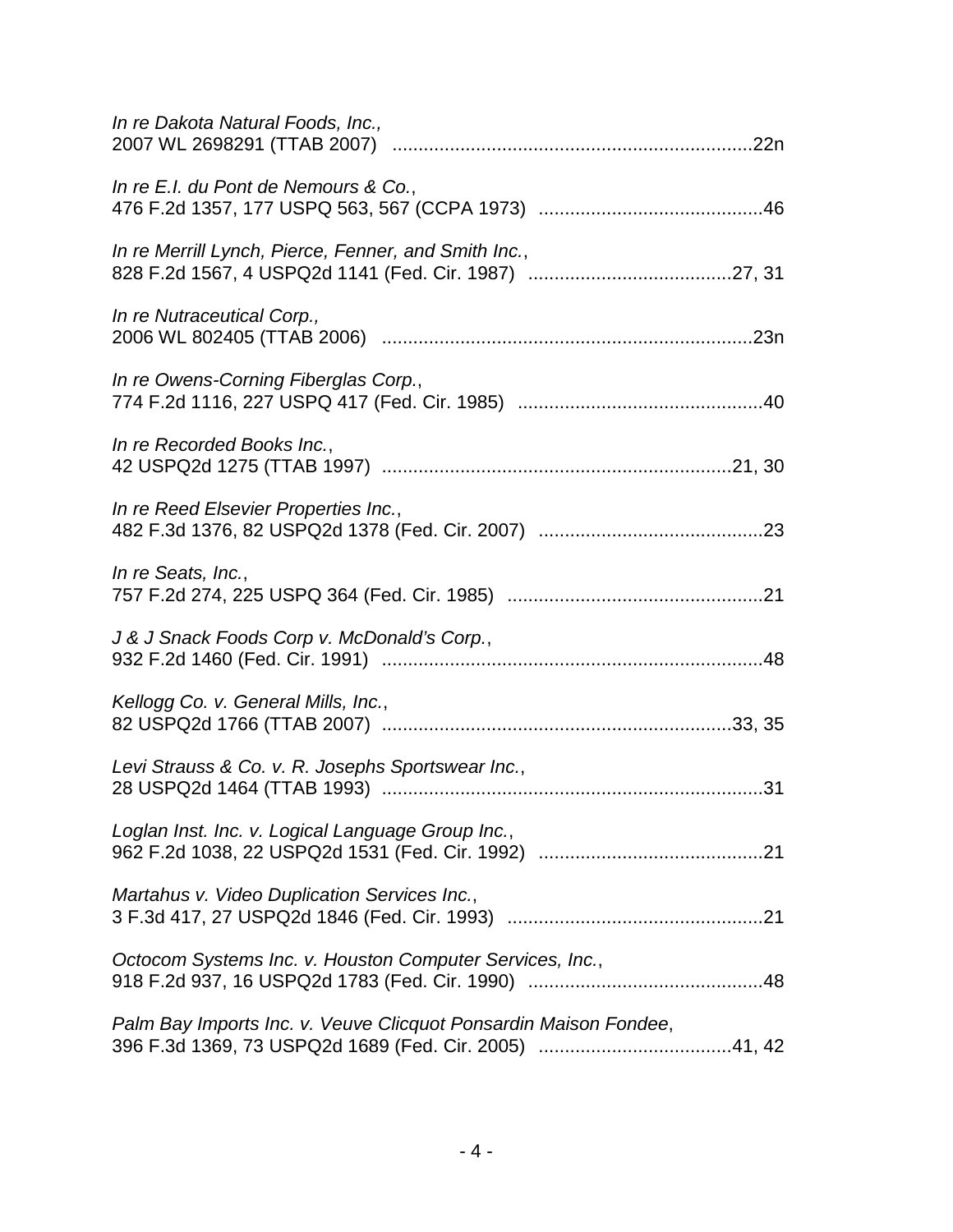| Sheetz of Delaware, Inc. v. Doctor's Associates Inc.,                          |  |
|--------------------------------------------------------------------------------|--|
| Tea Board of India v. Republic of Tea Inc.,                                    |  |
| Trump v. Caesars World, Inc.,<br>645 F.Supp. 1015, 230 USPQ 594 (D.N.J. 1986), |  |
| UMG Recordings, Inc. v. Mattel, Inc.,                                          |  |
| Valentino U.S.A., Inc. v. Florence Fashions (Jersey) Ltd.,                     |  |
| Yamaha International Corp. v. Hoshina Gakki Co. Ltd.,                          |  |

# OTHER AUTHORITIES

<span id="page-6-0"></span>

| McCarthy on Trademarks and Unfair Competition (4th ed. 2013) 30 |  |
|-----------------------------------------------------------------|--|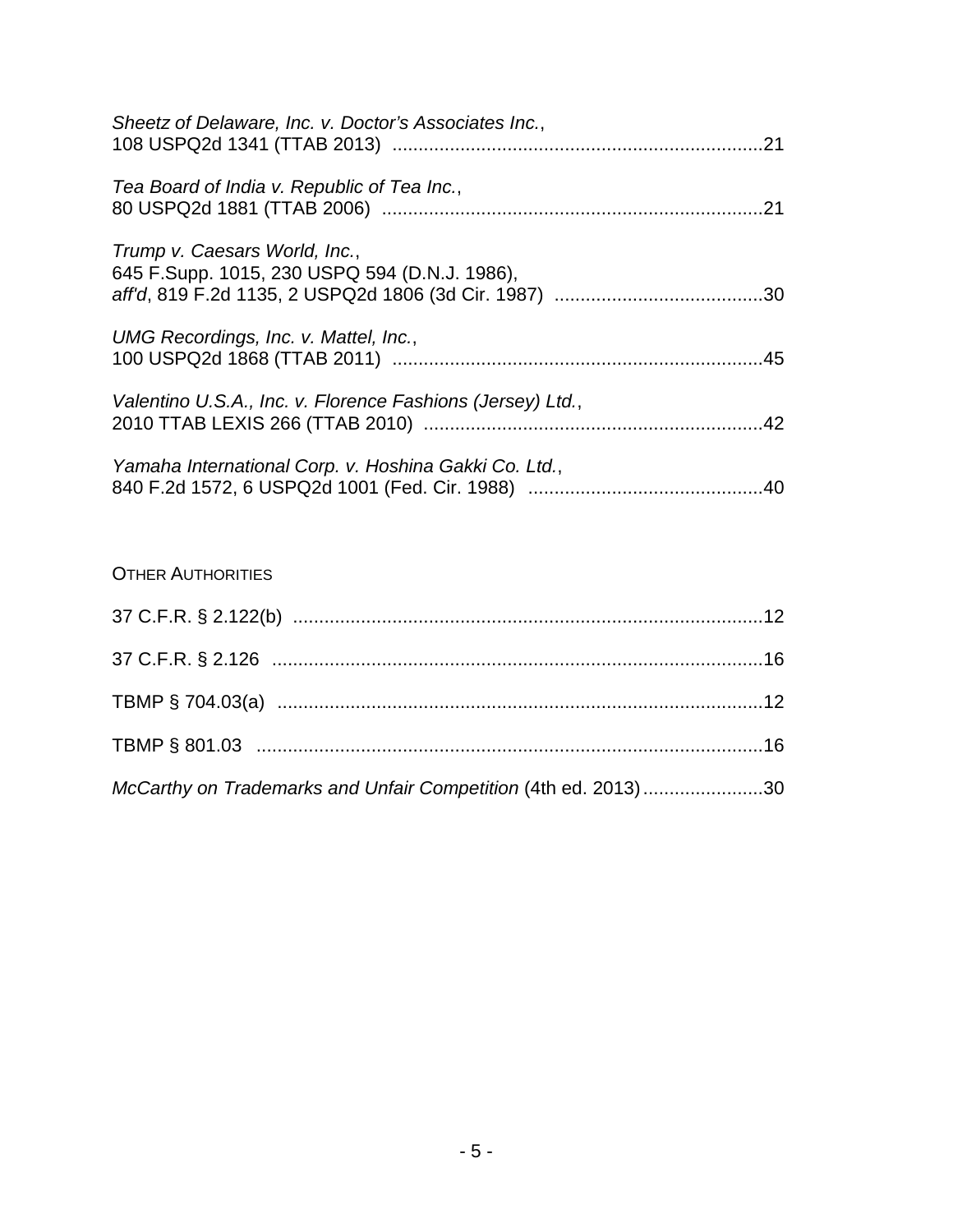## INTRODUCTION

More than two years ago, in a well-reasoned opinion based on a "voluminous" record, the Board dismissed consolidated oppositions to the same seventeen applications of The Coca-Cola Company ("TCCC") that are at issue in these proceedings. Companhia de Bebidas das Américas – AMBEV v. The Coca-Cola Company, 2012 WL 1881492, Oppositions Nos. 91178953, et al. (TTAB May 2, 2012) ("Ambev"). In the Ambev opinion, the Board found that TCCC had proven that ZERO, when used as an element of a mark for soft drinks, had acquired distinctiveness and need not be disclaimed.

More specifically, the Board in Ambey found that:

 $\overline{a}$ 

- "by itself, ZERO only describes a general absence of some ingredient normally present" and that ZERO is not "so highly descriptive as to identify a product category," Ambev at  $14-15$  $14-15$ ;<sup>1</sup>
- TCCC has enjoyed a "substantial degree of success with its ZERO line of beverages" and that the evidence of TCCC's sales and advertising expenditures were "significant . . . by any measure," Ambev at 17-18;
- TCCC's advertisements for its ZERO products "convey to the consumer" that ZERO serves a trademark function and do not merely convey nutritional information, Ambev at 18;
- the survey conducted by Dr. Alex Simonson which is the same survey that has been made of record in these proceedings – was "on

<sup>1</sup> The Ambey opinion is a non-precedential decision of the Board. In accordance with TBMP § 801.03, it may be cited for its persuasive value. Because the applications and many of the issues involved were the same, TCCC believes that the persuasive value of the Ambey opinion is significant, and RC cited the Ambey decision in its brief. (RC Brief at 32 n.8). References herein to the Ambev decision are to the pages of the Board slip opinion.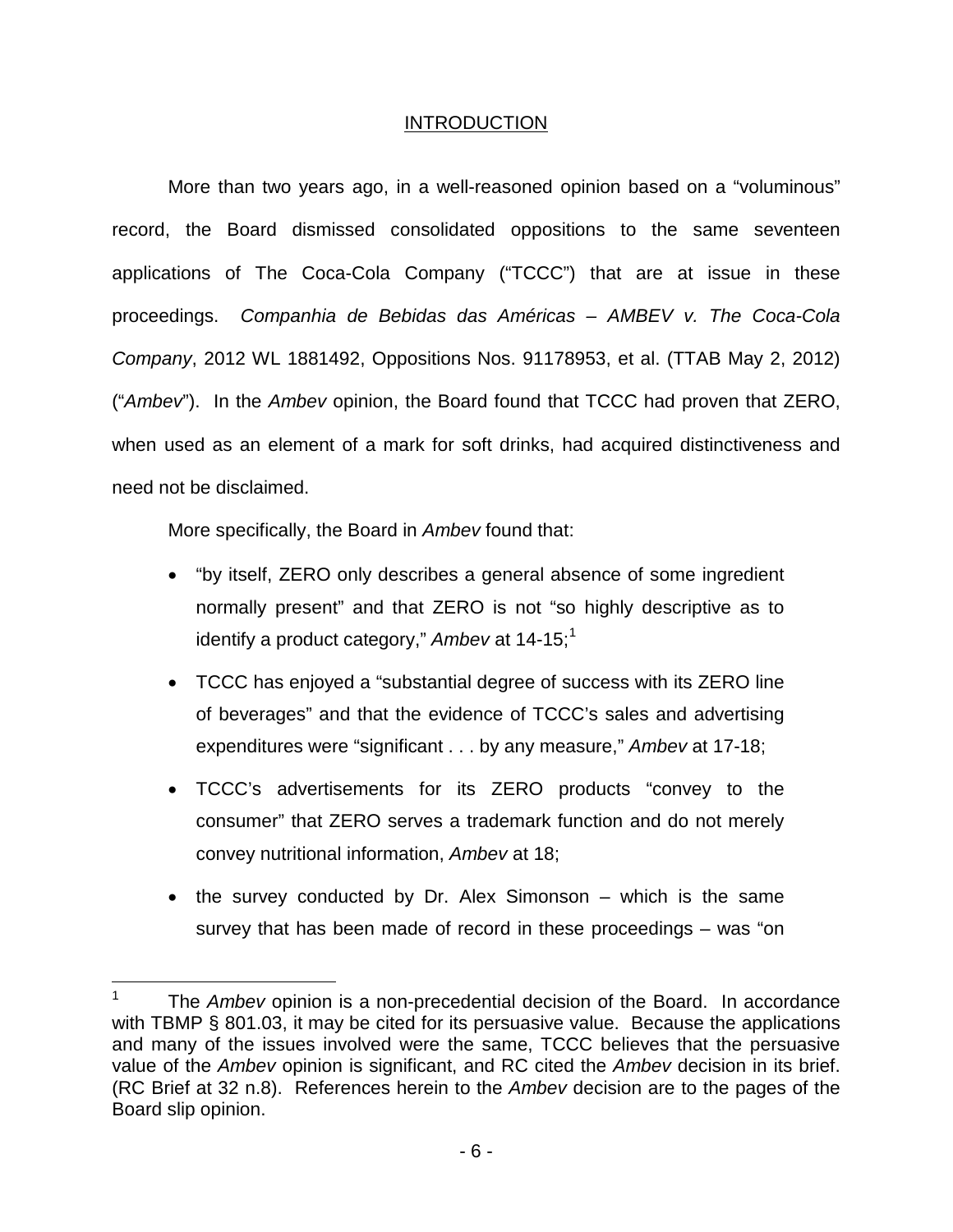point" and "validates the significant sales and advertising numbers," Ambev at 20; and

• TCCC's use of ZERO need not be "entirely exclusive," and that third party use of "highly descriptive zero-formative phrases" does not undercut TCCC's claim of acquired distinctiveness. Ambev at 20-21.

Like the evidence of record in Ambey, the evidence in these proceedings also demonstrates convincingly that the ZERO element of TCCC's ZERO marks serves as a source identifier that is associated by consumers with TCCC, and that consumers recognize that beverage products having ZERO in their names – unlike beverage products with "diet" in their names – come from only one source. The Trademark Examining Attorneys' withdrawals of the requirement of a disclaimer of "ZERO" in connection with the applications at issue were therefore correct. The oppositions of Royal Crown Company, Inc. and Dr. Pepper/Seven Up, Inc. (together, "RC") to the TCCC ZERO marks, seeking only that a disclaimer of "ZERO" be required, should be dismissed.

The evidence of record also establishes that RC's marks that include ZERO for the same types of goods are likely to cause confusion with TCCC's family of ZERO marks in view of, in part, consumers' recognition that ZERO in a soft drink product name identifies TCCC as the source. TCCC's opposition to RC's DIET RITE PURE ZERO and PURE ZERO marks should therefore be sustained.

These proceedings, which were filed over a twenty-two-month period starting in August of 2007 and ending in June of 2009, relate to applications filed by TCCC and by RC to register marks that include ZERO. The TCCC marks that are the subject of the applications opposed by RC are TCCC's marks COCA-COLA ZERO, COKE ZERO,

- 7 -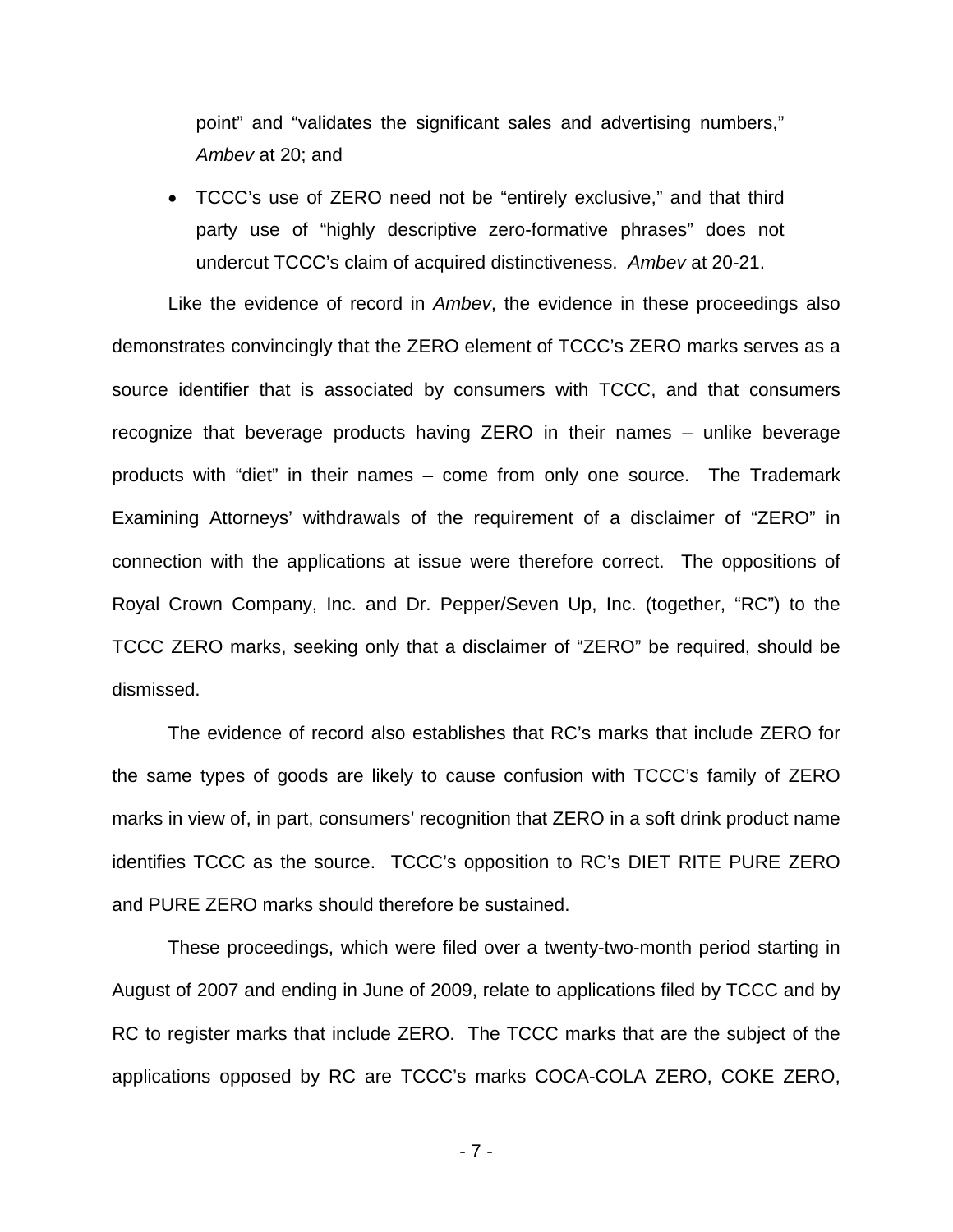SPRITE ZERO, FANTA ZERO, VAULT ZERO, PIBB ZERO, CHERRY COCA-COLA ZERO (and three variants thereof), VANILLA COCA-COLA ZERO (and two variants thereof), POWERADE ZERO, FULL THROTTLE ZERO, COKE ZERO ENERGY and COKE ZERO BOLD. With the exception of COKE ZERO ENERGY and COKE ZERO BOLD, TCCC has used the marks that are the subject of the opposed TCCC applications on soft drinks, sports drinks and energy drinks.

The evidence referred to above – much of which was submitted to the Trademark Office during prosecution of the applications – takes several forms.

First, the evidence shows that TCCC and its related companies have extensively advertised and promoted TCCC's ZERO beverage products. Between 2004 and the end of 2011, TCCC itself spent over

 to advertise and promote its ZERO products in the United States, and TCCC's bottlers and the retailers who sell the products to consumers have spent significant additional amounts, likely on the same order of magnitude. TCCC's expenditures on advertising have included significant amounts spent to advertise multiple TCCC ZERO products together.

Second, sales of TCCC's ZERO beverage products have been substantial. Over "unit cases" of 192 fluid ounces of TCCC's products were sold between 2004 and the end of 2011 – which represents more than eight-ounce servings. Sales of TCCC's ZERO products in the United States during the same period exceeded

.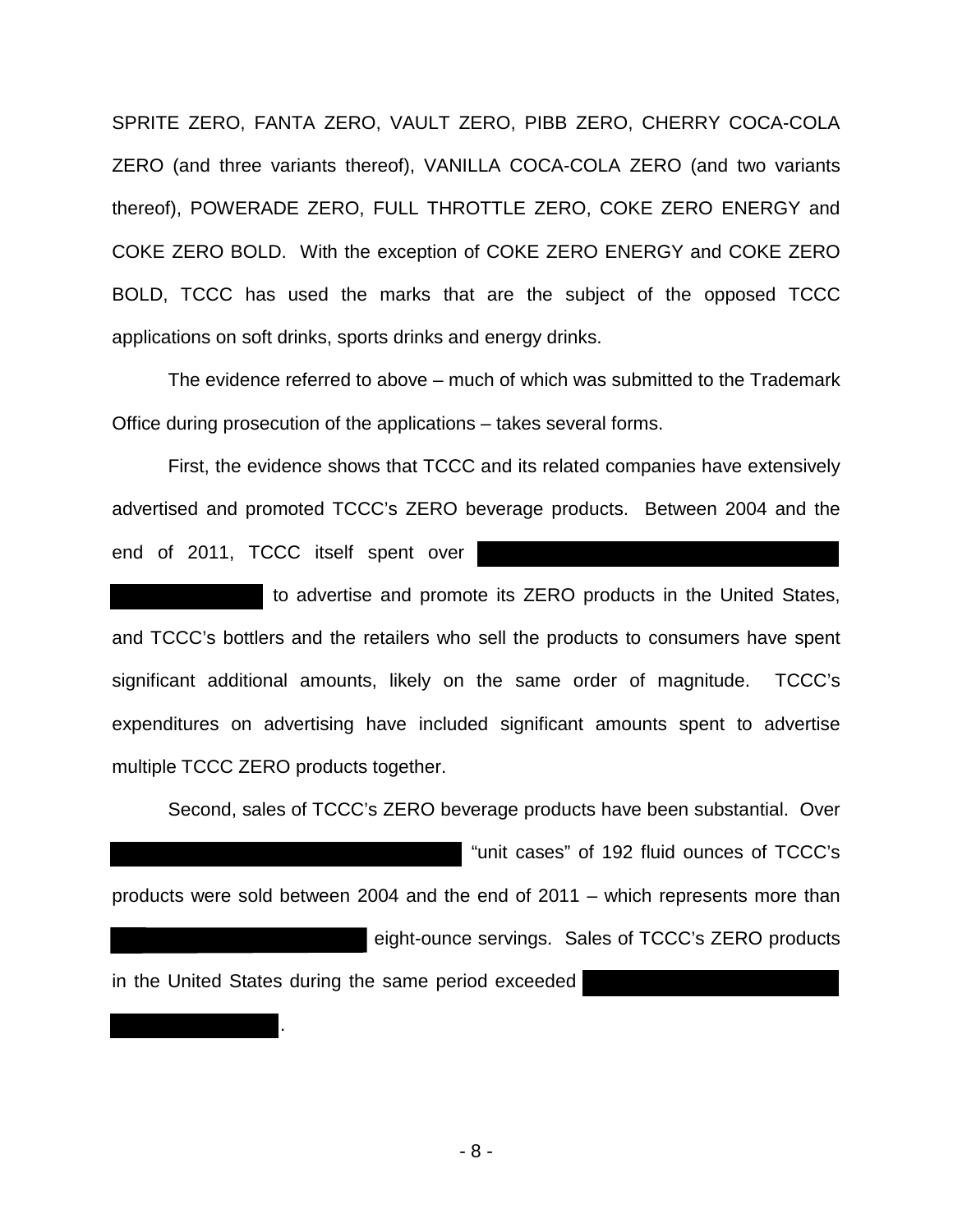Third, TCCC's consumer survey again validates these numbers and the success TCCC has achieved in developing acquired distinctiveness for its ZERO marks. The TCCC survey was conducted in accordance with well-recognized survey techniques, using "diet" as a control stimulus, and yielded impressive results. The survey showed that consumers understand that beverage products having ZERO in their names come from only one source, in stark contrast to consumers' equally clear understanding that beverage products whose names include the word "diet" come from many sources. The TCCC survey showed that the overwhelming majority of consumers understand that "diet" is a merely descriptive or generic term that is used by many companies in the names of their products, whereas ZERO is not.

Fourth, the evidence shows the strength of TCCC's family of ZERO marks, the efforts TCCC has taken to enforce its rights in and to its family of ZERO marks, and the likelihood of confusion resulting from RC's ZERO marks for the same types of products.

The materials submitted by RC in support of its oppositions do not cast doubt on these conclusions and confirm that the results reached by the Board in the Ambev proceedings were correct. RC's evidence and arguments consist largely of:

- numerous references to non-trademark uses of "zero" in its ordinary dictionary sense by TCCC and other companies, in descriptive phrases such as "zero calories," "zero calorie cola" or "zero sugar";
- evidence regarding isolated and relatively limited uses of ZERO as an element of a mark or on packaging for a small number of specialty, niche non-soft drink beverages;
- arguments directed to a claim of genericness based primarily on uncorroborated descriptive third party uses of "zero" and a contention – supported by argument but not by any survey or other significant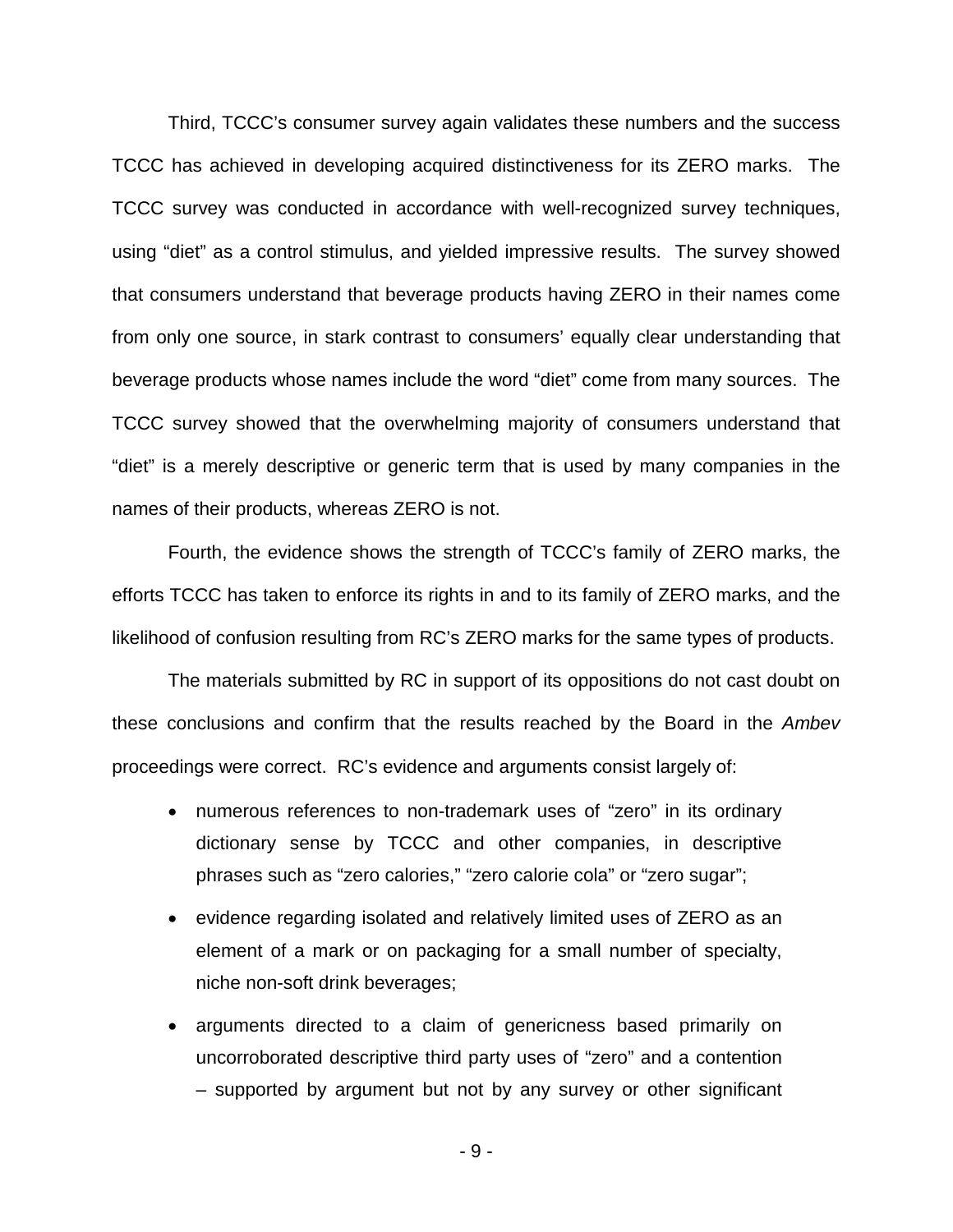evidence – that "zero" is considered by consumers and the beverage industry to identify a "category" of non-alcoholic beverages and as the new term for "diet" beverages.

RC's evidence and arguments are based, in large part, on a misunderstanding of TCCC's position and the relevant legal principles. TCCC does not seek to obtain a "monopoly" over and has not claimed any exclusive rights in or to descriptive phrases such as "zero calorie cola," which all companies are free to use. The fact that others may use "zero" in a descriptive phrase does not detract from the protectability of ZERO as an element of a mark, when in that context it has acquired distinctiveness. Issuance of registrations to TCCC for its ZERO marks will only reflect accurately TCCC's rights in its ZERO marks, in their entireties – including in the acquired distinctiveness of the term ZERO. RC's hyperbole to the contrary (RC Brief at 7) is misplaced.

RC's evidence, moreover, is wholly insufficient to support its allegation that "zero" is generic for non-alcoholic beverages or any sub-group of non-alcoholic beverages (including soft drinks). The examples of third party use of "zero" in various manners and media submitted by RC fail to show the extent of the public's exposure to these uses or how (if at all) these uses affect consumers' perception of "zero" when it is used as a mark in connection with soft drinks. Despite its size, sophistication and ample resources, RC has offered no survey evidence of any kind or even any expert criticism of TCCC's survey.

When considered in light of the correct issue and governing precedents, the evidence in these proceedings considered as a whole fully supports the conclusion that ZERO, as used by TCCC in its family of ZERO marks, is not generic and has trademark significance. RC's oppositions should be dismissed.

- 10 -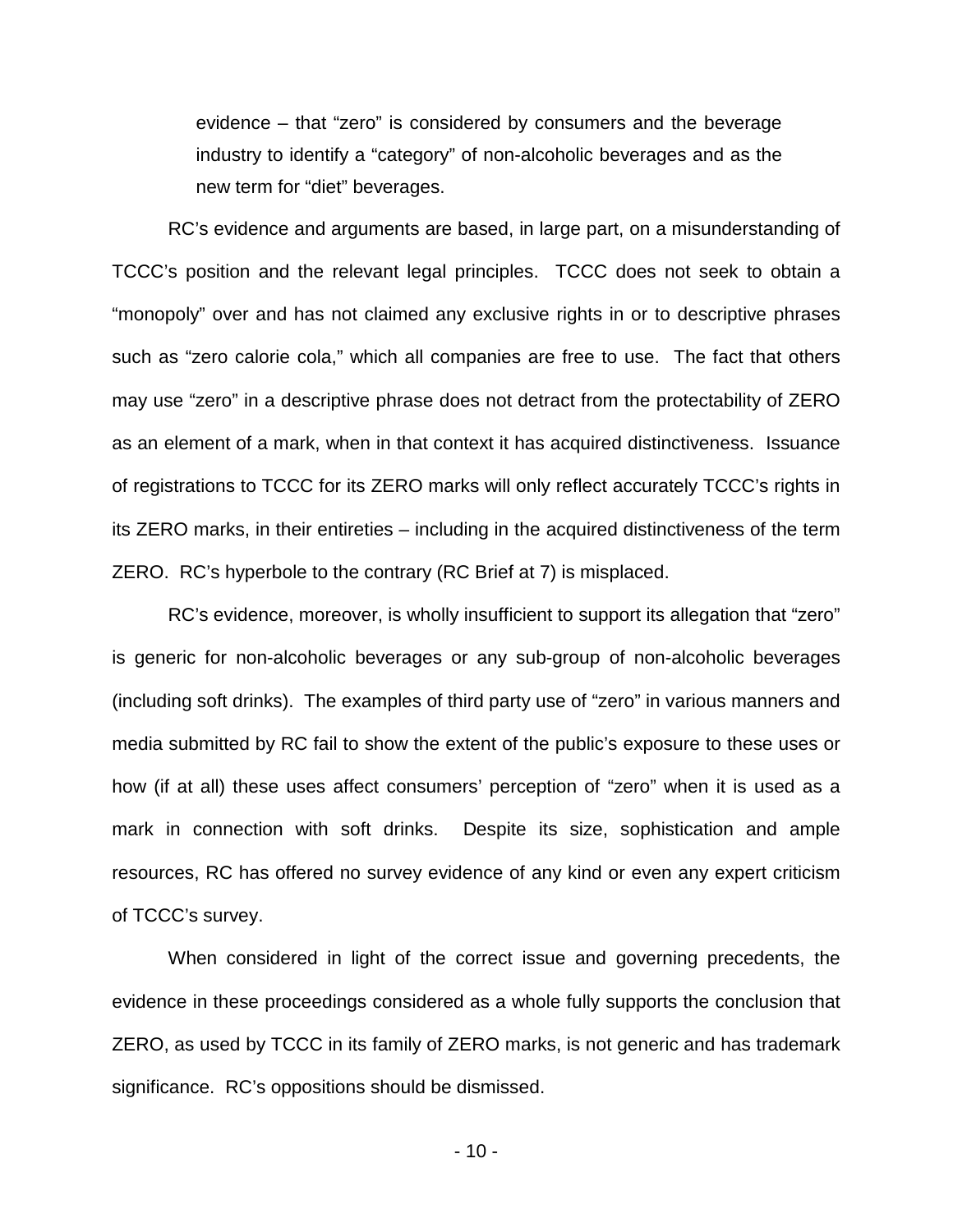The Board should also sustain TCCC's opposition against Royal Crown's PURE ZERO and DIET RITE PURE ZERO applications. RC's use of these marks is likely to cause confusion with TCCC's ZERO marks due to the similar commercial impressions of the marks; the overlapping goods, relevant consumers and channels of trade; and the strength of TCCC's ZERO marks. The evidence of record shows that consumers associate ZERO as an element of a product name with one company, namely TCCC. RC's ZERO marks are therefore likely to cause consumers to believe that the marks are associated with TCCC and its family of well-known ZERO marks.

### **STATEMENT OF THE ISSUES**

The following are the issues to be decided in these oppositions:

1. Has RC met its "high" burden of establishing that ZERO, when used in connection with beverages, is a generic term that identifies a category of beverage products?

2. Has RC met its burden of establishing that the evidence relating to TCCC's sales, advertising and marketing of its ZERO products, which TCCC submitted during prosecution and which was accepted by the Examining Attorneys under Section 2(f), was insufficient to establish that ZERO as used in TCCC's ZERO marks had acquired distinctiveness?

 3. Does the preponderance of the evidence establish that ZERO, as used in TCCC's ZERO marks for soft drinks, has acquired distinctiveness?

 4. Has TCCC met its burden of establishing that the DIET RITE PURE ZERO and PURE ZERO marks sought to be registered by RC so resemble TCCC's ZERO marks as to be likely, when used in connection with RC's goods, to cause confusion, or to cause mistake, or to deceive within the meaning of Section 2(d) of the Lanham Act?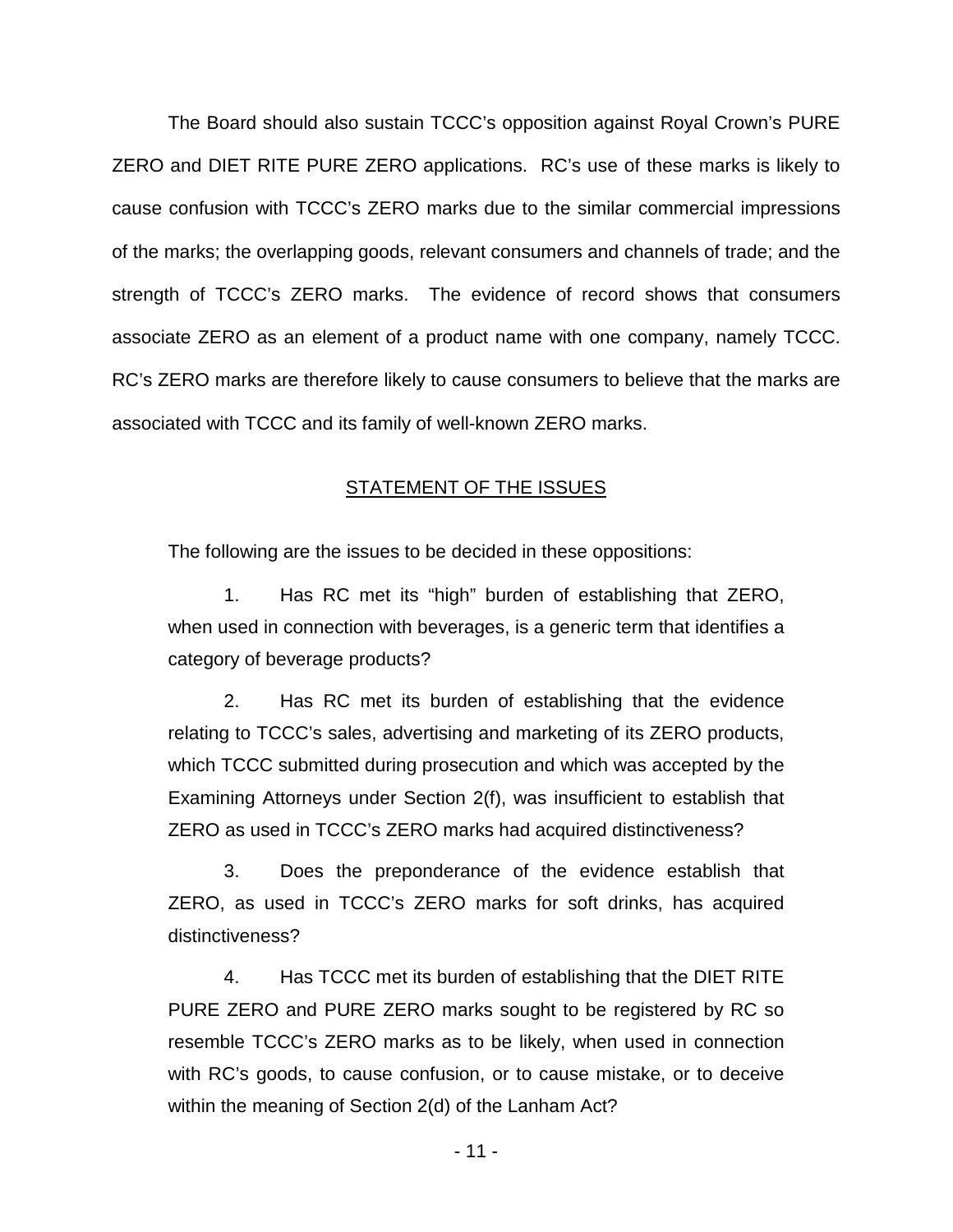# DESCRIPTION OF THE RECORD

The record consists of the file histories of the seventeen TCCC and two RC applications at issue, the documentary and testimonial evidence made of record by RC during its opening testimony period, the documentary and testimonial evidence made of record by TCCC during its testimony period; the documentary evidence made of record by RC during its rebuttal testimony period, and the documentary evidence made of record by TCCC during its rebuttal testimony period.

# A. The File Histories

The materials submitted in connection with the prosecution of the TCCC ZERO applications and the opposed RC applications are automatically of record in this proceeding. 37 C.F.R. § 2.122(b); TBMP § 704.03(a). The prosecution histories of the TCCC ZERO marks include:

• Thirteen third party registrations that do not include a disclaimer of ZERO or ONE for beverages and that indicate a recognition by the PTO that ZERO per se and other numbers (such as ONE) are not merely descriptive; these registrations, which were cited in TCCC's October 3, 2005 response to office action in Serial No. 78-580,598, $^2$  $^2$  include registrations for the marks ZERO TEA (Reg. No. 1,862,689); LACTO ZERO (Reg. No. 2,095,972); A LESS ZER'O' SPUMEGGIANTE (Reg. No. 2,275,991); BRUT ZERO (Reg. No. 1,220,237); SUB ZERO (Reg. No. 2,454,727); ZERO MANIPULATION (Reg. No. 2,410576); TRIPLE ZERO (Reg. No. 2,627,897); SUB ZERO (Reg. No. 2,927,378); ZERO LIMIT (Reg. No. 2,955,537); PEPSI ONE (Reg. No.

<span id="page-13-1"></span><span id="page-13-0"></span><sup>2</sup> During prosecution, TCCC made similar submissions to the Trademark Office in connection with all of the applications at issue. For ease of reference, TCCC will cite herein only to the filings made in connection with one specific application, primarily application serial number 78-580,598 to register the mark COCA-COLA ZERO.  $\overline{2}$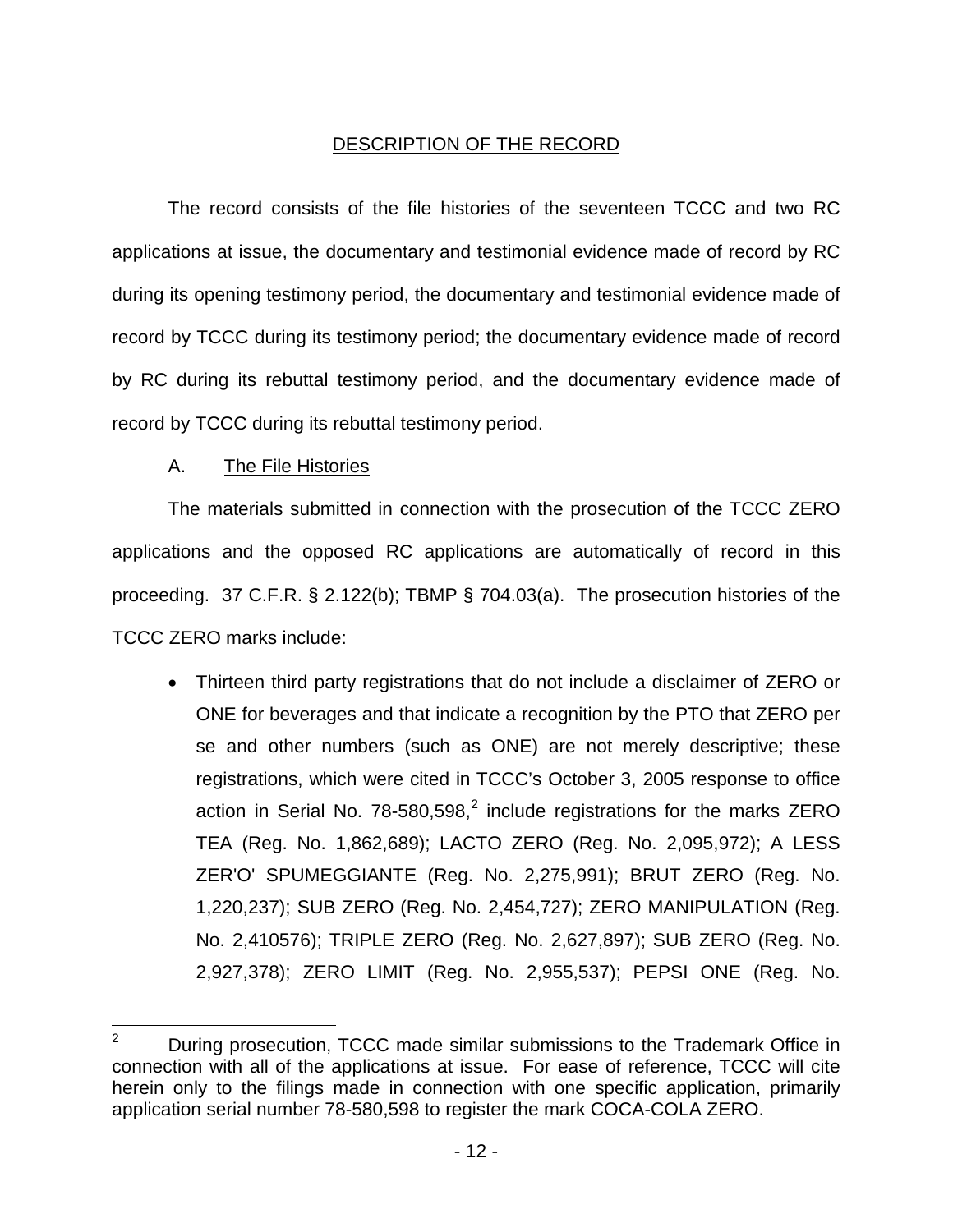2,226,758); PEPSI ONE (Reg. No. 2,289,636); WATERONE (Reg. No. 1,740,083); ONE (Reg. No. 2,280,130); and COLA ONE (Reg. No. 1,532,289);

- Sales and advertising expenditures for TCCC products bearing the ZERO marks;
- Examples of media coverage regarding TCCC's ZERO marks that recognizes ZERO as an element of TCCC's marks and uses TCCC's ZERO marks to identify TCCC's products;
- Examples of TCCC advertisements featuring the ZERO marks (e.g., January 25, 2007 Office Action Response in Serial No. 78-580,598; September 30, 2004 Office Action Response in Serial No. 78-316,078).

# B. TCCC's Case In Chief

TCCC filed the following evidence during its case in chief

- Testimony depositions<sup>[3](#page-13-1)</sup> from:
	- Dr. Alex Simonson, TCCC's survey expert, who conducted a standard secondary meaning survey as to the significance of ZERO as an element of beverage product names; and
	- Russell Wiley Baker, TCCC's Vice President of Sales Capabilities for the Coca-Cola Refreshments Business Unit, who testified regarding, inter alia, TCCC's use of its ZERO marks; the advertising, promotion and sales of TCCC's ZERO products; and TCCC's research regarding consumer understanding of the term ZERO as used in TCCC's marks.
- TCCC's Notice of Reliance on Printed Publications, Official Records and Discovery Request Responses, filed October 15, 2013, with which TCCC made of record:

 $\frac{1}{3}$ The testimony transcripts of Mr. Baker and Dr. Simonson will be filed in accordance with Trademark Rule 2.123(f).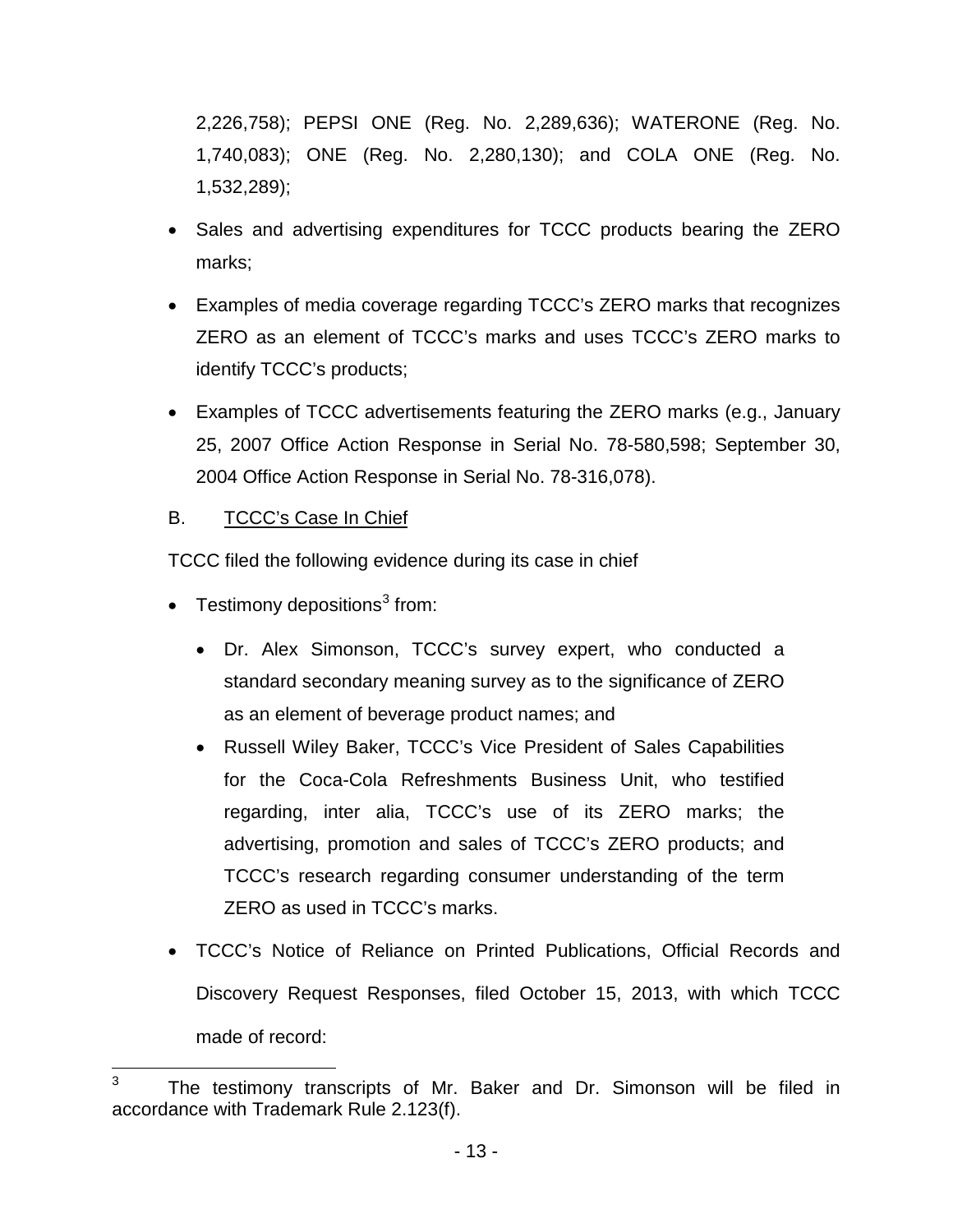- Additional examples of unsolicited media coverage regarding the TCCC ZERO Marks;
- RC's Objections and Responses to TCCC's Second Set of Requests for Production of Documents and Things;
- Office Action Response dated February 28, 2007 filed by TCCC in connection with Application Serial No. 78/664,176 for the mark COKE ZERO;
- the TTAB decision in Companhia de Bebidas das Américas AMBEV v. The Coca-Cola Company, Opposition Nos. 91178953, et al. (TTAB May 2, 2012);
- TSDR records of applications for marks that include 0 or ZERO that were made of record by RC, which TCCC includes in order to show the applications are abandoned;
- TTAB pleadings and TTAB decisions in oppositions filed by TCCC against applications for marks that include ZERO, which oppositions were made of record by RC;
- Third party U.S. registrations for marks that include 0 or ZERO, some of which include a disclaimer of 0 or ZERO and others of which do not include a disclaimer of 0 or ZERO; and
- Seven third party registrations for marks identified by TCCC's expert, Dr. Simonson, in his report "A Test of Relevant Consumers to Determine the Level of Secondary Meaning of the Term "ZERO" as Part of a Name with Respect to Soft Drinks" (the "Simonson Report"), to illustrate that a term can have a descriptive meaning and also indicate source or brand; these marks include STARBUCKS DOUBLESHOT (Reg. No. 2,839,122); BUDGET RENT A CAR (Reg. No. 1,300,950); BUDGET TRUCK RENTAL (Reg. No. 3,255,851); BLOCKBUSTER (Reg. No. 2,970,581);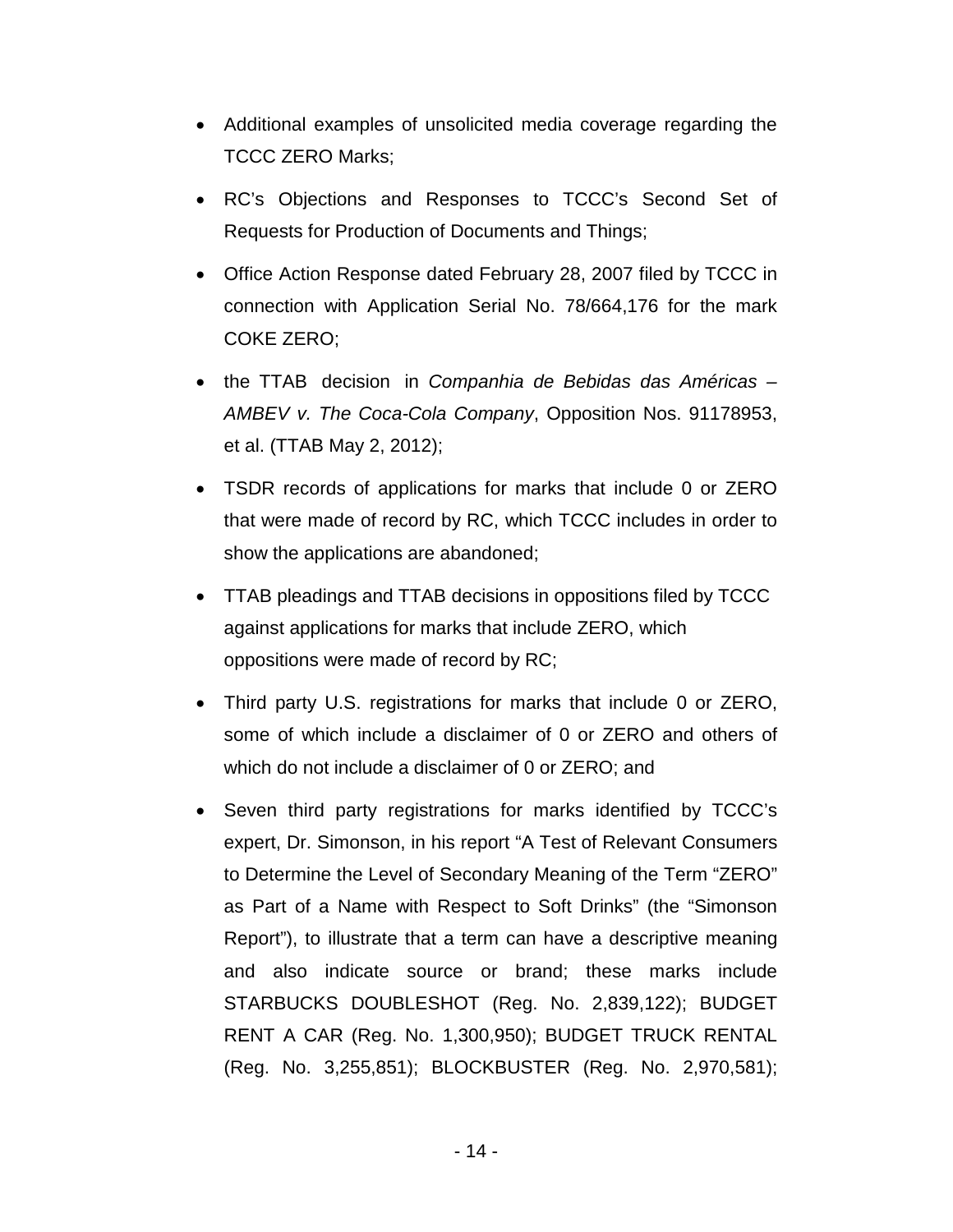NETFLIX (Reg. No. 3,299,362); QUARTER POUNDER (Reg. No. 1,017,498); and QUARTER POUNDER (Reg. No. 1,017,623).

- TCCC's Notice of Reliance on the Discovery Depositions of Royal Crown Company, Inc. and Dr. Pepper/Seven Up, Inc. Witnesses, filed October 15, 2013, with which TCCC made of record:
	- Designated portions from the discovery deposition of Andrew David Springate of Dr. Pepper Snapple Group;
	- Designated portions from the discovery deposition of Russell Schleiden of Dr. Pepper Snapple Group; and
	- Designated portions from the discovery deposition of Tony Jacobs of Dr. Pepper Snapple Group.
- TCCC's Notice of Reliance on Additional Portions of Discovery Depositions of The Coca-Cola Company Witnesses, filed October 15, 2013, with which TCCC made of record:
	- Counter-designations from the deposition of William Herbert Gray, IV, TCCC's Senior Brand Manager for U.S. Sprite Brand;
	- Counter-designations from the deposition of Russell Wiley Baker, TCCC's Brand Manager for Coca-Cola Zero; and
	- Counter-designations from the deposition of Maurice Cooper, TCCC's Brand Manager for Sprite.

# C. TCCC's Rebuttal

During its rebuttal period, TCCC filed TCCC's Notice of Reliance on Additional Portions of Discovery Depositions of The Coca-Cola Company Witnesses, filed February 7, 2014, with which TCCC made of record: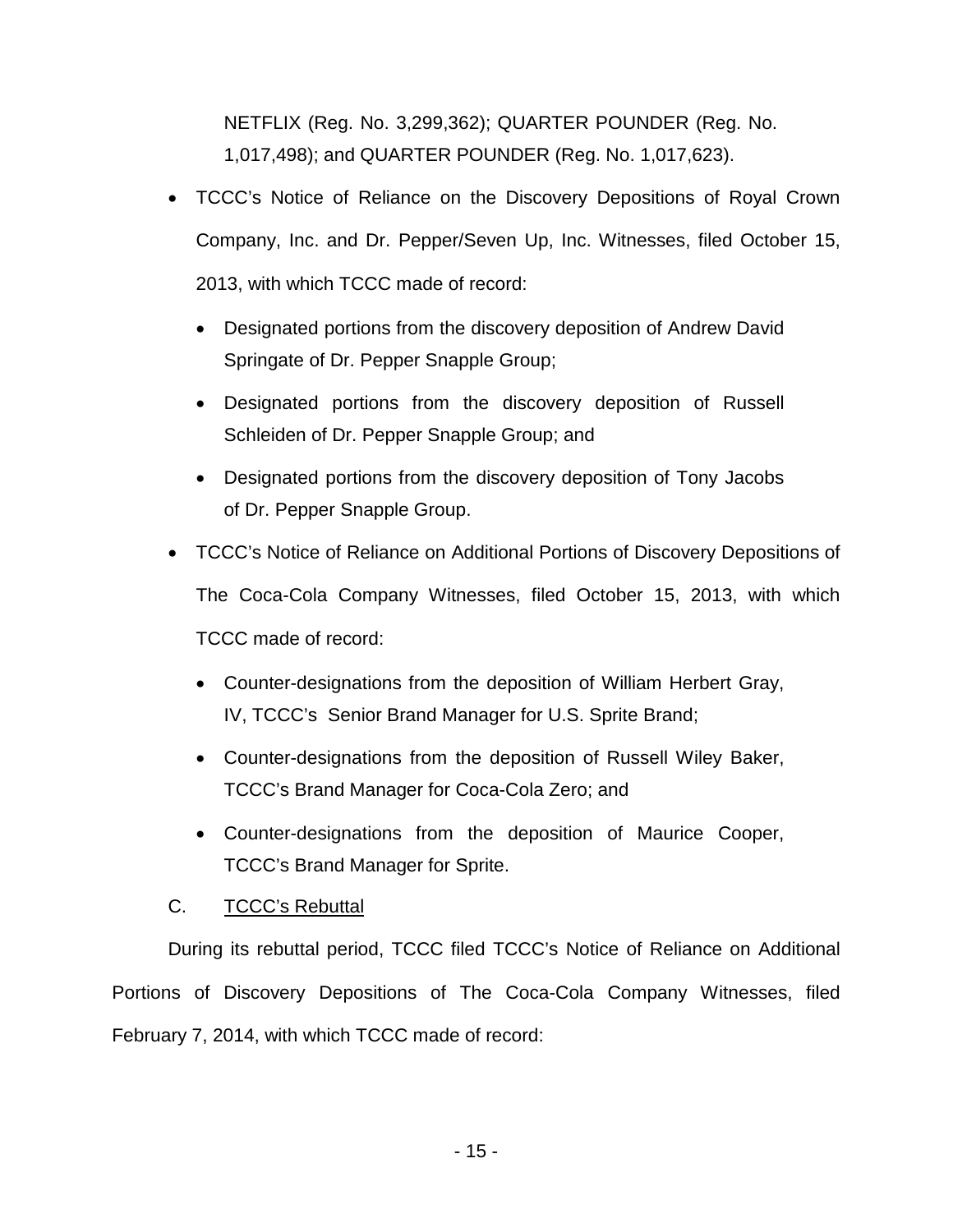- Additional counter-designations from the deposition of William Herbert Gray, IV, TCCC's Senior Brand Manager for U.S. Sprite Brand;
- Additional counter-designations from the deposition of Russell Wiley Baker, TCCC's Brand Manager for Coca-Cola Zero; and
- Counter-designations from the deposition of Maurice Cooper, TCCC's Brand Manager for Sprite.
- D. RC's Evidence

TCCC notes that the Board's rule 2.126, 37 C.F.R. § 2.126, sets a 55 page limit for opening briefs and that section 801.03 of the Board's Manual of Procedure, TBMP § 801.03, provides that "appendices to a brief may not be used to avoid the page limitation." In blatant disregard of these provisions, RC has attached to its 53-page brief and burdened the Board with an additional 46 pages of "appendices," in which RC purports to "describe" certain of the materials it has made of record. TCCC requests that the Board disregard those appendices. RC has also filed a separate, 16-page argumentative "statement of objections" to TCCC's evidence, to which TCCC is filing a response concurrently herewith. $4$ 

# BACKGROUND AND FACTS

# A. The Parties

TCCC is based in Atlanta, Georgia and is the world's largest beverage company. TCCC offers nearly 500 brands of sparkling beverages, juices and juice drinks and

<span id="page-17-0"></span><sup>4</sup> TCCC is filing, concurrently herewith, two documents relating to evidentiary issues: (1) a separate response to RC's "Statement Of Objections" to TCCC's evidence filed on May 8, 2014, in which RC stated evidentiary objections to certain of TCCC's evidence; and (2) TCCC's Statement Of Objections, in which TCCC states its objections to certain evidence offered by RC. -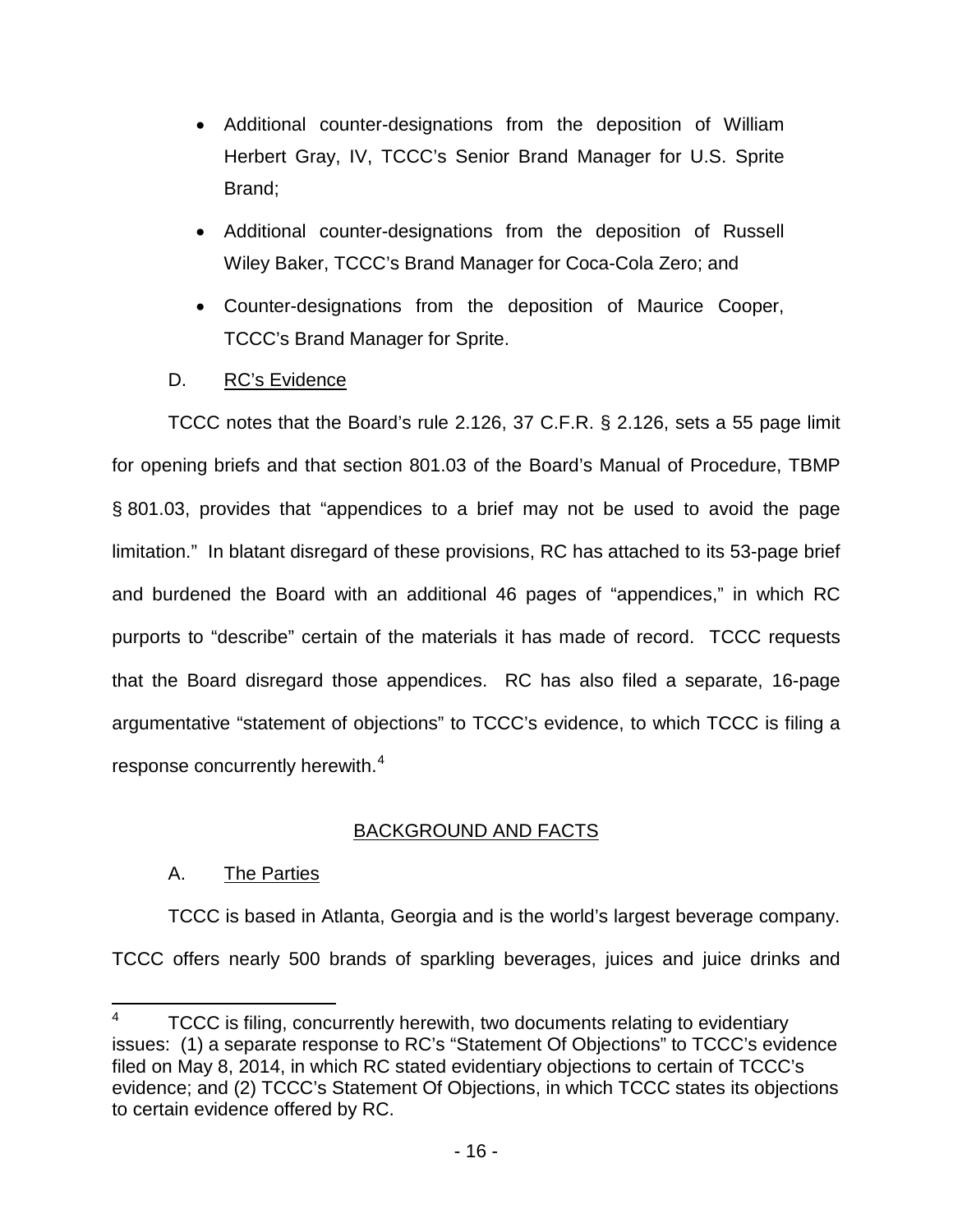ready-to-drink teas and coffee globally. One of TCCC's most successful product launches in recent years has been COCA-COLA ZERO. TCCC has used ZERO as an element of marks for approximately fifteen different beverage products sold in the United States, including soft drinks such as COCA-COLA ZERO, SPRITE ZERO, FANTA ZERO and PIBB ZERO; a hybrid soft drink / energy drink, VAULT ZERO; sports drinks such as POWERADE ZERO; and an energy drink, FULL THROTTLE ZERO. (Russell Baker Testimony ("Baker Tr.") at 30-31).

RC is the third largest refreshment beverage company in North America. RC manufactures, bottles, markets and distributes various brands of soft drinks, juices, ready to drink teas, mixers and other beverages, including DR PEPPER, 7UP, SCHWEPPES and SNAPPLE. (RC Brief at 12-13).

## B. The TCCC Applications

The seventeen TCCC applications at issue in these consolidated proceedings are the applications listed below in the order in which they were filed, which seek to register the following marks (collectively, the "ZERO Marks" or the "TCCC ZERO Marks"):

SPRITE ZERO, Ser. No. 78-316,078, filed October 20, 2003; COCA-COLA ZERO, Ser. No. 78-580,598, filed March 4, 2005; FANTA ZERO, Ser. No. 78-620,677 filed May 2, 2005; COKE ZERO, Ser. No. 78-664,176 filed July 6, 2005; VAULT ZERO, Ser. No. 78-698,990 filed August 24, 2005; PIBB ZERO, Ser. No. 77-097,644 filed February 2, 2007; COKE ZERO ENERGY, Ser. No, 76-674,382, filed March 22, 2007; COKE ZERO BOLD, Ser. No, 76-674,383, filed March 22, 2007; COKE CHERRY ZERO, Ser. No. 77-175,066 filed May 8, 2007; CHERRY COCA-COLA ZERO, Ser. No. 77-175,127, filed May 8, 2007; COCA-COLA CHERRY ZERO, Ser. No. 77-176,279, filed May 9, 2007; CHERRY COKE ZERO, Ser. No. 77-176,127, filed May 9, 2007; COCA-COLA VANILLA ZERO, Ser. No. 77-176,108, filed May 9, 2007; VANILLA COKE ZERO, Ser. No. 77-176,099, filed May 9, 2007;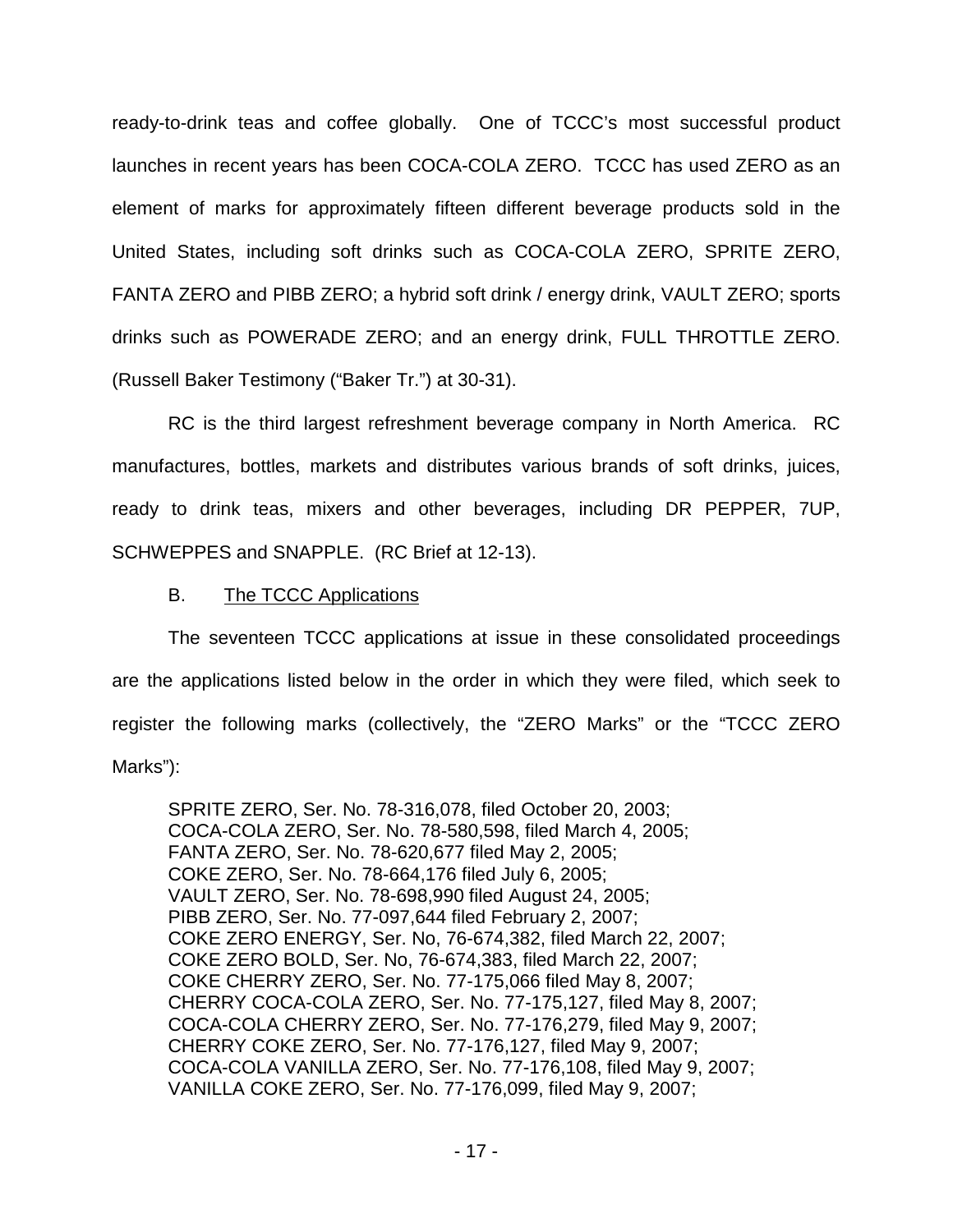VANILLA COCA-COLA ZERO, Ser. No. 77-257,653, filed August 17, 2007; POWERADE ZERO, Ser. No. 77-309,752, filed October 27, 2007; and FULL THROTTLE ZERO, Ser. No. 77-413,618, filed March 5, 2008.

During prosecution of these applications, the Examining Attorneys initially requested disclaimers of "ZERO." TCCC submitted proof of acquired distinctiveness including statements, accompanied by appropriate declarations in accordance with the USPTO rules, attesting to nearly \$1 billion in sales and over \$150 million in advertising of TCCC products bearing the ZERO marks, and examples of advertising and media reports. Following TCCC's submission of this evidence, the Examining Attorneys accepted the proof of acquired distinctiveness and approved the marks for publication without a disclaimer of ZERO and with a partial 2(f) claim as to "ZERO."

RC has opposed all of the TCCC applications on the grounds that "the term 'zero' cannot be source-indicating as denoting goods emanating substantially exclusively from Applicant" and that the term "zero" is allegedly "generic when applied to such goods [certain beverage products] and cannot function to indicate source." Amended Consolidated Notice of Opposition ¶¶ 18-25[.](#page-19-0) 

### C. TCCC's ZERO Marks and Products

<span id="page-19-0"></span>TCCC introduced DIET SPRITE ZERO in 2004, with the intent to reframe and contemporize the SPRITE brand for a younger audience. (Baker Tr. at 55-56). COCA-COLA ZERO was introduced in the summer of 2005, with a similar goal. (Id. at 62-63). TCCC's ZERO family of products has since expanded to include FANTA ZERO, PIBB ZERO, VAULT ZERO, CHERRY COKE ZERO, VANILLA COKE ZERO, POWERADE ZERO, FULL THROTTLE ZERO and others.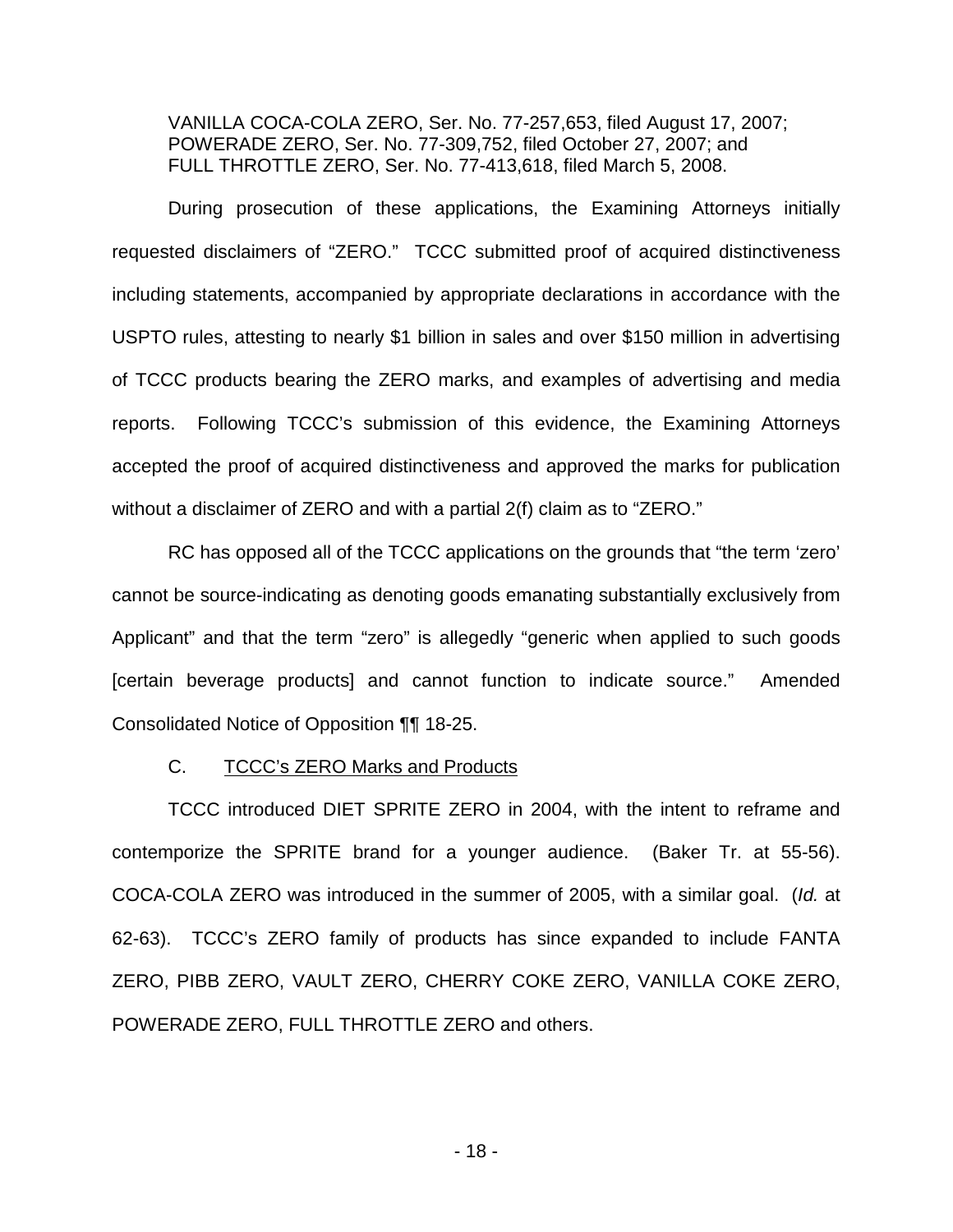As of the end of 2011, more than servings of servings of these various TCCC ZERO products had been sold in the United States since 2004. (Id. at 133). TCCC's advertising and promotion expenditures have been equally impressive, totaling more than since since since since since since since since since since since since since since since  $s = s + s + s$ 2004. (Id. at 134). These advertising dollars, which were spent by TCCC itself, do not include a similar amount spent by TCCC's bottlers and the retailers who sell the products to consumers. (Id. at 135). They do include, moreover, substantial amounts spent by TCCC and its bottlers and retailers for advertising and promotion that included more than one of TCCC ZERO products together. (Baker Tr. at 137-46).

## D. RC's DIET RITE PURE ZERO Marks and Products

Among RC's product offerings are soft drinks sold under the DIET RITE mark. Starting in the summer of 2005, RC re-branded its DIET RITE products as DIET RITE PURE ZERO. The DIET RITE products have

|     |  |                           | . (Springate Tr. at      |
|-----|--|---------------------------|--------------------------|
|     |  | 132, 134, 68). RC has not |                          |
|     |  |                           | (Springate Tr. at 17-18) |
| and |  |                           | (Springate Tr.           |

161-62).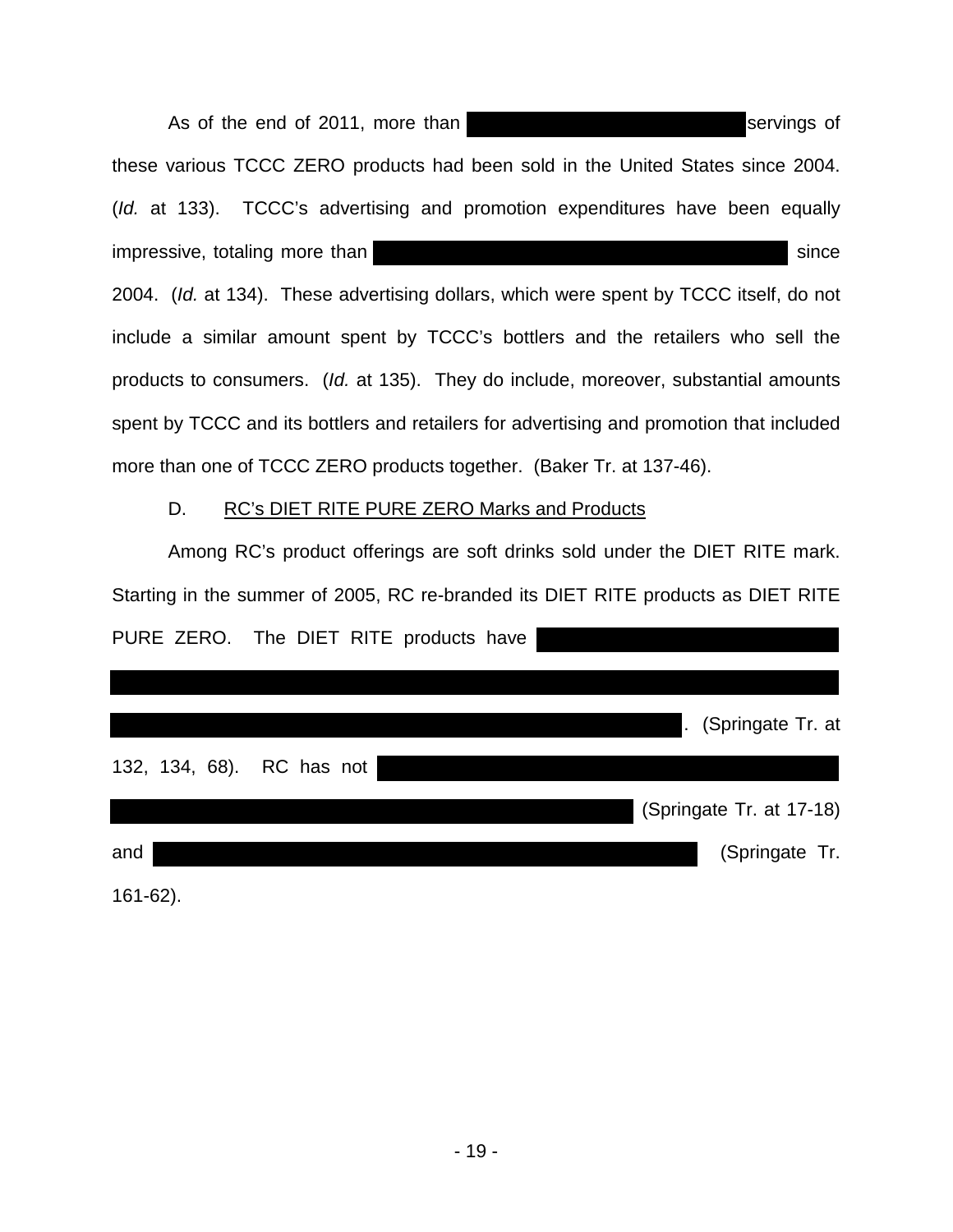#### ARGUMENT AND CITATION OF AUTHORITIES

In the context of the types of beverage products at issue in these proceedings, the word "zero" and the numeral "0" can be used in a number of very different ways. First, they can be used as a mark or as an element of a mark, i.e., in the name of the beverage product. Second, they can also be used together with a noun as part of a more complete descriptive phrase, such as "zero calorie cola" or "zero carbohydrates," that directly and immediately conveys specific information about the product. And third, they can also be used in a purely informational way, such as in the required nutritional information panel on the product packaging.

When used in a mark, moreover, "zero" and "0" can be used either coupled with another word or mark – as in the TCCC ZERO Marks – or as part of a larger phrase that includes a noun modified by "zero," such as in the mark ZERO CALORIE SARATOGA SPLASH. The issues in these proceedings relate only to the use of ZERO in a mark, unaccompanied by a noun that is coupled with ZERO in a more complete descriptive phrase or gives it a specific meaning.

#### I. "ZERO" AS USED IN THE TCCC ZERO MARKS IS NOT GENERIC.

RC claims that "zero" is a generic term for soft drinks with zero calories. RC has not come close to meeting its burden of proof that the primary significance to the relevant purchasing public of the term ZERO as used in the TCCC ZERO Marks is as a generic term.

The critical issue in determining genericness is whether members of the relevant public primarily use or understand a designation sought to be registered to refer to the

- 20 -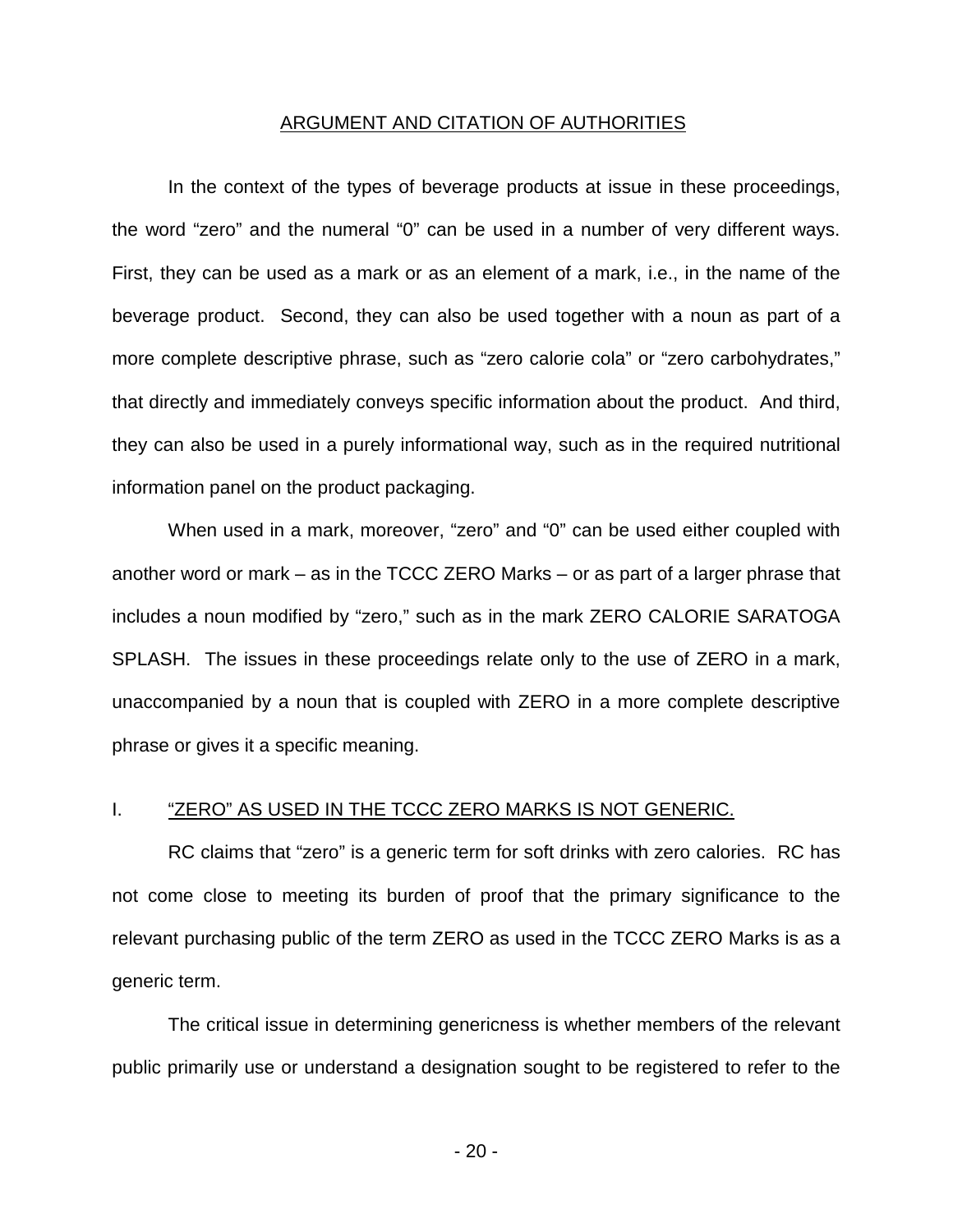genus or category of goods or services in question. See H. Marvin Ginn Corp. v. International Association of Fire Chiefs, Inc., 782 F.2d 987, 989-990, 228 USPQ 528 (Fed. Cir. 1986) (FIRE CHIEF for magazine not generic); see also In re American Fertility Society, 188 F.3d 1341, 51 USPQ2d 1832 (Fed. Cir. 1999) (SOCIETY FOR REPRODUCTIVE MEDICINE for association services not generic).

There is a high standard for finding a term to be generic. Id. Whether a term is generic involves a two-step inquiry, determining: (1) the genus or category of goods at issue, and (2) whether the designation sought to be registered is understood by the relevant public primarily to refer to that genus or category of goods. Id. at 990. RC bears the burden of proving by a preponderance of the evidence its claim that ZERO is a generic term for beverages. See Tea Board of India v. Republic of Tea Inc., 80 USPQ2d 1881, 1887 (TTAB 2006); Martahus v. Video Duplication Services Inc., 3 F.3d 417, 27 USPQ2d 1846, 1850 (Fed. Cir. 1993).

The public's perception is the primary consideration in determining whether a term is generic. Loglan Inst. Inc. v. Logical Language Group Inc., 962 F.2d 1038, 22 USPQ2d 1531, 1533 (Fed. Cir. 1992). The Board must consider all of the evidence in the record, including an applicant's evidence of acquired distinctiveness, since this evidence touches on the public perception of the designation. See In re Recorded Books Inc., 42 USPQ2d 1275 (TTAB 1997); In re Seats, Inc., 757 F.2d 274, 225 USPQ 364 (Fed. Cir. 1985).

## A. The Genus Of The Goods At Issue Is Non-Alcoholic Beverages.

"[A] proper genericness inquiry focuses on the description of [goods or] services set forth in the [application or] certificate of registration." Sheetz of Delaware, Inc. v.

- 21 -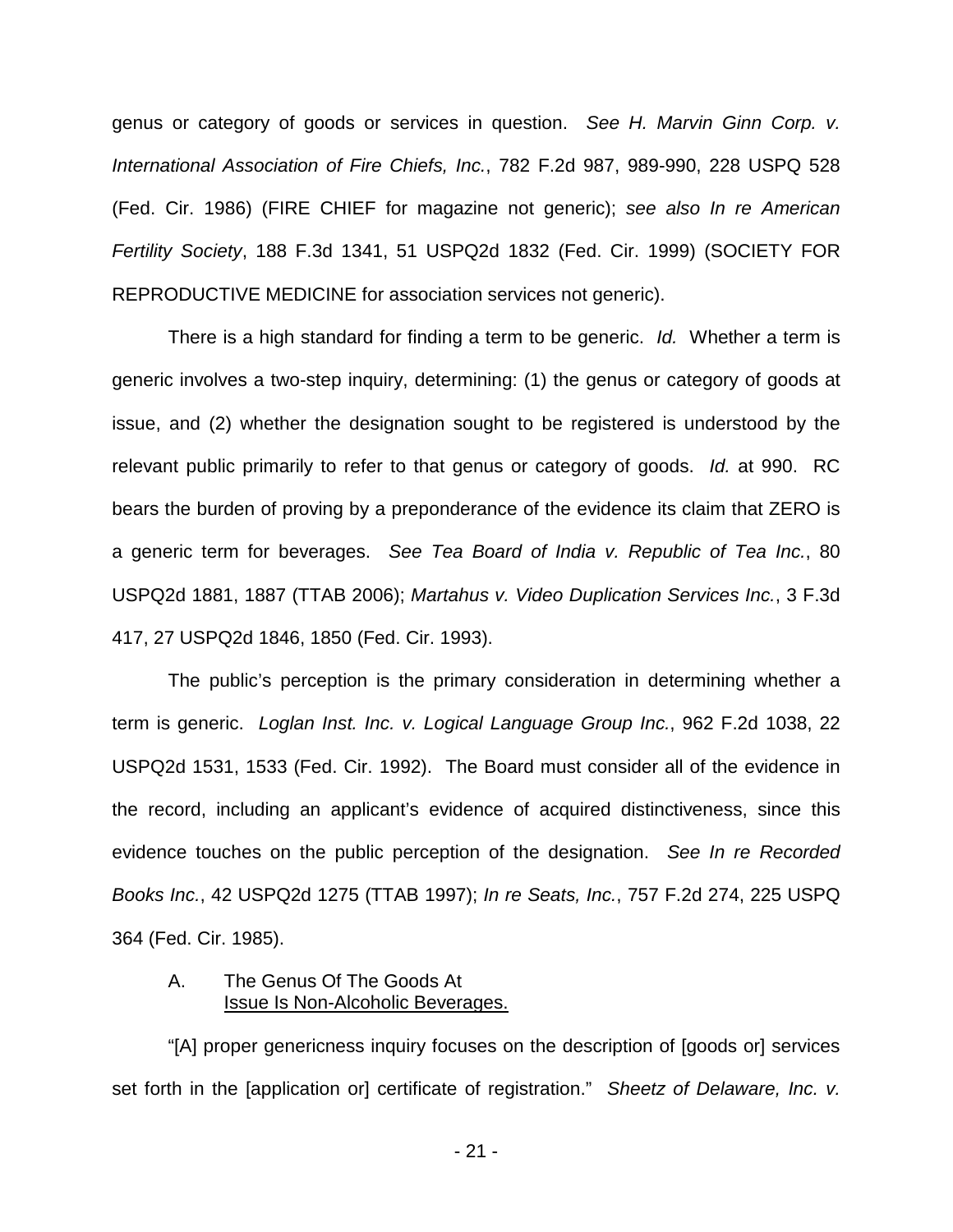Doctor's Associates Inc., 108 USPQ2d 1341, 1350 (TTAB 2013), citing Magic Wand Inc. v. RDB Inc., 940 F.2d 638, 19 USPQ2d 1551, 1552 (Fed. Cir. 1991). The identifications of goods in TCCC's applications for its ZERO marks provides the broad genus or category of goods involved in this case, namely, non-alcoholic beverages and more specifically carbonated soft drinks, energy drinks and sports drinks (and syrups and concentrates for making such drinks).

RC argues that the genus at issue is the narrowly-defined category of "zerocalorie soft drinks" because the goods in TCCC's applications for its ZERO marks encompass zero-calorie soft drinks. (RC Brief at 36). The appropriate inquiry, however, is the description of goods actually set forth in the application. See Alcatraz Media, Inc. v. Chesapeake Marine Tours Inc., 107 USPQ2d 1750, 2013 WL 5407315 at \*13 (TTAB 2013) (in accordance with Federal Circuit guidance, genus must be defined by respondent's recitation of services). The phrase "zero-calorie" is not included in any of the descriptions of goods in the applications for the TCCC ZERO Marks. Further, it is clear from the evidence of record that not all of TCCC's ZERO products have "zero calories" and "zero" suggests and relates to different things for TCCC's different products. $6 \text{ RC's proposed genus}$  $6 \text{ RC's proposed genus}$  is therefore too narrow and improper.<sup>[7](#page-23-1)</sup>

 $\frac{1}{6}$  For example, TCCC has used its ZERO marks on products that are not "zero calorie" products. (TCCC Ex. 14). TCCC's Russell Baker also testified regarding TCCC's consumer research that showed consumers do not know what "zero" refers to absent a clear legend identifying the ingredient that is absent. See, e.g., Baker Tr. at 66-73.

<span id="page-23-1"></span><span id="page-23-0"></span><sup>7</sup> The cases cited by RC involve distinguishable ex parte appeals, in two of which the applicant cases used the mark at issue only for goods in the more limited genus. In re Central Sprinkler Co., 49 USPQ2d 1194 (TTAB 1998) (applicant sought to register ATTIC for "automatic sprinklers for fire protection"; specimens of record showed that applicant's goods consisted only of "sprinklers for fire protection of attics"); In re Dakota Natural Foods, Inc., S.N. 78326818, 2007 WL 2698291 (TTAB Aug. 28, 2007)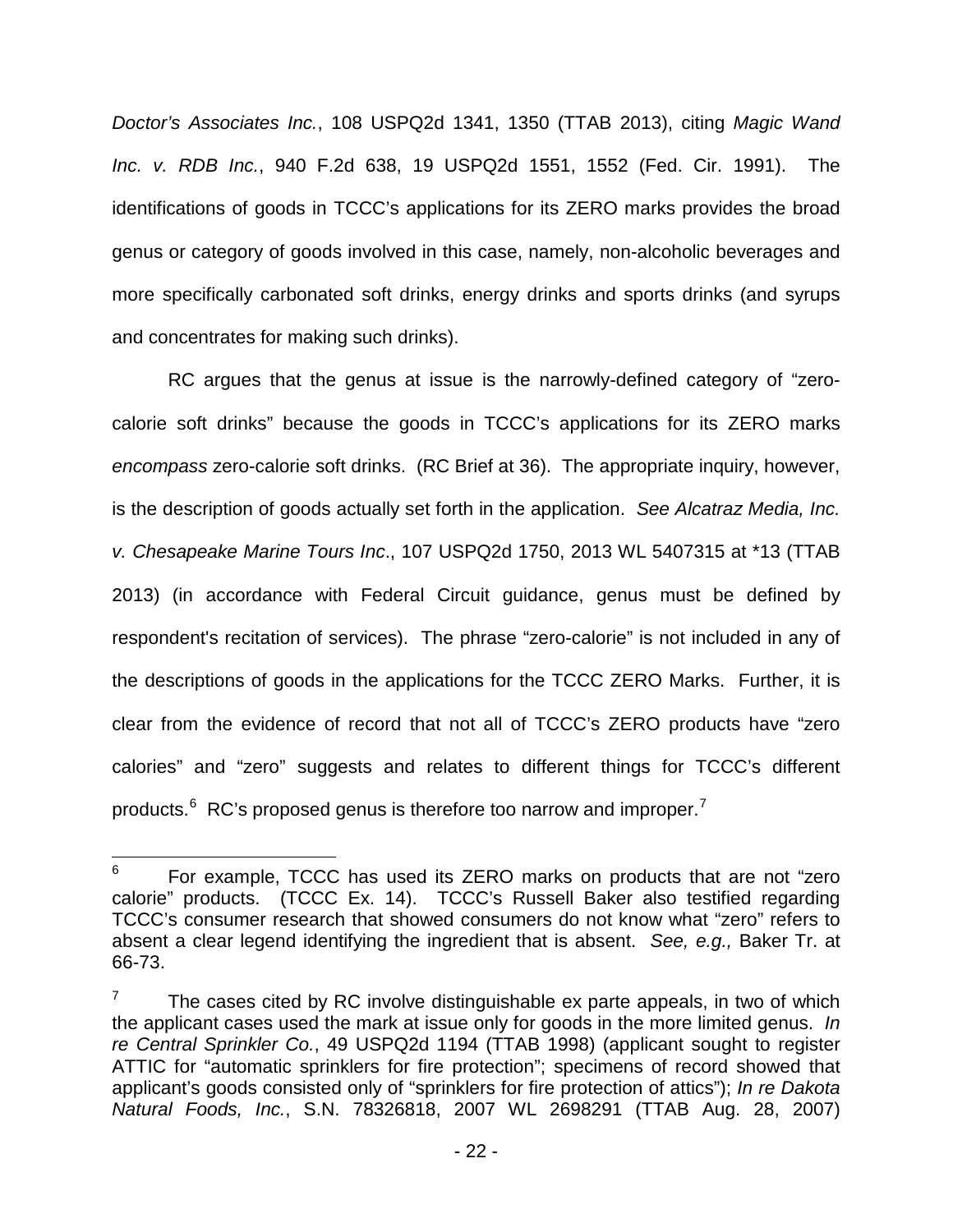## B. The Relevant Public Does Not Refer to "Zero" as a Genus of Goods.

With respect to the second part of the genericness inquiry – the understanding of the relevant public – evidence may be obtained from any competent source, such as consumer surveys, dictionary definitions, newspapers and other publications. See In re Reed Elsevier Properties Inc., 482 F.3d 1376, 82 USPQ2d 1378, 1380 (Fed. Cir. 2007). RC contends that the "evidence here . . . confirms that consumers understand 'zero,' when used in connection with soft drinks, to mean those with zero calories" (RC Brief at 37) and that "zero" therefore identifies a genus of soft drinks. RC has failed to provide any survey evidence on this issue, or any significant evidence showing the extent of the public's exposure to use of "zero" in various contexts or how the relevant public perceives the term "zero" per se in connection with non-alcoholic beverages. $^8$  $^8$ 

(applicant sought to register the mark JUMBOZ for "processed sunflower seeds"; specimens of record showed that applicant used the mark only with "jumbo" sunflower seeds). The applicant in the third case, In re Nutraceutical Corp., S.N. 78975072, 2006 WL 802405 (TTAB March 13, 2006), sought to register FRESH ORGANICS for retail store services and various foods identified as "fresh." The Board found that "fresh organic foods" and "fresh organic food markets" were shown to be known subcategories of the principal category of "organic foods." The evidence here does not support a finding that there is a known "zero" sub-category of beverages.  $\overline{a}$ 

RC spends a page in its brief arguing that early, informal research by TCCC showed that consumers understand that TCCC's use of "zero" means zero calories. (RC Brief at 21). The consumer research referenced by RC, however, was conducted before COCA-COLA ZERO even launched. TCCC has claimed acquired distinctiveness in ZERO, which means that during the course of its use of its ZERO marks, the term ZERO has become distinctive due to advertising and promotional efforts, sales, use and unsolicited media coverage. What consumers may or may not have considered "zero" to mean prior to the launch of TCCC's ZERO products and corresponding advertising material is irrelevant. The evidence of record in these proceedings is clear that consumers now associate "zero" with one company, which supports the conclusion that the term ZERO is not generic.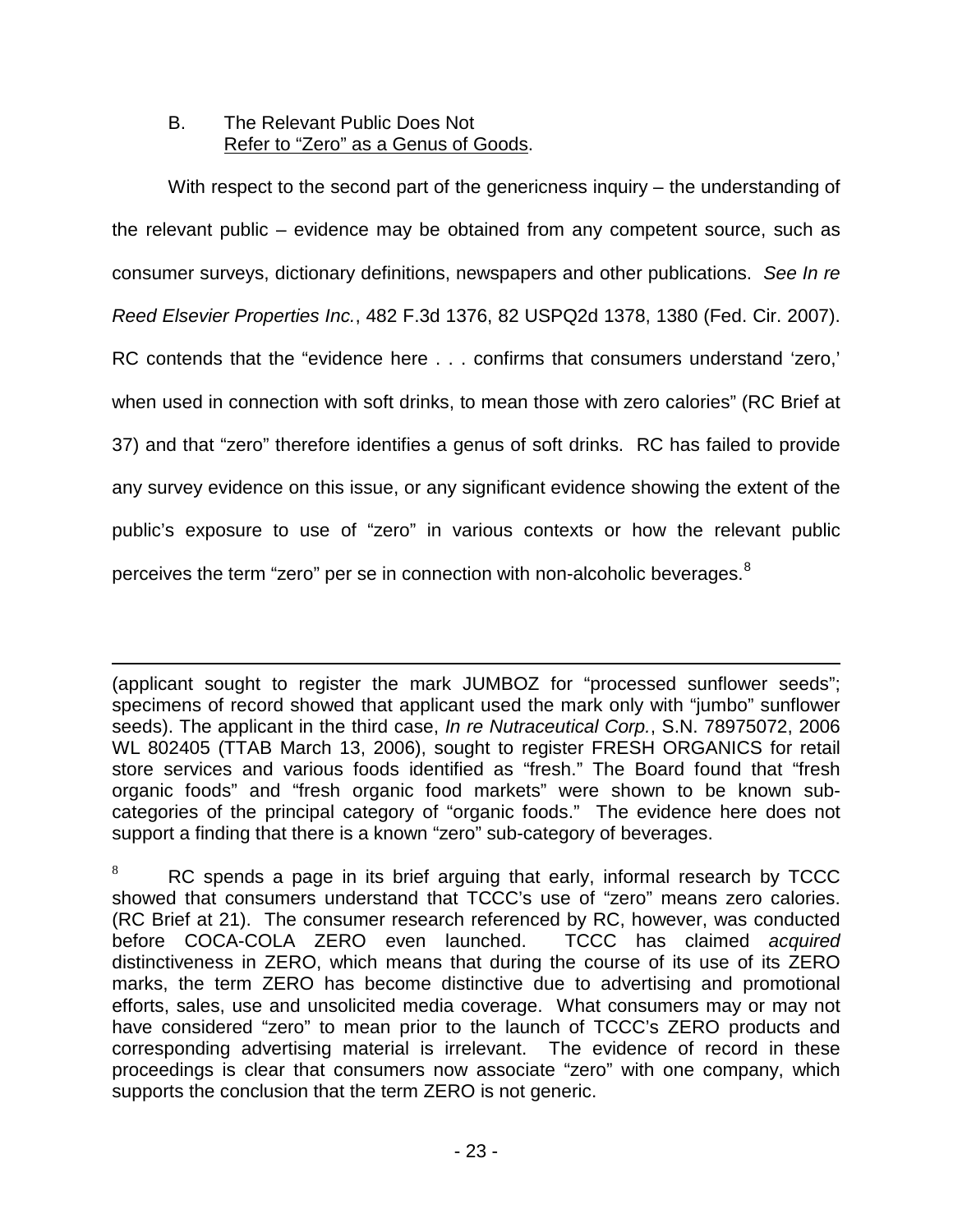# 1. Third party uses of "zero"

RC has failed to prove its contention that "zero" identifies a genus of various non-alcoholic beverages and is therefore generic. RC's claim that the evidence "is overwhelming that the term and numeral zero are used throughout the beverage industry in reference to soft drinks having zero calories" is, to say the least, overstated. The evidence of record showing references to "zero" as a term that identifies any type or category of non-alcoholic beverages is sparse at best. RC did not submit substantial evidence of commercial use of "zero" per se by third parties or by consumers either as a generic term or even in a manner that is similar to TCCC's use of ZERO as a part of a mark. $9$  The majority of the evidence of third party use submitted by RC shows the use of "zero" for beverage products in connection with a certain characteristic (i.e., packaging legends stating "zero calories"), in a purely informational manner (i.e., on nutritional panels of product packaging) or on obscure websites (i.e., an individual's blog).<sup>[10](#page-26-1)</sup> Such use is vastly different from the use of ZERO by TCCC, which does not tell consumers what "zero" might mean other than that it is part of the beverage brand name and that one or more unspecified ingredients present in other products is absent.

(TCCC Exhibit

201 at 39:9-19).

 $\overline{a}$ 

<span id="page-25-0"></span>RC's 30(b)(6) witness Tony Jacobs, The Vice President of Carbonated Soft Dink Brand Marketing for Dr. Pepper Snapple Group at the time of his deposition testimony, acknowledged

 $10$  Rather than offer survey evidence to support its claim of genericness, RC chose instead to simply scour the Internet for isolated, anecdotal evidence to support its argument. The closest RC came to finding even arguably relevant evidence through this exercise consists of a very small number of comments by isolated individuals on blogs or websites, one article from a Dayton, Ohio newspaper that, in 2012, referred to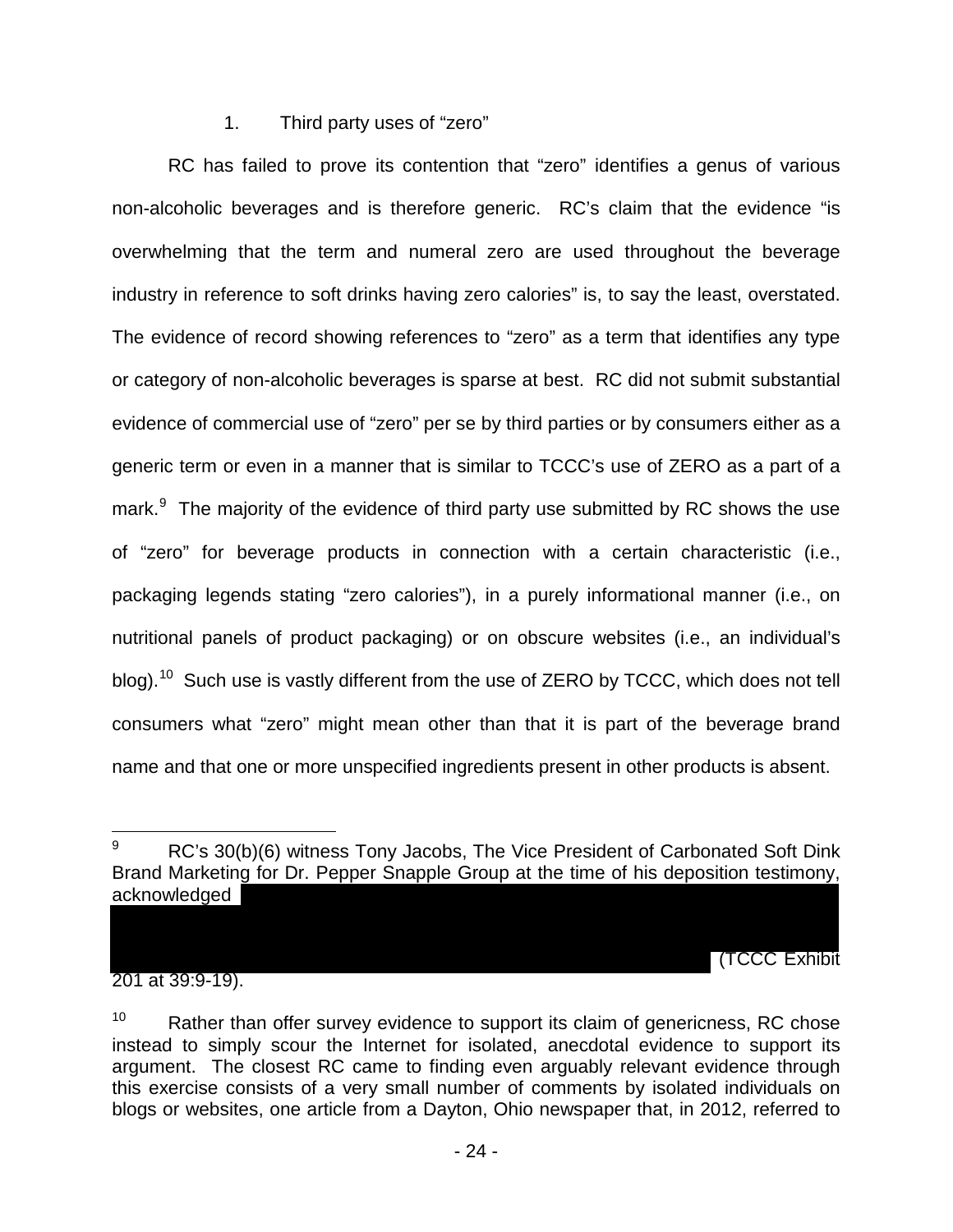Further, despite the fact that RC claims that its evidence of third party use is significant (RC Brief at 22-23) and that these examples of third party use have "conditioned consumers to understand that 'zero' refers to the calorie content of beverages and thus a specific type of beverages" (RC Brief at 38), RC has failed to submit in support of this argument any evidence that actually tests consumers' perception of "zero" or shows how often, if at all, the public has been exposed to these different uses.<sup>[11](#page-27-0)</sup> RC could have submitted a survey to support its contention that the relevant public considers "zero" to be a generic term for a genus of various non-alcoholic beverages, but it chose not to conduct one. See Arrow Trading Co., Inc. v. Victorinox A.G. and Wenger S.A., Opposition No. 103, 315, 2003 WL 21509858 at \*14-15 (TTAB June 27, 2003) (noting that opposer did not retain a survey expert to critique the applicant's survey, and did not conduct its own survey). Thus, the examples of third party use submitted by RC cannot and do not support a finding that the relevant

<span id="page-26-1"></span><sup>11</sup> RC contends that "the beverage industry" recognizes "zero" as a category of beverages and cites in support a digital image of a non-final version of an advertising campaign allegedly run by the American Beverage Associate ("ABA") on NYC subway trains in 2012. (RC Brief at 28, 38, 50; RC Ex. 18). RC even goes so far as to claim that TCCC "approved" the ad. (RC Brief at 28). RC is more than taking liberties with the record regarding this image. The only witness who testified about it – Chris Barnes, the Director, Corporate Communications, of Dr. Pepper Snapple Group – admitted on cross-examination that that he did not know

. (Barnes Tr. at 36:25–37:3; 37:21-23; 38:19-21; 42:25–44:12). Mr. Barnes also testified . (Barnes Tr. 45:6-9). There is no competent evidence to support a claim that the image was ever used, shows any "industry" recognition of anything, or was approved by TCCC.

<span id="page-26-0"></span><sup>&</sup>quot;Zero sodas" (RC Ex. 181), and a single Ad Age article from 2013. (RC Ex. 179). All of these Internet materials are hearsay as to what the author(s) were thinking or referring to when they used the term "zero."  $\overline{a}$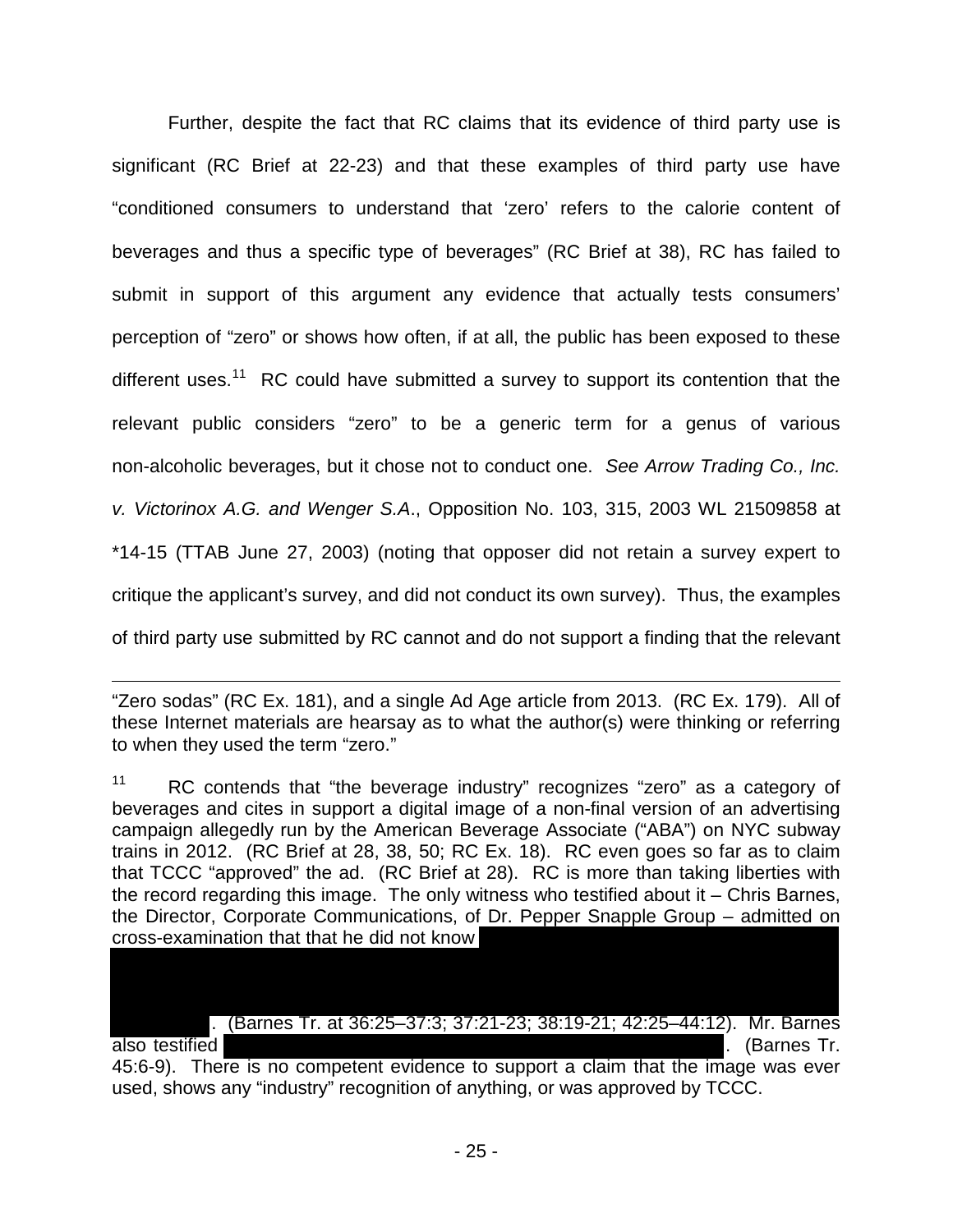public's understanding of the term ZERO as used by TCCC is as a common term for a category of goods. Baroness Small Estates, Inc. v. American Wine Trade, Inc., 104 USPQ2d 1224, 1228 (TTAB 2012) ("The mere fact that one can do a search on the Internet and find, for example, a photograph on the flickr website, does not mean that consumers will be aware of this photograph.").

RC claims that it has provided evidence of thirty-two "zero-calorie soft drinks with ZERO-inclusive names that are not products of TCCC." (RC Brief at 26). A number of the uses of "zero" cited by RC include uses by third parties to which TCCC has objected, either by sending a cease and desist letter and/or by opposing an application, thereby informing the third party of TCCC's rights in and to the TCCC ZERO Marks. TCCC's fairly extensive efforts to protect and enforce ZERO weigh against a finding of genericness.<sup>[12](#page-28-0)</sup> Further, some of the third party uses of ZERO that RC alleges are part of the product name are in fact not "part of the mark" but are instead descriptive use of "zero" on packaging call-outs.

## 2. Media usage of "zero"

<span id="page-27-0"></span>RC claims that "[b]oth consumers and the media have adopted 'zero' as an alternative to 'diet' to indicate a category of beverages with zero calories." (RC Brief at 28). However, RC submitted virtually no articles or examples of media coverage or other sources that show the relevant public's alleged understanding of "zero" or that

 $\frac{1}{12}$  RC argues that TCCC has not initiated any litigation against third parties who have used marks for beverages that include ZERO. (RC Brief at 23). RC points to no evidence, however, of any awareness by TCCC during the pendency of these proceedings of any sustained use by any company (other than RC's use of DIET RITE PURE ZERO for its relatively modest legacy DIET RITE products) of ZERO in an objectionable way, that is likely to cause significant confusion, as part of name for a soft drink product with a substantial market presence. The record shows that TCCC has filed a number of oppositions to marks that contain ZERO. (TCCC Exx. 254-61).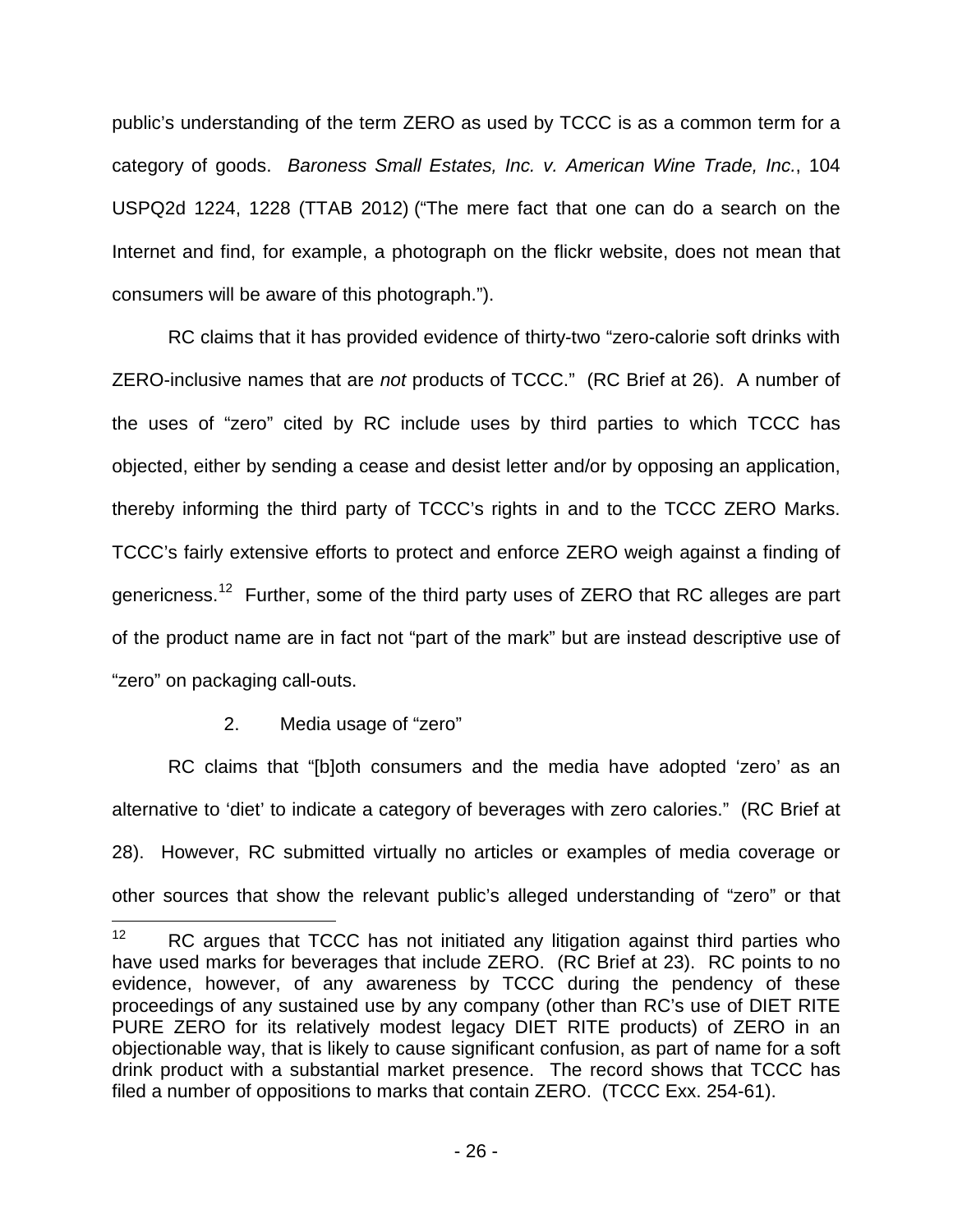show uncontrolled, widespread use by third parties such that "zero" has lost its significance as an indicator of origin.

More importantly, as with the other evidence upon which RC relies, there is no indication whatsoever that anyone, let alone a substantial number of consumers, has seen the materials submitted by RC, or that consumers generally perceive the term ZERO as a generic term. See In re Merrill Lynch, Pierce, Fenner, and Smith Inc., 828 F.2d 1567, 4 USPQ2d 1141, 1143 & n.1 (Fed. Cir. 1987) (CASH MANAGEMENT ACCOUNT not generic for stock brokerage and related services; "[t]he issue ... is how the consuming public views the mark," and, like the Internet, "[i]t is indeed remarkable to see the thoroughness with which NEXIS can regurgitate a [term] casually mentioned in the news").

<span id="page-28-0"></span>RC's materials, unaccompanied by any evidence showing that they are indicative of how general consumers perceive ZERO, are unpersuasive. See In re Country Music Association Inc., 100 USPQ2d 1824, 1830 (TTAB 2011) (reversing finding that COUNTRY MUSIC ASSOCIATION is generic for "association services, namely, promoting country music, and promoting the interests of country music entertainers and the country music recording industry," based in part on finding "merit in applicant's argument that the examining attorney's Internet evidence of third-party usages are relatively obscure"); see also Carl Karcher Enterprises, Inc. v. Stars Restaurant Corp., 35 USPQ2d 1125, 1131 (TTAB 1995) ("applicant has not furnished any evidence regarding the extent of use of the marks by these third parties. The geographic locations of these restaurants, in many instances, are relatively obscure. Moreover, the pictures of these restaurants tend to indicate that the operations are small and local in nature.").

- 27 -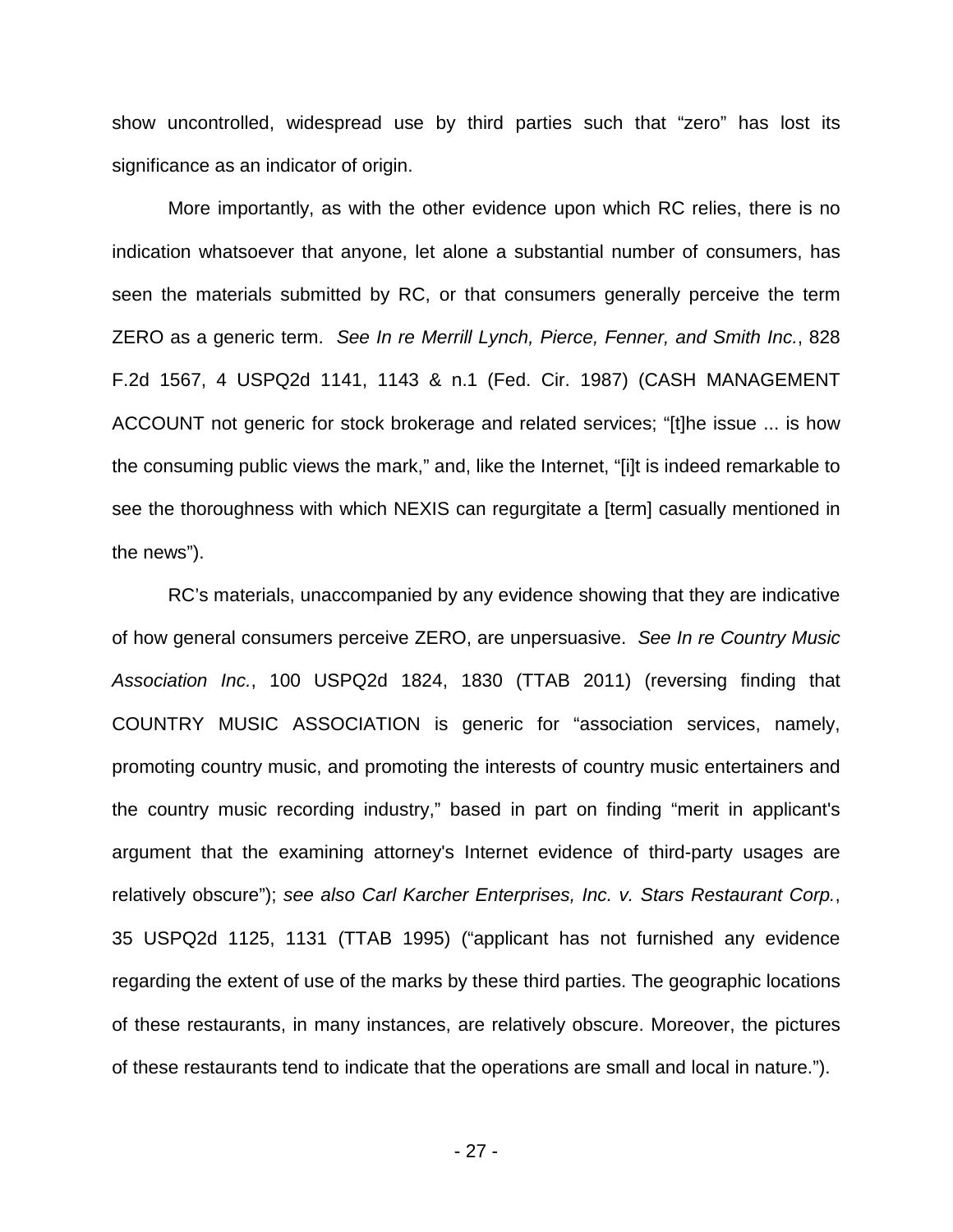What is most telling about RC's assertion that "zero" has "replaced diet" for the soft drink industry, however, is the **absence** of any evidence that any significant beverage company other than TCCC has used ZERO (in place of "diet" or otherwise) for any leading soft drink brands. There is no evidence that there is or has ever been, for example, a PEPSI ZERO or a MOUNTAIN DEW ZERO, or that RC has ever even contemplated a DR PEPPER ZERO, a 7UP ZERO, a SCHWEPPES ZERO, a CANADA DRY ZERO – or use of any ZERO mark other than DIET RITE PURE ZERO. ZERO has plainly not "replaced diet" in any sense.<sup>[14](#page-30-0)</sup> This is true even for TCCC; as the record shows, TCCC continues to sell DIET COKE as well as COKE ZERO. See, e.g., Springate Tr. 155; Baker Tr. 11.

RC's genericness arguments, moreover, improperly conflate and confuse descriptiveness – which is presumed in this case due to TCCC's showings of acquired distinctiveness – and genericness. RC cites numerous uses of "zero" in descriptive phrases and in other descriptive ways but, as the Board correctly concluded in Ambev, those uses do not preclude a finding of acquired distinctiveness. Ambev at 13-15, 21. They are instead evidence of the descriptiveness of "zero" when used in its ordinary dictionary meaning, and not evidence of genericness. Generic use of "zero" would consist of widespread use of references to "zero beverages" as a recognized industry category or unambiguous references to products other than TCCC's as "zero" products

 $\frac{1}{14}$ RC's witness Andrew Springate testified that

<sup>. (</sup>Springate Tr. at 104, 143). TCCC's Russell Baker agreed, and confirmed there are no PEPSI ZERO, DR PEPPER ZERO, etc. products and that DIET RITE PURE ZERO is the only non-TCCC carbonated soft drink that uses ZERO in the name. (Baker Tr. 155).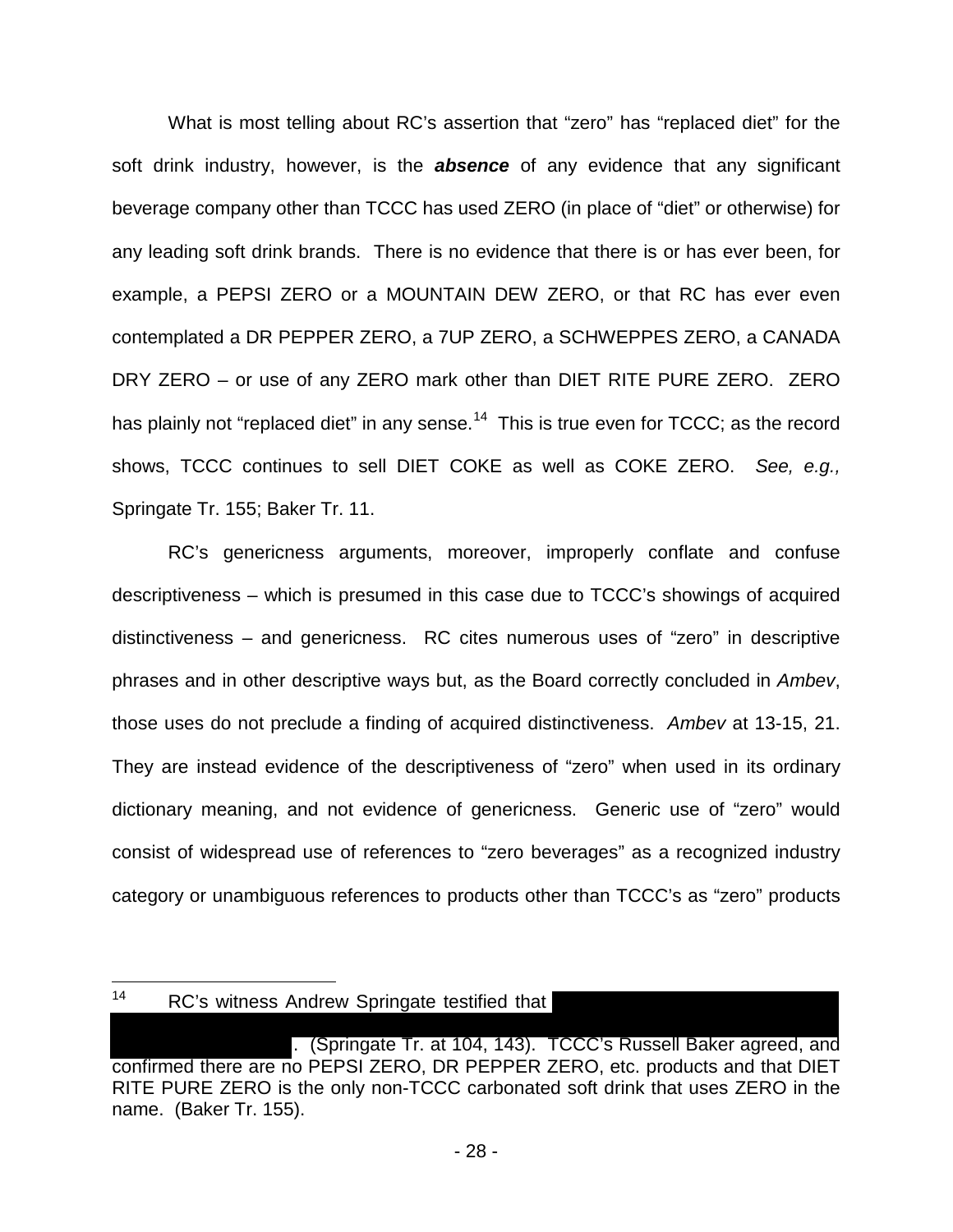of some type. RC has not offered anything more than a handful of isolated such references.

### 3. Third party applications and registrations

RC contends that evidence of third party applications and registrations for ZEROinclusive marks for beverages shows a common acceptance of "zero" as an industry term. This contention is unsupported. To the extent that RC and other third parties use ZERO as part of their product name, that use may support the conclusion that ZERO is merely descriptive, but it is not particularly relevant to RC's claim of genericness. RC's evidence of its own applications – which initially sought registration of DIET RITE PURE ZERO and PURE ZERO without a disclaimer of "ZERO" – and third party applications and registrations for marks that include ZERO provides no information which suggests, let alone establishes, how general consumers actually perceive ZERO.

<span id="page-30-0"></span>RC's arguments, moreover, are inconsistent with the positions both RC and third parties have taken before the Trademark Office and inconsistent with the Trademark Office's actions. Although RC argues that no applicant could include ZERO in a beverage product mark without a disclaimer, RC applied to register both DIET RITE PURE ZERO and PURE ZERO without a disclaimer of ZERO and agreed to disclaim ZERO only when requested to do so by the Examining Attorney. RC points to other marks that include numbers as evidence of the lack of distinctiveness of ZERO (RC Brief at 27 n.5, 38 n.9), yet PepsiCo's incontestable registration for PEPSI ONE (Registration No. 2,226,758) does not disclaim ONE. And RC itself applied to register DR PEPPER TEN, 7-UP TEN and other marks that include TEN without disclaiming TEN until requested to do so by the Examining Attorneys.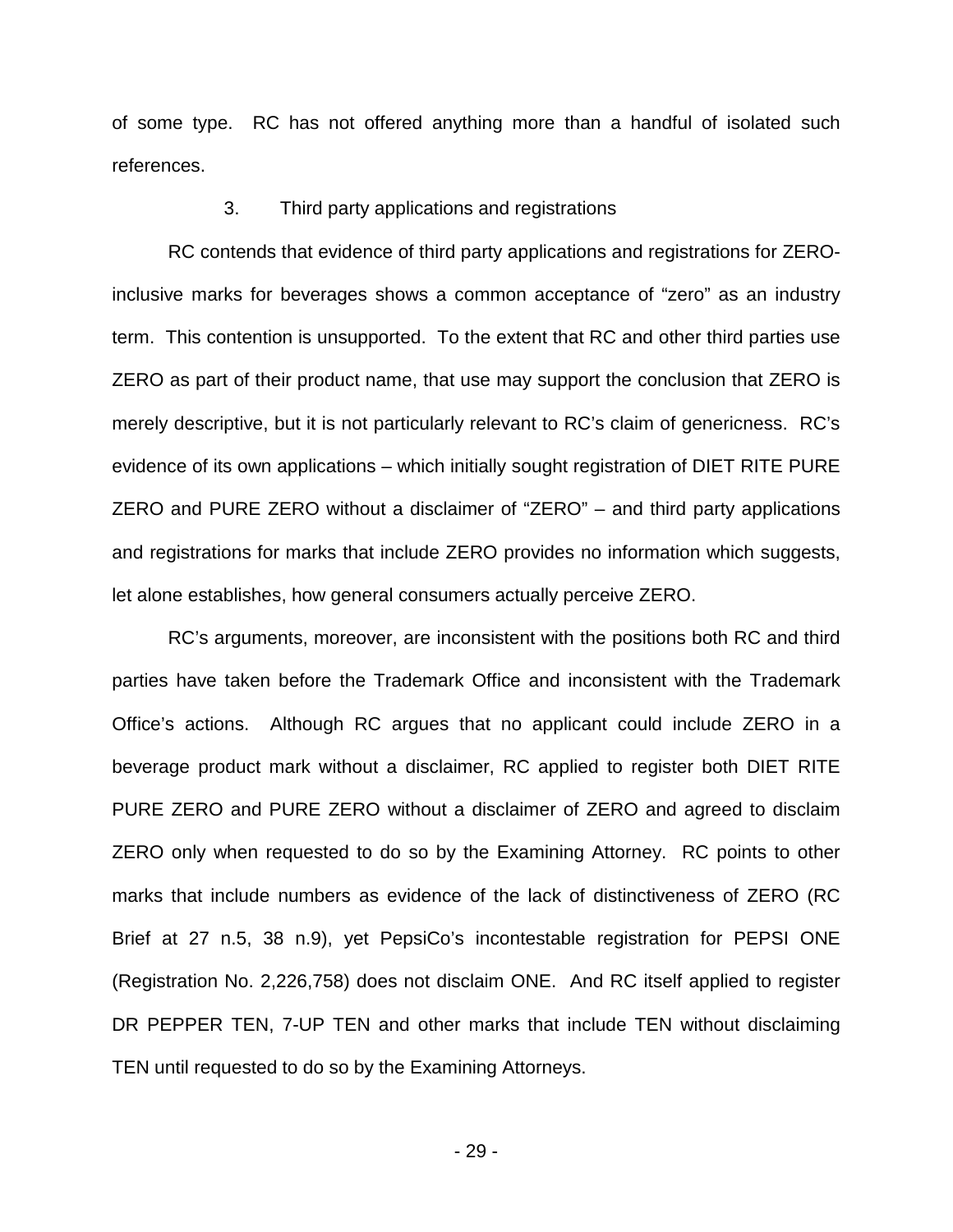### 4. TCCC's use of the term ZERO

Evidence of acquired distinctiveness supports a finding that a term is not generic. See In re Recorded Books, Inc., 42 USPQ2d at \*8. TCCC has introduced substantial evidence to support a finding of the acquired distinctiveness of ZERO. Not only have all of the TCCC ZERO Marks been published after acceptance of TCCC's claim of acquired distinctiveness under Section 2(f), but the Board held in Ambev that TCCC's evidence of acquired distinctiveness is sufficient to support registration of the TCCC ZERO Marks on the Principal Register without a disclaimer of ZERO.

TCCC's evidence illustrates that ZERO can and does function as a trademark to distinguish TCCC's goods from those of others and serves as an indication of origin. The Simonson survey and Dr. Simonson's testimony, while focused on the issue of secondary meaning, show that ZERO is recognized and perceived by the relevant public as associated with the products of one company, TCCC. The Simonson survey also shows conclusively that "zero" – unlike "diet" – is not viewed by consumers as a descriptive or generic term that is used by a number of companies. (Simonson Tr. at 51-54); see 2 McCarthy on Trademarks and Unfair Competition § 12.46 (4th ed. 2013) (secondary meaning survey may support finding that mark is not generic). Dr. Simonson's survey highlights the fact that "zero" without more, such as a noun identifying an ingredient or characteristic, is meaningless; although consumers associate it with one company, the term itself does not provide a clear meaning. See Trump v. Caesars World, Inc., 645 F.Supp. 1015, 230 USPQ 594, 599 (D.N.J. 1986), aff'd, [819 F.2d 1135, 2 USPQ2d 1806 \(3d Cir. 1987\)](http://web2.westlaw.com/find/default.wl?mt=193&db=0000350&tc=-1&rp=%2ffind%2fdefault.wl&findtype=Y&ordoc=2031444155&serialnum=1987071098&vr=2.0&fn=_top&sv=Split&tf=-1&pbc=D3F017F8&rs=WLW14.04) (where survey to determine the meaning of the word "palace" found that 45.8% of respondents mentioned Caesars and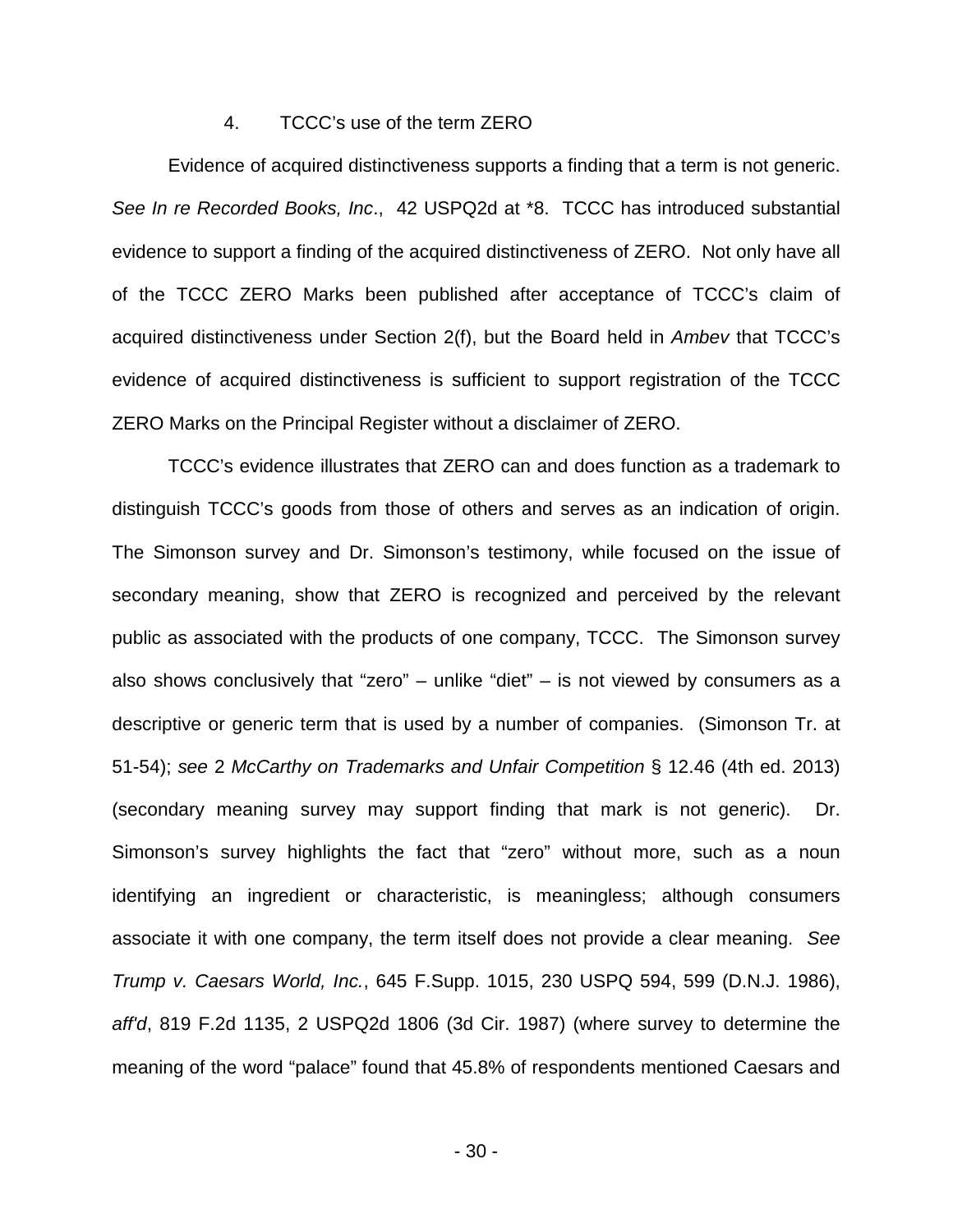11.4% cited Trump's casino, "[t]his survey tends to negate Trump's contention that 'palace' is a generic term for accommodation and tends to support the contention that in the context of gambling activity in general palace is indicative of a source of such services.").

The numerous examples of unsolicited media coverage in the record also show use of ZERO by TCCC as a trademark. Even if RC's evidence is found to illustrate some generic use of "zero," it is of limited value because it is not supported by any testimony or other evidence bearing on how consumers perceive ZERO, and because some of it is quite obscure. RC's anecdotal Internet evidence must be balanced against TCCC's impressive showing that ZERO as part of the TCCC ZERO Marks is heavily promoted, enforced when necessary and well-recognized as identifying TCCC. This evidence, at a minimum, creates doubt on the question of genericness, and any doubt must be resolved in favor of TCCC. See Levi Strauss & Co. v. R. Josephs Sportswear Inc., 28 USPQ2d 1464, 1471 (TTAB 1993), recon. denied, 36 USPQ2d 1328, 1330 (TTAB 1994) (Opposer's burden of showing that the mark "ACTION SLACKS" for pants and shorts is merely descriptive and/or generic is not met since, despite some evidence showing sporadic descriptive uses thereof, the vast majority of uses of the term "Action Slacks" were ambiguous as to whether they were trademark uses or descriptive uses and some evidence clearly showed such term was used and recognized as trademark); see also In re Merrill Lynch, 828 F.2d at 1567, 4 USPQ2d at 1143; In re America Online Inc., 77 USPQ2d 1618, 1623 (TTAB 2006).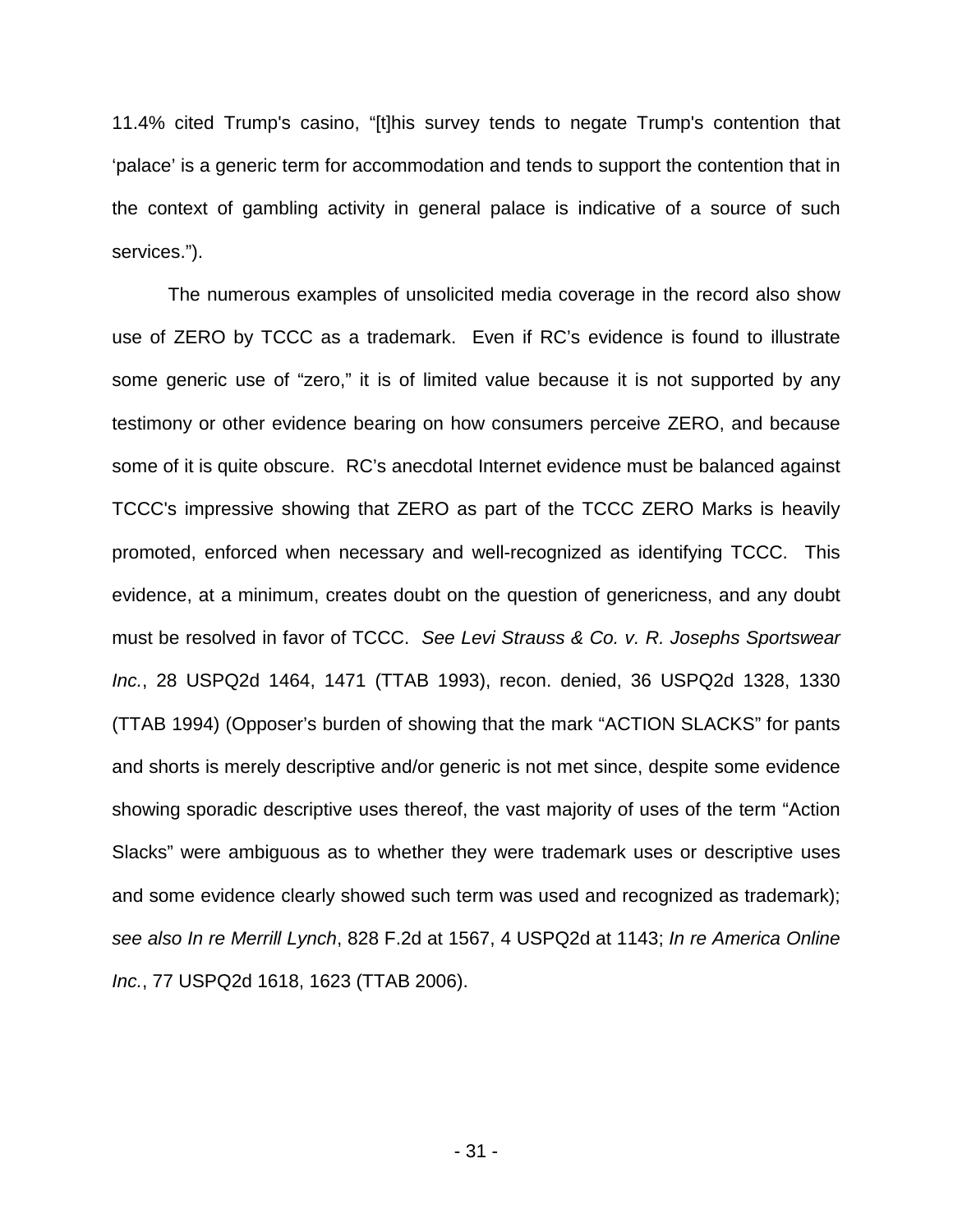### 5. Testimony of the parties' witnesses

Finally, knowledgeable industry witnesses from both parties testified

. (Springate Tr. at 155; Baker Tr. at 152; Jacobs Tr. [TCCC Ex. 201] at 39). This testimony corroborates and confirms that "zero" is not a generic term and is not considered to be a generic term or product "genus" by either the beverage industry or by consumers.

Based on all the evidence of record, RC has not met its burden of establishing that the relevant public perceives the term ZERO as referring to a category of non-alcoholic beverages. To the contrary, the evidence of record shows that the term ZERO functions as an identifier of goods of one particular company, namely TCCC. RC's opposition on the grounds of genericness should be dismissed.

## II. TCCC HAS ACQUIRED DISTINCTIVENESS IN ZERO AS USED IN THE TCCC ZERO MARKS.

RC's position that TCCC has not established acquired distinctiveness in "zero" is based, at least in part, on an irrelevant claim and a misunderstanding of TCCC's position.

First, RC argues that TCCC has "never used or advertised ZERO standing alone as a mark." (RC Brief at 44). RC is correct that TCCC has not advertised or used ZERO standing alone as a mark. However, this fact is of no consequence to whether TCCC has established acquired distinctiveness in the term ZERO when it is used as a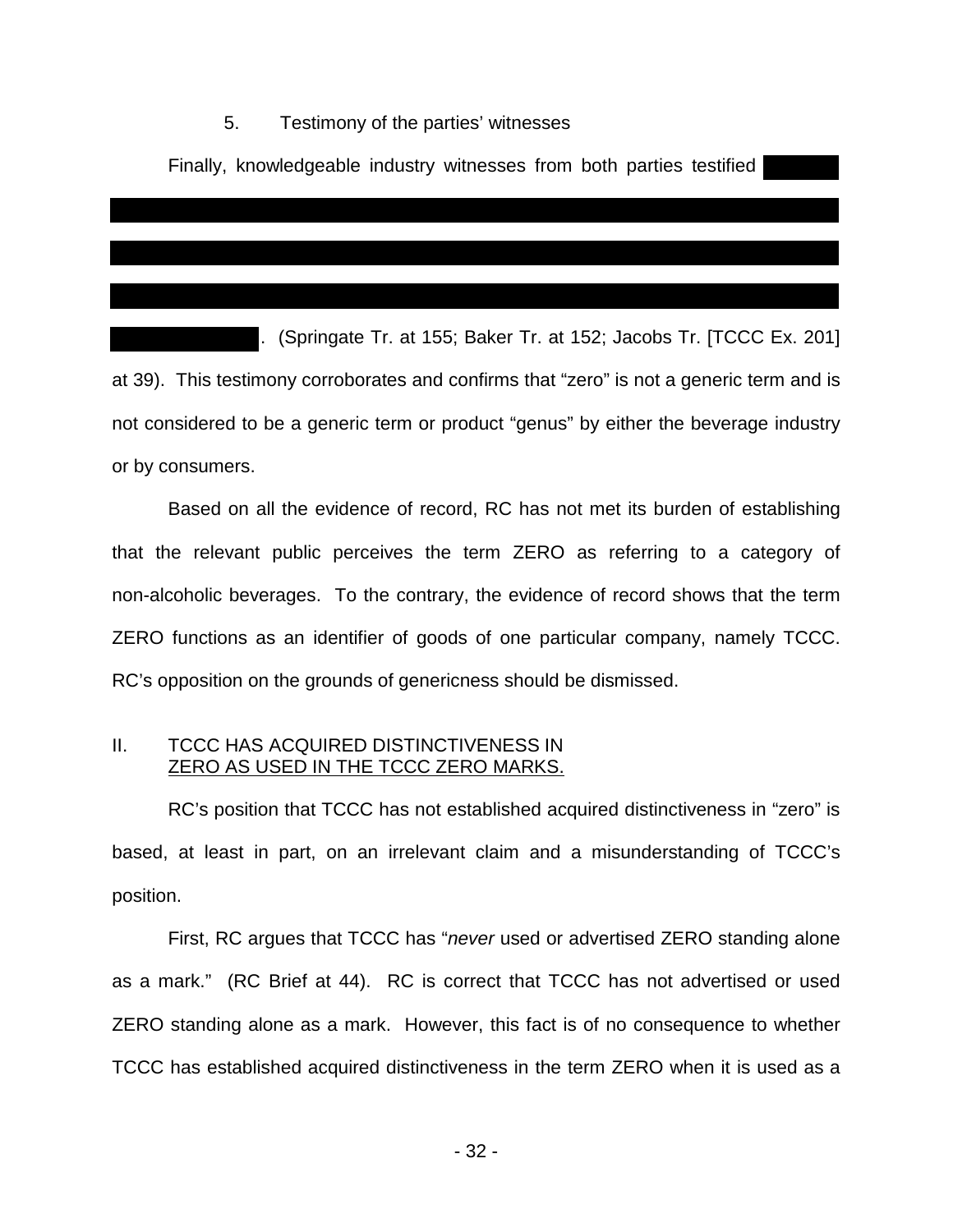part of a mark. TCCC has claimed acquired distinctiveness in ZERO when used as part of a brand name as in the TCCC ZERO Marks; TCCC has not claimed acquired distinctiveness in the term ZERO standing alone for beverages. RC cites no authority that TCCC must use or advertise ZERO standing alone in order to properly establish acquired distinctiveness in the term as used in connection with its ZERO Marks. See, e.g., Kellogg Co. v. General Mills, Inc., 82 USPQ2d 1766 (TTAB 2007) (opposition challenging partial § 2(f) submissions as to distinctiveness of CINNAMON TOAST in the mark CINNAMON TOAST CRUNCH dismissed; CINNAMON TOAST portion of the CINNAMON TOAST CRUNCH mark was sufficiently separable from the mark as a whole that the showing of acquired distinctiveness as to the mark as a whole was sufficient to support the applicant's claim of partial distinctiveness as to the phrase CINNAMON TOAST).

Second, RC states that "TCCC premises its claim of acquired distinctiveness in the term 'zero' on use of a purported family of marks in which 'zero' is the common, defining feature," a family which RC alleges TCCC has failed to establish that it owns. Id. For starters, TCCC does not "premise" its claim of acquired distinctiveness on use of its family of ZERO marks. Rather, TCCC submitted 2(f) statements separately for each of its applications based on evidence of media coverage, advertising examples, and advertising expenditures. The evidence varied in that some of it related to one of the TCCC ZERO Marks, while other evidence related to several of the TCCC ZERO Marks. TCCC premises its claim of acquired distinctiveness on the evidence submitted with TCCC's 2(f) statements (and in this proceeding), rather than solely on the assertion that TCCC has a family of marks.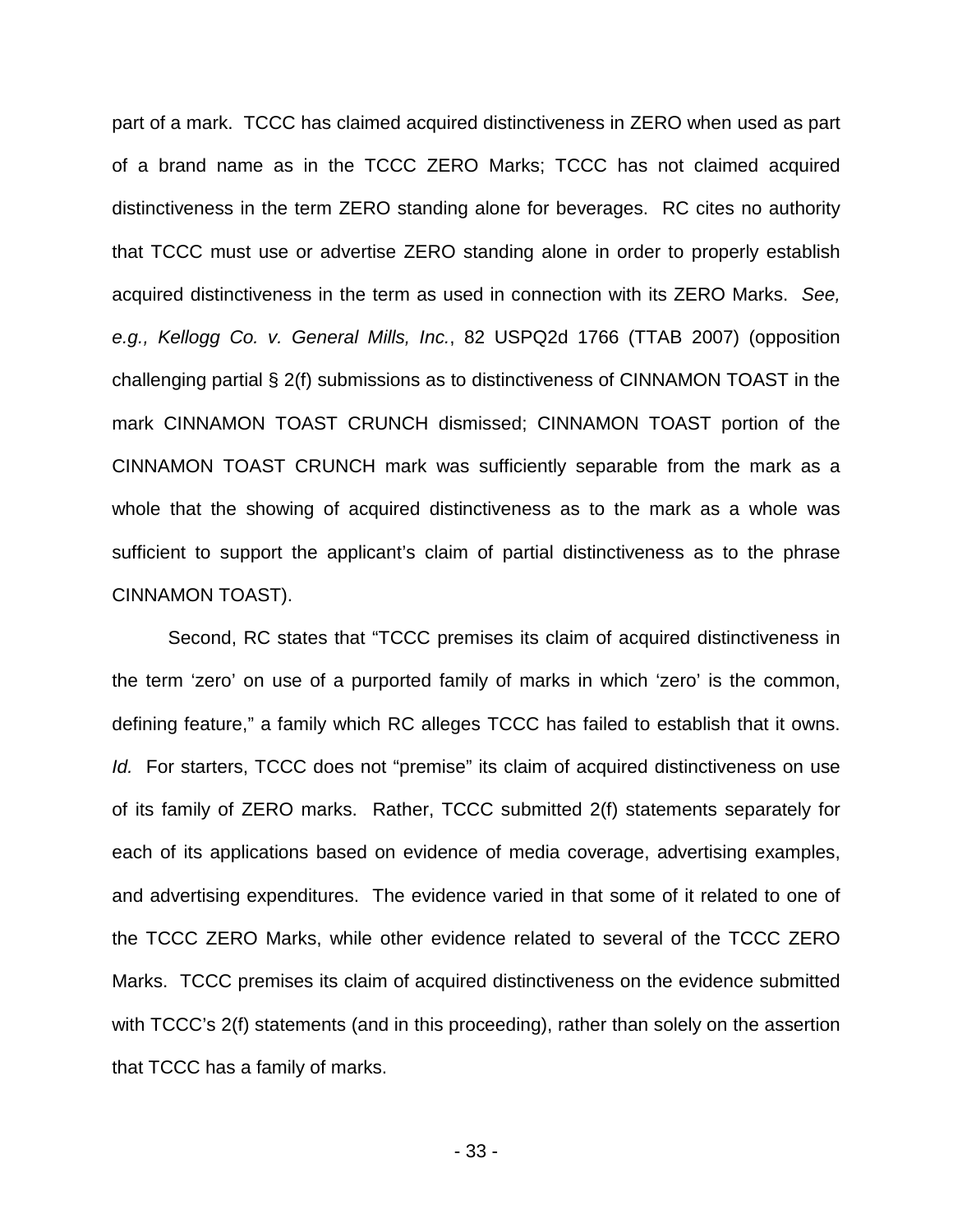Moreover, TCCC has in fact established that it owns a family of ZERO marks for beverages based on the following: (a) the TCCC ZERO Marks all include the common characteristic of the word ZERO preceded by a "parent" soft drink brand name; (b) TCCC has extensively used and promoted many of the TCCC ZERO Marks together over the years in ways that have associated multiple TCCC ZERO products with each other to consumers (Baker Tr. 138:18–143:9; 153:1-155:3; TCCC 117-121); and (c) the USPTO (through its acceptance of TCCC's 2(f) claims), the Board (through the Ambev decision) and consumers (as shown in the Simonson survey) have all clearly recognized that ZERO has acquired distinctiveness based on TCCC's use of and advertising of its multiple ZERO products.

Regardless of whether TCCC has established a family of ZERO marks, however, TCCC has established acquired distinctiveness in the term ZERO, as shown below.

- A. TCCC 's Evidence of Acquired Distinctiveness
	- 1. The Proof Submitted With TCCC's Section 2(f) Statements

TCCC submitted 2(f) statements in connection with each of its seventeen applications. TCCC's proof of distinctiveness (such as in the response filed on January 25, 2007 in connection with the application to register COCA-COLA ZERO) was comprised of evidence of media coverage, advertising examples, more than a hundred million dollars spent on advertising and over a billion dollars of sales achieved in less than three years. This evidence demonstrated persuasively that ZERO, when used as part of a brand name as in the TCCC ZERO Marks, is perceived as a source-identifier. This evidence was accepted by the Examining Attorneys as proof that ZERO is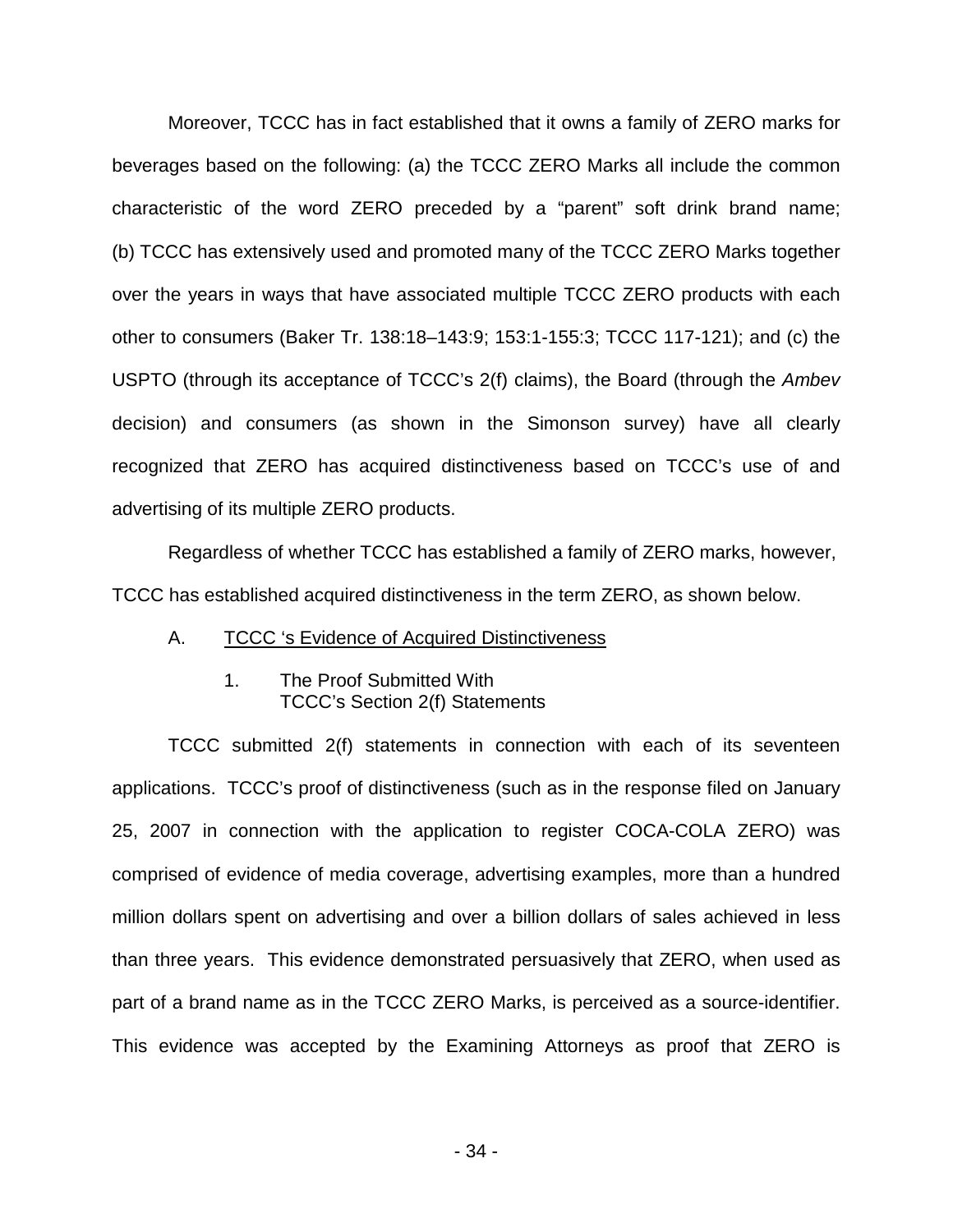distinctive and properly convinced them that a disclaimer of ZERO was not appropriate. This evidence was also found by the Board to be sufficient in the Ambey decision.

TCCC's sales and advertising numbers are substantial, and Section 2(f) claims have been accepted on far less proof. See, e.g., Kellogg Co., supra, 82 USPQ2d 1766 (opposition questioning Section 2(f) proof dismissed; applicant's evidence of distinctiveness consisted of sales of \$650 million and advertising of \$46 million over a five year period).

#### a. Unsolicited Media Coverage

The media coverage submitted with TCCC's 2(f) statements demonstrated: (1) that TCCC's ZERO marks are presented, perceived and recognized as trademarks of TCCC; (2) that TCCC's ZERO products are correctly considered to be related and to come from the same source; and (3) that ZERO, when used as part of a beverage name, is recognized as an element that identifies products of TCCC. The references in the submitted articles to TCCC's ZERO marks are evidence that ZERO, when used as part of a beverage product name, is recognized by the media and by the purchasing public as identifying TCCC as the source of the beverage products on which it appears.

b. Advertising Materials for TCCC's ZERO Products

The advertisements submitted with TCCC's 2(f) statements demonstrate that ZERO is used by TCCC in a trademark sense as part of the product brand name. The advertisements also show that TCCC or its vendors have advertised the TCCC ZERO products, such as COKE ZERO, SPRITE ZERO and FANTA ZERO, together as a "ZERO family." The advertisements further show that TCCC uses ZERO to convey different messages to consumers. For example, TCCC's has promoted its ZERO

- 35 -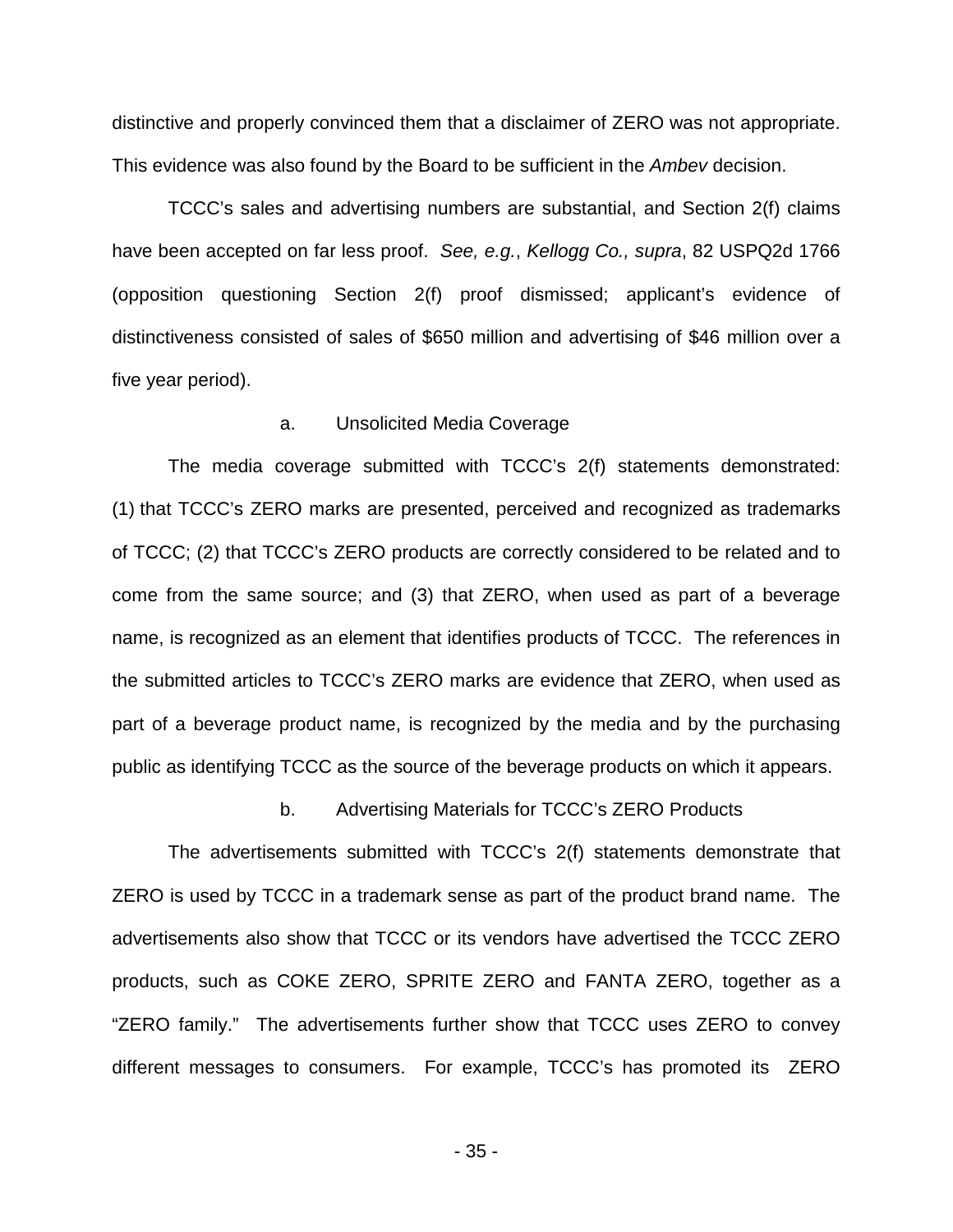beverages as featuring "Original Taste" with "ZERO Guilt." "ZERO Guilt" could mean no calories or no sodium or no caffeine or no alcohol or no carbohydrates, or even other benefits wholly unrelated to the beverage itself.

#### c. Advertising and Sales Figures

TCCC's 2(f) submissions included sworn statements that TCCC had spent in excess of one hundred fifty million dollars (\$150,000,000.00) for advertising and promoting its ZERO family of beverage products, which included COCA-COLA ZERO, SPRITE ZERO, FANTA ZERO, VAULT ZERO, and PIBB ZERO, through various advertising and promotional channels. By 2007, TCCC had spent over one hundred million dollars (\$110,000,000.00) advertising and promoting COCA-COLA ZERO alone.

TCCC's 2(f) submissions also included sworn statements that sales of TCCC's ZERO products in 2005 and 2006 exceeded one billion dollars (\$1,000,000,000.00) in total, with over one-third of that amount attributable to sales of COCA-COLA ZERO.

#### 2. The Additional Proof In the Record

Despite RC's contention that there is no evidence that TCCC uses "zero" in a source-identifying manner (RC Brief at 51), the additional evidence introduced by TCCC in this proceeding provides compelling support that ZERO serves as an indicator of source for TCCC and more than corroborates TCCC's 2(f) statements submitted during prosecution of the applications. Most importantly, Dr. Simonson's survey establishes that the term ZERO as used by TCCC is not merely descriptive and that a majority of consumers associate ZERO with a single source, namely TCCC. (Simonson Report at 9-10). The updated sales and advertising figures – which were already substantial – have continued to grow significantly since the 2(f) submissions were made. And, as can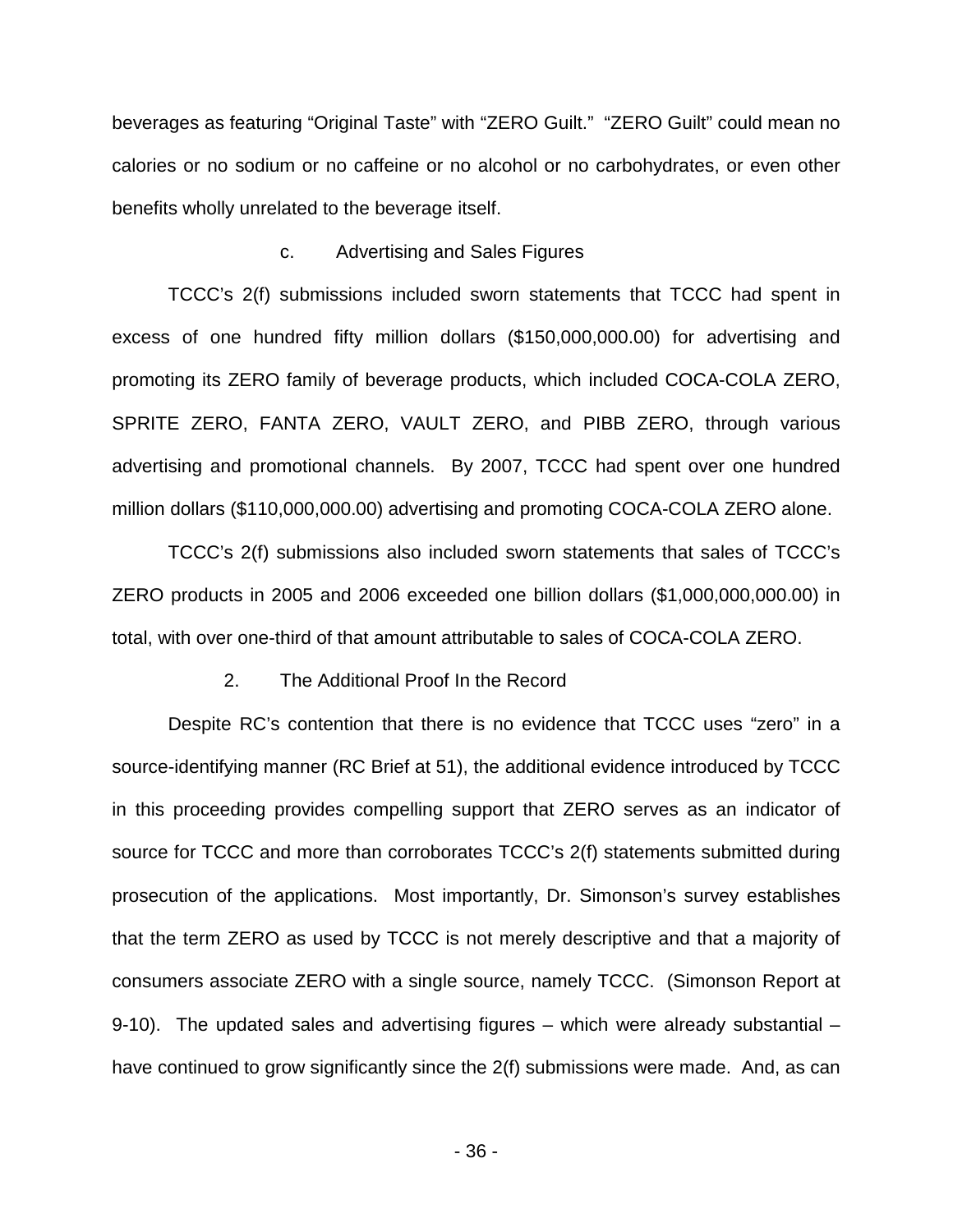be expected, the media has noticed the enormous success of TCCC's products and has reported extensively on what has been called the most successful new soft drink of the last decade, COCA-COLA ZERO, and on TCCC's expanding use of the ZERO mark with its other brands.

#### a. Additional Unsolicited Media Coverage

Additional unsolicited media coverage of TCCC's ZERO marks includes additional articles that have appeared in The New York Times and the Wall Street Journal. The Wall Street Journal article, dated April 17, 2007, is titled "Zero is Coke's New Hero" and notes that COKE ZERO had sold more than 100 million unit cases and is the most successful launch of any brand in twenty years for TCCC. (TCCC Ex. 271). This evidence is of the same type as that found persuasive by the Board in the Ambev decision. Ambev at 19.

#### b. The Testimony of TCCC's Russell Baker

TCCC also submitted extensive testimony and introduced exhibits through the deposition of the former brand manager for COCA-COLA ZERO, Russell Baker. (Baker Tr. at 18-19). Mr. Baker's testimony confirmed the sales and advertising evidence submitted with the Section 2(f) statement. Mr. Baker further testified that the dollar value of sales for products bearing the ZERO marks through 2011 was in excess of

. (Id. at 132 & Ex. 113). Mr. Baker also testified that TCCC's direct advertising expenditures for its ZERO products, featuring its ZERO Marks, had been between 2004 and the end of 2011. (Id. at 134 & Exx. 115, 116). This figure, moreover, is TCCC's own spending and does not include advertising expenditures by bottlers or other retailers of the ZERO products, which are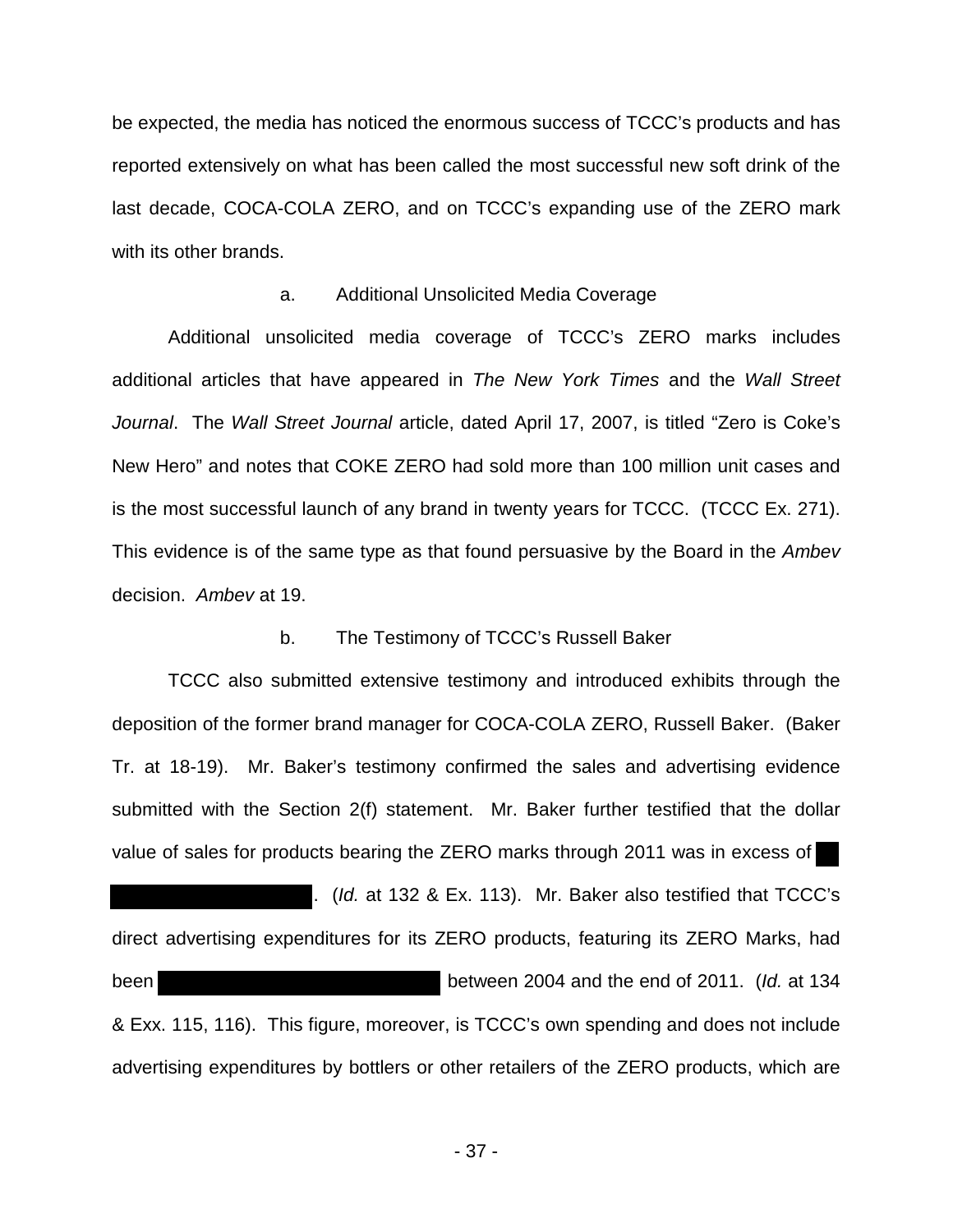likely at least equal to the advertising expenditures by TCCC. (Id. at 135). In other words, the products have been promoted and supported with likely more than

in advertising expenses.

As of the end of 2011, the equivalent of over

TCCC's ZERO products had been sold. (Baker Tr. at 133 & Ex. 113). COCA-COLA ZERO and TCCC's other ZERO products are offered to consumers nationwide through numerous different channels of trade and at thousands of retail outlets that reach virtually all consumers, including supermarkets, chain stores, and convenience and gas station outlets. (Baker Tr. at 28, 102-103, 157).

– of

RC contends that "none of TCCC's sales and marketing evidence is probative of secondary meaning in the term" unless coupled with evidence "that ZERO is used or advertised by TCCC in such a way that consumers would recognize it as an independent, source-identifying feature." (RC Brief at 51). However, TCCC's sales and advertising figures are of such a magnitude that they without question support that the common ZERO element of TCCC's ZERO Marks has acquired distinctiveness – and the Board has agreed. Ambev at 17-18 (finding lower sales and advertising numbers made of record in Ambey were "significant . . . by any measure"). This is especially true when the evidence is viewed in tandem with Dr. Simonson's survey showing consumer recognition of ZERO as a source indicator and that ZERO is not the equivalent of "diet" as alleged by RC. (RC Brief at 27).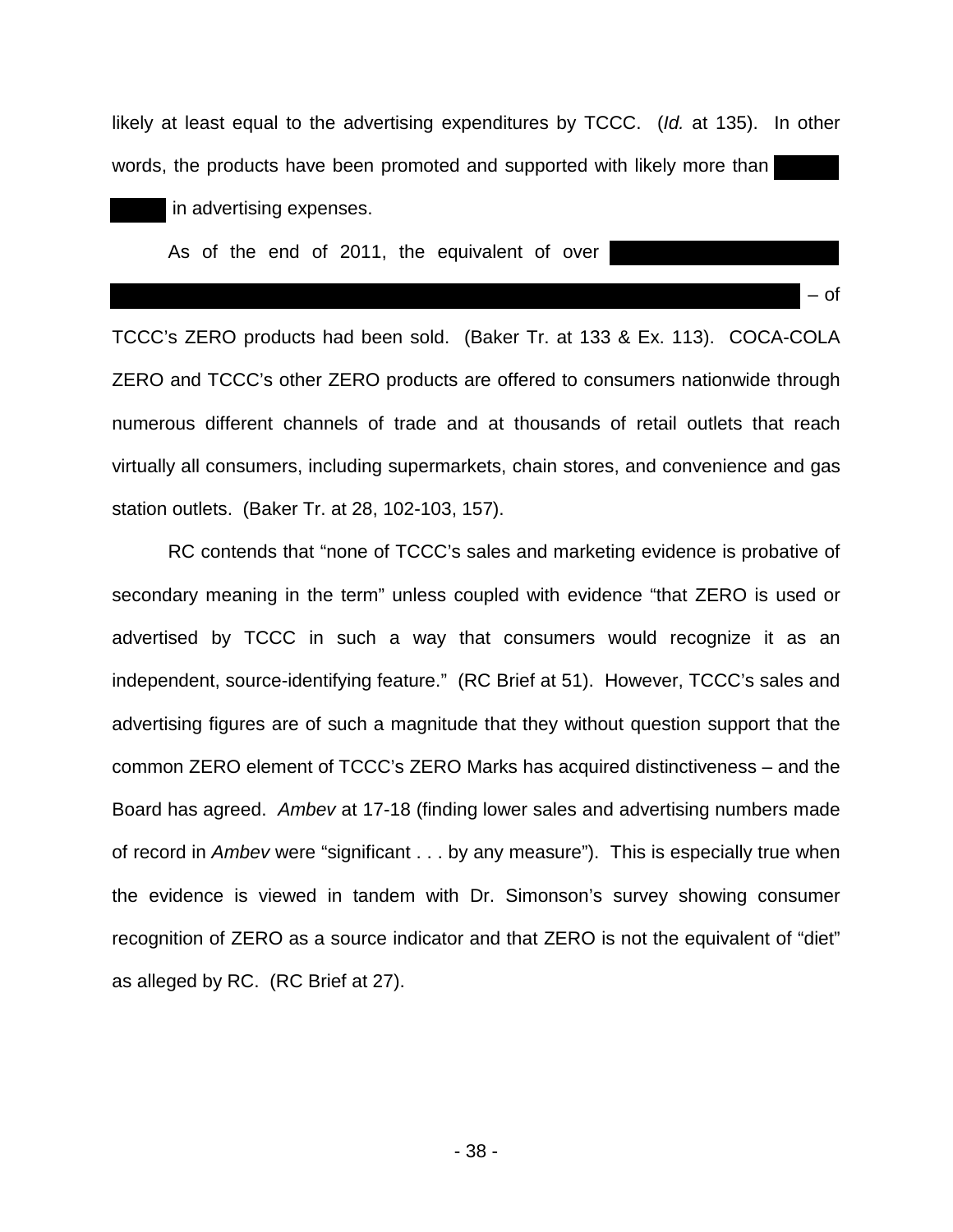#### c. TCCC's Secondary Meaning Survey

TCCC's survey expert, Dr. Alex Simonson, conducted a standard secondary meaning survey to test whether consumers associated the term ZERO with the products of one company or more than one company. Dr. Simonson used an accepted survey format, addressed the appropriate universe and utilized an especially appropriate control, namely the word "diet." In his survey, Dr. Simonson asked consumers whether they associated the term ZERO with soft drink products of one company or with products of more than one company.

The results of the Simonson survey were that 61% of the respondents associated with one company beverage products with ZERO in the name. (Simonson Tr. 56-57). When this number is screened for noise, the net results of the survey are that 55 to 57% of the respondents associated ZERO with beverage products of one company. (Id. at 57). In contrast, only 6% of the respondents associated the term "diet" with products of more than one company; 79% correctly associated "diet" with products of more than one company. These results completely refute RC's unsupported attorney argument that "'zero' is the new 'diet,' conveying the same calorie information but without the negative associations." (RC Brief at 27).

Surveys of the type submitted by Dr. Simonson have long been the accepted method of demonstrating secondary meaning and results in excess of 50%, as obtained by Dr. Simonson, are readily accepted as proof of secondary meaning by both the courts and the Board. In re Carl Walther GmbH, 2010 TTAB LEXIS 410 (TTAB Oct. 26, 2010) (survey showing 54% of participants were able to identify maker of product based on shape, with 33% correctly identifying applicant, was sufficient to establish secondary

- 39 -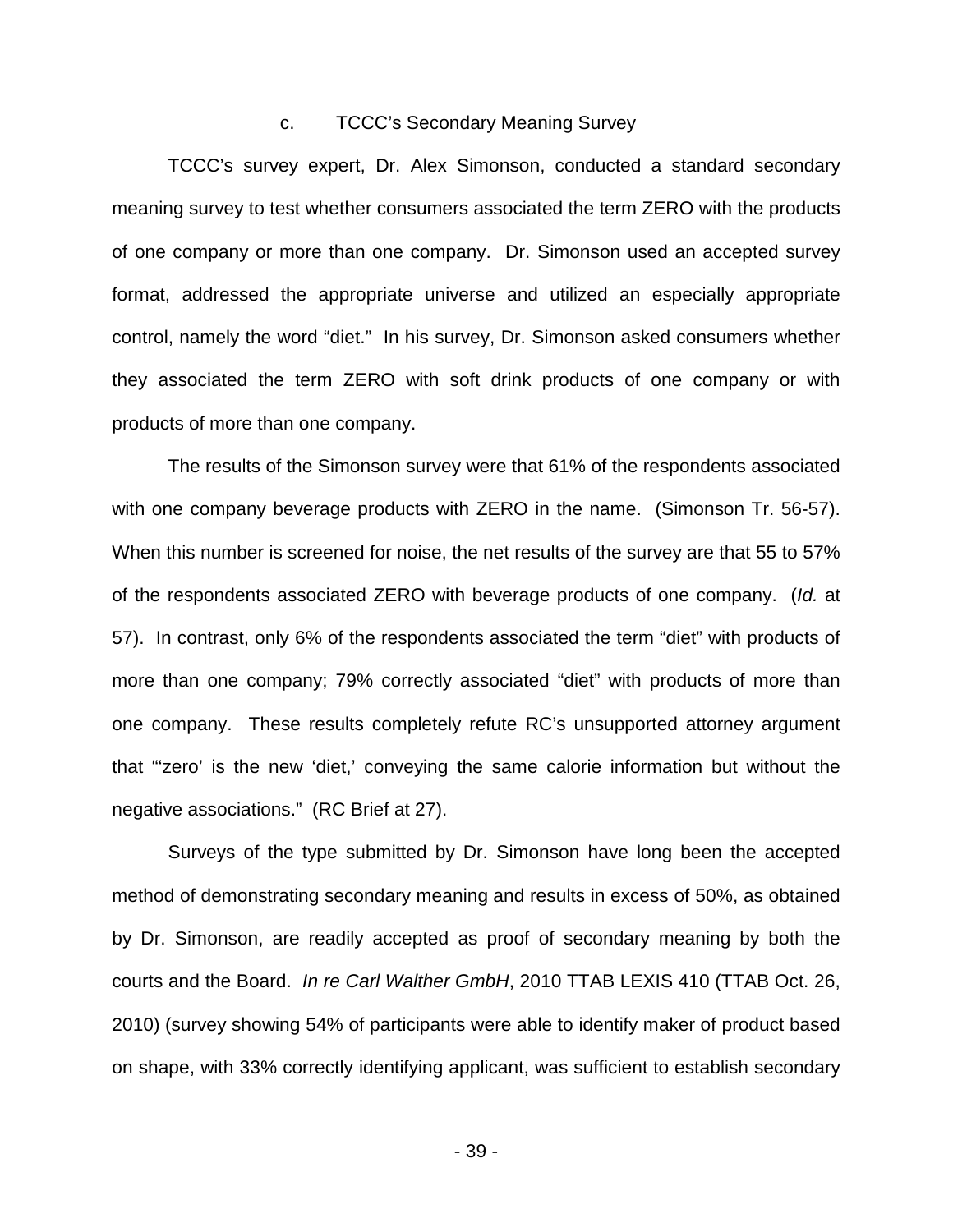meaning); In re Owens-Corning Fiberglas Corp., 774 F.2d 1116, 227 USPQ 417, 424 (Fed. Cir. 1985) (survey showing 41% and 50% recognition, submitted together, found sufficient to establish acquired distinctiveness of trade dress). The Board, moreover, has already considered Dr. Simonson's survey and has found it to be reliable, probative and supportive of the conclusion that ZERO has acquired distinctiveness identifying products as those of TCCC. Ambev at 20.

### B. RC Has Not Carried Its Burden of Proof.

RC bears the initial burden of establishing that TCCC does not have the right to register its marks without disclaimers. Yamaha International Corp. v. Hoshina Gakki Co. Ltd., 840 F.2d 1572, 6 USPQ2d 1001, 1005 (Fed. Cir. 1988). RC has not met its burden.

The evidence submitted by RC in this proceeding is insufficient to rebut the Examining Attorneys' acceptance of TCCC's 2(f) declarations. Further, RC's evidence of third party use and registrations, which is unsupported by any survey or other reliable evidence regarding consumer perception to counter TCCC's evidence and the Simonson survey, does not demonstrate significant use by others of ZERO as a brand in any sense and does not diminish the strength of the evidence submitted by TCCC.

## 1. RC's Third Party Evidence Does Not Establish a Lack of Distinctiveness.

In support of its position that "zero" has not acquired distinctiveness, RC cites its own uses, uses by TCCC and uses by various third parties of "zero" in a descriptive phrase. For example, RC cites use by PepsiCo of the phrases "0 cal" and "zero calorie cola," use by Ayala of the phrase "zero calories," use by Zevia of the phrase "zero calorie cola," use by RC of "0 calories," use by TCCC of "zero calorie cola," and various

- 40 -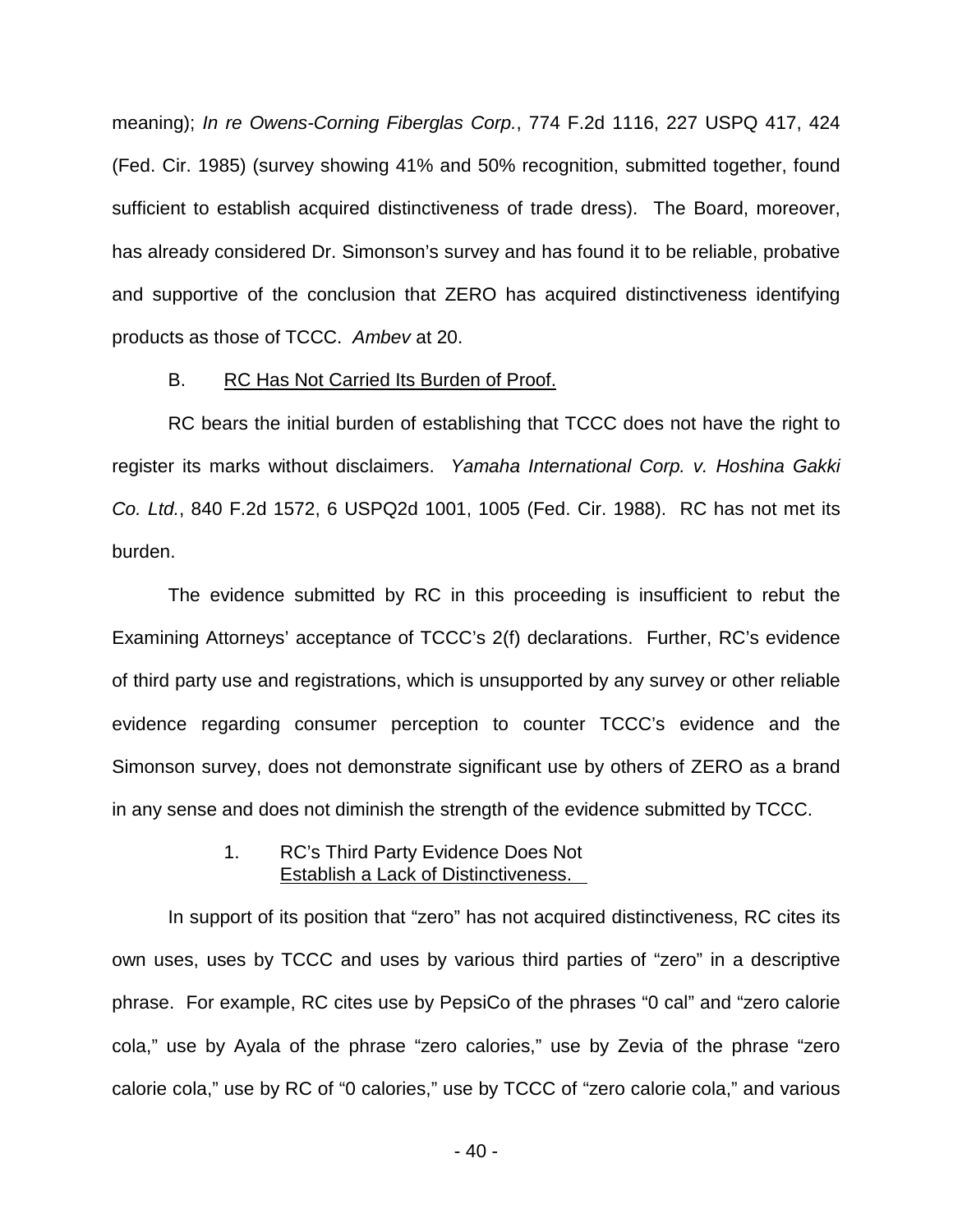applications and registrations that include phrases such as ZERO CARBS, 0 CAL or ZERO CALORIES, as proof that the TCCC ZERO Marks are merely descriptive and have not acquired secondary meaning. RC's logic is flawed. These companies and others are not making a trademark use of ZERO per se when they refer to their products as "zero calorie" any more than they make a trademark use by listing a "0" in the "calorie" column on the nutrition label on the can. TCCC is not claiming rights to all uses of "zero" or "0." TCCC is seeking only to protect the source identification that it has established in ZERO in the marks at issue that include ZERO as part of the product name.

RC's evidence regarding other non-alcoholic beverages with ZERO in the name also does not undercut TCCC's showing of acquired distinctiveness. The majority of RC's evidence consists of "naked" references to applications and registrations, which does not shed any light on consumer perception of these uses or the extent to which the public has been exposed (if at all) to these uses.<sup>[15](#page-44-0)</sup> This evidence therefore falls short because of the absence of either corroborating facts bearing on the extent of the third party use or specifics regarding the sales or promotional efforts surrounding the third party marks.

In the absence of such facts bearing on the extent of such use, this evidence has little bearing on how these alleged third party uses might affect the issues in these proceedings, if at all, and is therefore entitled to limited weight. See Palm Bay Imports

| 15   |  |  | See, e.g., Marciano Tr. at 62:1-18 (testifying that |  |  |                  |
|------|--|--|-----------------------------------------------------|--|--|------------------|
|      |  |  |                                                     |  |  |                  |
|      |  |  |                                                     |  |  | This illustrates |
| that |  |  |                                                     |  |  |                  |
|      |  |  |                                                     |  |  |                  |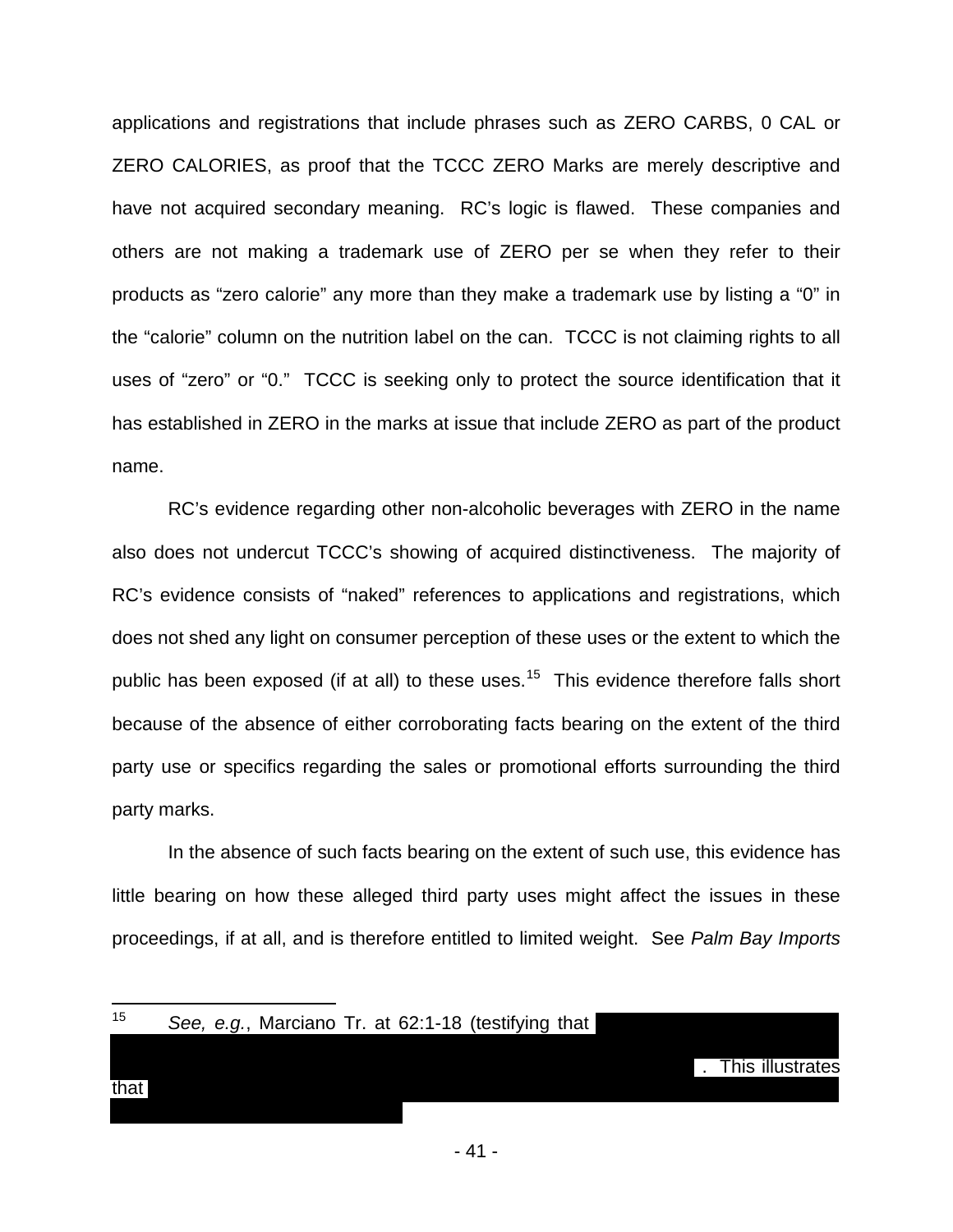Inc. v. Veuve Clicquot Ponsardin Maison Fondee, 396 F.3d 1369, 1374, 73 USPQ2d 1689 (Fed. Cir. 2005); see also Valentino U.S.A., Inc. v. Florence Fashions (Jersey) Ltd., 2010 TTAB LEXIS 266, 50-52 (TTAB June 25, 2010).

The purpose of introducing third party use evidence is to show that customers have become so conditioned by a plethora of references to the term that they are not likely to associate the term with one source. To be entitled to any weight, however, the evidence must rise to the level of demonstrating that the third-party use was so widespread as to "condition" the consuming public. The examples of use submitted by RC do not rise to the required level and the Simonson survey establishes as much; whatever the level of third party references to "zero" may be, the survey shows that the references have not affected the consuming public's association of ZERO with one source. See, e.g., Palm Bay Imports Inc., supra, 396 F.3d at 1374.

In addition to its laundry lists of various types of uses of "zero" in connection with beverages, RC has also submitted testimony from four third-party users of "zero," namely PepsiCo (for an enhanced water product that was for a relatively short time known as PROPEL ZERO), Reeds, Inc. (for specialty soft drinks identified as, e.g., "Virgil's Zero Root Beer"), Southern Group Enterprises (for an energy drink named IMPULSE ZERO that has had extremely limited distribution) and Beverage Marketing USA (for a tea and lemonade product referred to as "Arnold Palmer Zero Half & Half"

that

). None of these four uses shows that ZERO has not acquired distinctiveness.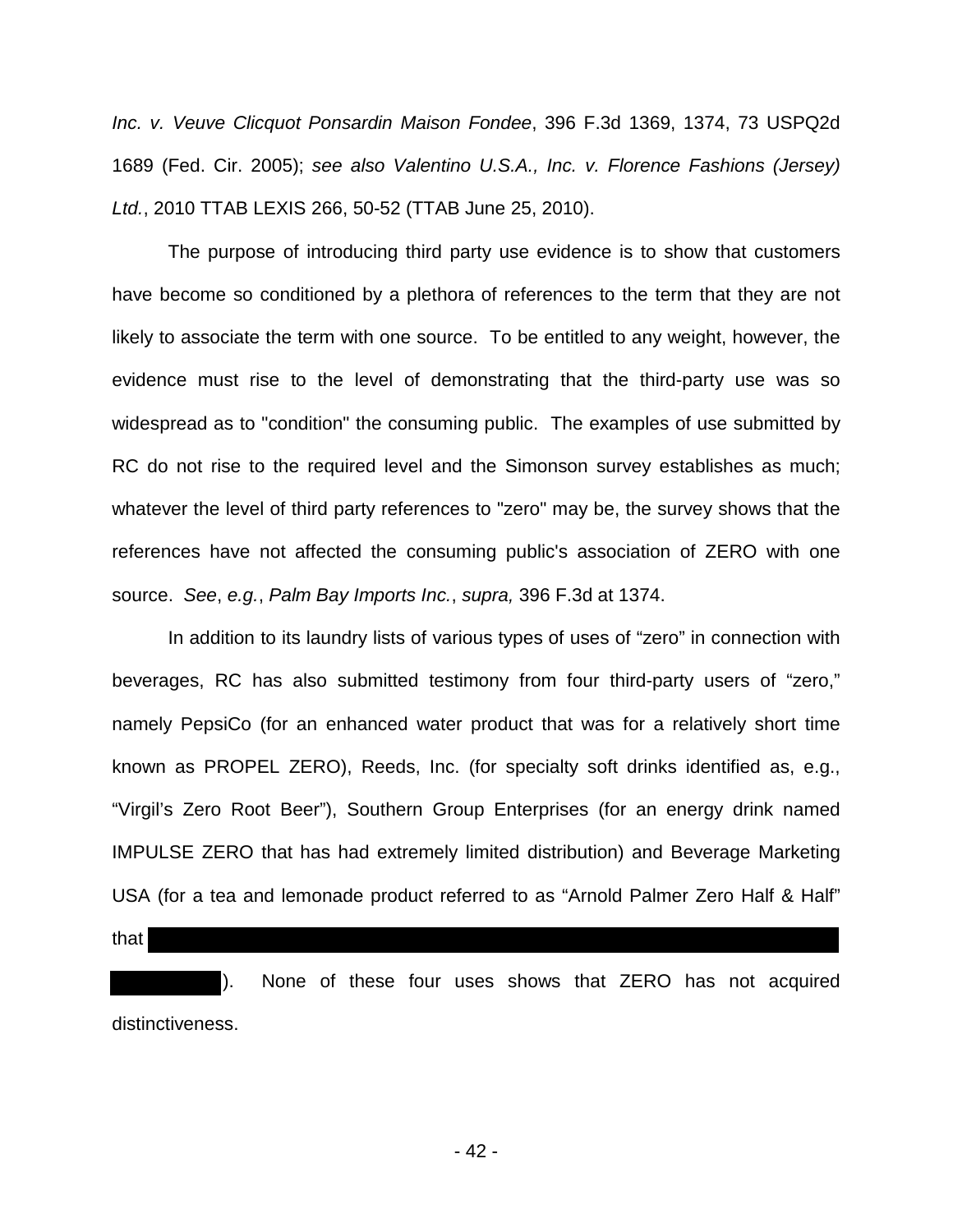First, as the Board recognized in Ambev, TCCC's use of ZERO as part of a mark need not be entirely exclusive. Ambev at 20. The record shows that TCCC's use is in fact "substantially exclusive."

Second, the facts as to each of the four uses relied on by RC demonstrate that they do not detract from TCCC's showing of acquired distinctiveness. The PepsiCo use of PROPEL ZERO was for an enhanced water product, not a soft drink, energy drink or sports drink – and has been discontinued since the time RC took the testimony of PepsiCo's witness regarding the product.<sup>[16](#page-46-0)</sup> PepsiCo's use of the name PROPEL ZERO was therefore relatively short-lived, was for a different type of product, was not successful, and has been abandoned.See Teasdale Tr. at 22, 59-60, 83-84. The IMPULSE ZERO energy drink product is a specialty product that has had

, especially when compared to the TCCC products. See Miller Tr. at 83-85, 87-91, 94-95, 114-15, 121-22. The VIRGIL'S soft drink products are also specialty products, sold in limited channels, and have been labeled not as "VIRGIL'S ZERO" but as "VIRGIL'S," with "zero" being used to modify the generic type of soft drink. See Reed Tr. at 11, 59, 60-61, 74-75.Finally, the Arnold Palmer iced tea and lemonade product about which Mr. Marciano testified is yet again a

<span id="page-44-0"></span> $\frac{1}{16}$  In March of 2014, after the close of the testimony periods in these proceedings, PepsiCo announced that it was "repositioning" its PROPEL product, making it part of the GATORADE portfolio, and renaming it simply PROPEL as opposed to PROPEL ZERO. See http://adage.com/article/cmo-strategy/gatorade-relaunches-propel/292091/. The PROPEL website at www.propelzero.com currently confirms that the product packaging shows the name PROPEL for the product, with a small legend stating "zero calories." In the event RC refuses to consent to TCCC making this additional evidence of record, TCCC will move the Board for leave to supplement the record with these materials, which could not have been made of record during the parties' testimony periods.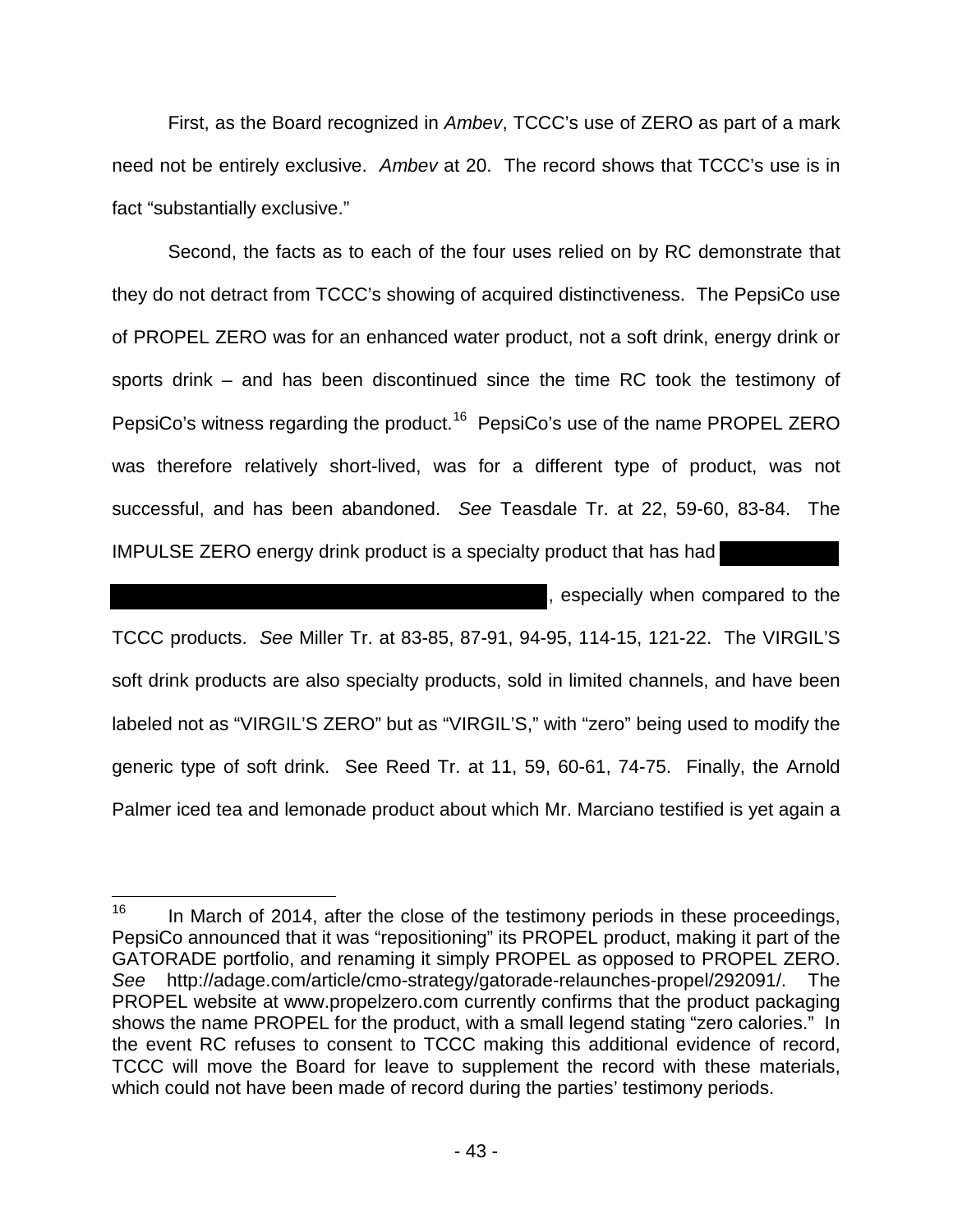specialty product and has been

See Marciano Tr. at 62, 68-69.

RC cannot make a serious claim that any of these four niche products has had any meaningful impact on the association of ZERO with TCCC that has been created through TCCC's extensive advertising, promotion and sales of its ZERO products. There is no competent evidence regarding consumer awareness of any of these products, and the evidence about them that is in the record demonstrates that, when compared to TCCC's extensive use and advertising of its ZERO marks for over ten years, they are both individually and collectively insignificant and highly unlikely to affect consumer perception of ZERO as measured by the Simonson survey.

## 2. The Preponderance of the Evidence Establishes Distinctiveness.

Secondary meaning can be established even if a mark is "highly descriptive." In Grand Canyon West Ranch, LLC v. Hualapai Tribe, for example, the Board found applicant's evidence "more than sufficient to show that this highly descriptive mark, GRAND CANYON WEST, has acquired distinctiveness." 2008 TTAB LEXIS 33, 21-22 (TTAB June 30, 2008). The applicant's evidence consisted of length of use, extent of applicant's use in advertising and promotion, increasing and now substantial levels of sales, and level of awareness of applicant's services as shown by substantial levels of media coverage. Id. In the Grand Canyon West case, the applicant did not come close to establishing in sales or more than in advertising, and did not present survey evidence. The Board still found the evidence sufficient.

TCCC has shown secondary meaning and more. The evidence submitted by TCCC both during prosecution and in this proceeding shows that the ZERO marks have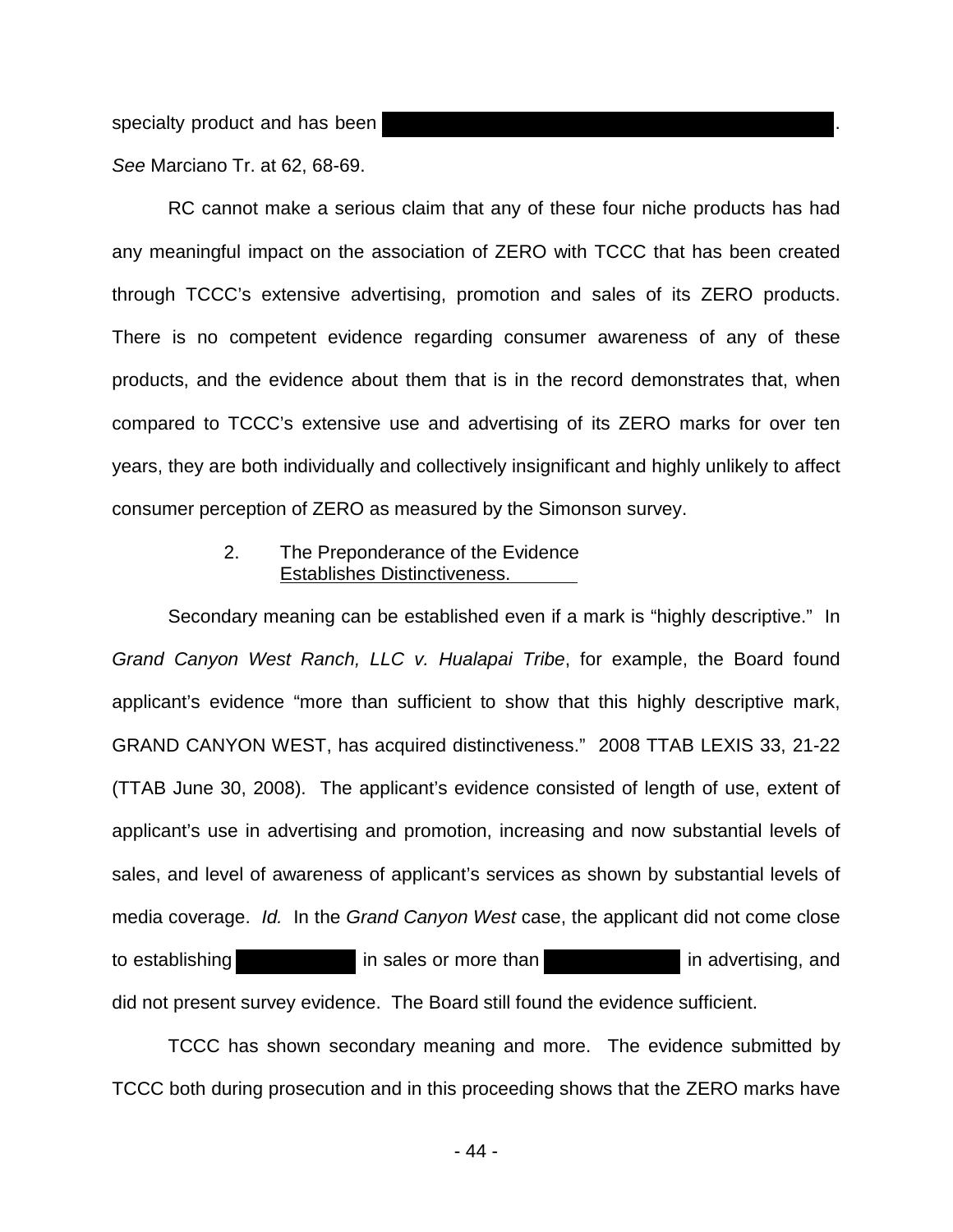been the subject of extensive advertising and promotion, have attracted substantial media coverage, and have generated phenomenal sales. In view of this impressive effort, it is no surprise that TCCC's survey evidence demonstrates substantial consumer recognition of the ZERO Marks as a source identifier for TCCC.

# III. RC'S ZERO MARKS ARE LIKELY TO CAUSE CONFUSION WITH THE TCCC ZERO MARKS.

# A. TCCC Has Standing To Oppose RC's ZERO Marks.

TCCC has a legitimate interest in preventing the registration of RC's ZERO Marks because TCCC is the owner of all right, title and interest in and to the TCCC ZERO Marks, the parties are direct competitors in the soft drink business, and TCCC believes that it will be damaged by the registration of RC'S ZERO Marks given the similarity between RC's ZERO Marks and the TCCC ZERO Marks and the similarity of the goods, the relevant consumers and the channels of trade.

# B. The Relevant Likelihood of Confusion Factors

To prevail on a Section  $2(d)$  claim in an opposition proceeding, <sup>[18](#page-48-0)</sup> TCCC must prove that (1) it owns prior rights in the TCCC ZERO Marks and (2) RC's ZERO Marks are likely to cause confusion with the TCCC ZERO Marks. See UMG Recordings, Inc. v. Mattel, Inc., 100 USPQ2d 1868 (TTAB 2011).

<span id="page-46-0"></span>TCCC has used its ZERO Marks since at least as early as September 2004, and the first of TCCC's ZERO applications (for SPRITE ZERO) was filed on October 20, 2003. RC does not claim a date of first use in the applications for RC's ZERO Marks,

<span id="page-46-1"></span> $\frac{1}{18}$  TCCC's opposition to the RC DIET RITE PURE ZERO and PURE ZERO marks asserted both section 2(a) and section 2(d) as grounds for the opposition. TCCC relies herein only on section 2(d).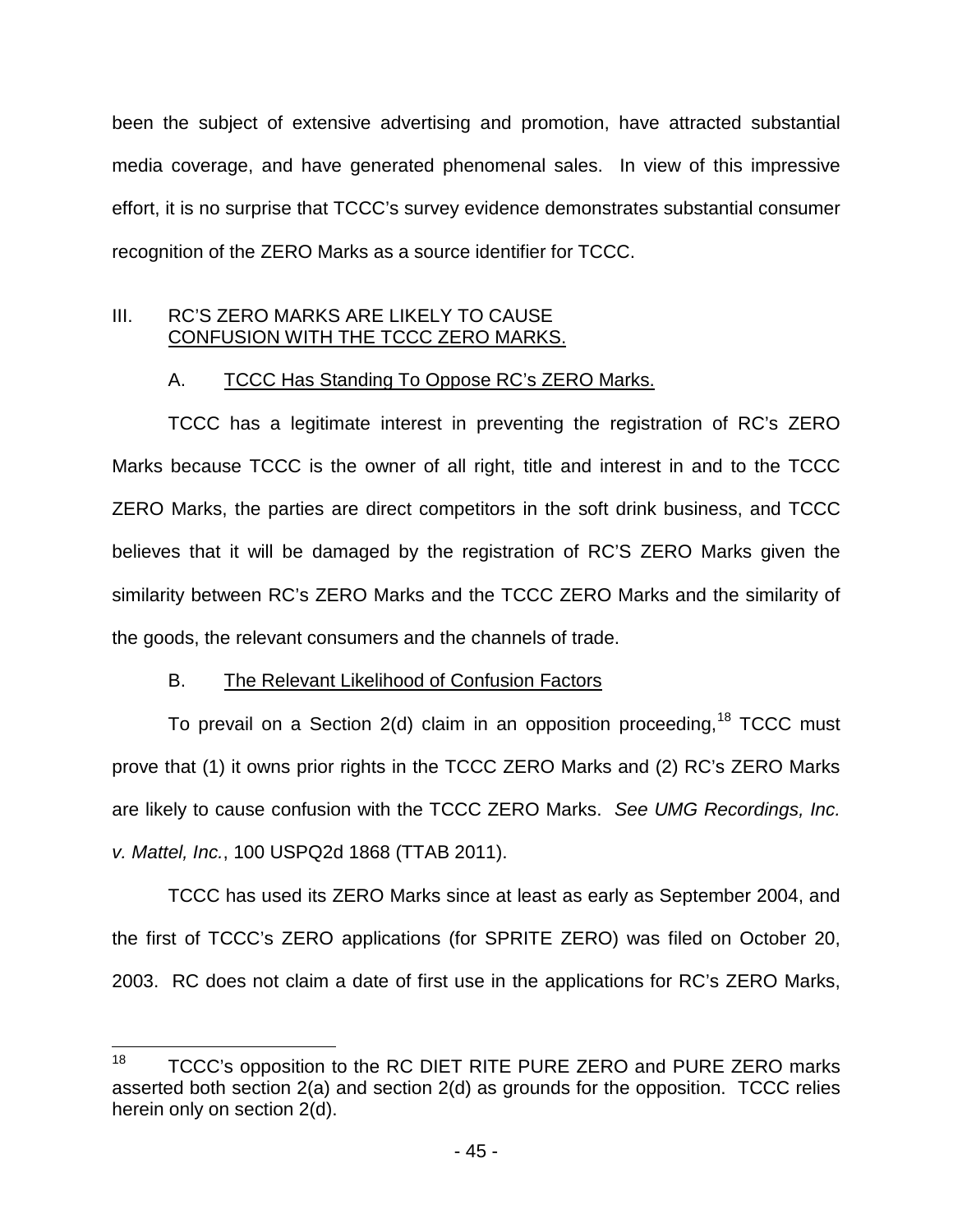but alleges that RC launched DIET RITE PURE ZERO in the summer of 2005. (RC Brief at 13). RC filed its application for DIET RITE PURE ZERO on February 28, 2005 and for PURE ZERO on March 7, 2005. TCCC clearly has priority.

In determining whether a mark is likely to cause confusion, the Board evaluates the factors set forth in In re E.I. du Pont de Nemours & Co., 476 F.2d 1357, 177 USPQ 563, 567 (CCPA 1973). These factors are well known to the Board and need not be recited in detail here. An opposer does not need to show that every DuPont factor weighs in its favor. Cunningham v. Laser Golf Corp., 222 F.2d 943, 947 (Fed. Cir. 2000). While the likelihood of confusion analysis considers all of the DuPont factors, it may focus on dominant or key factors such as the similarity of the parties' respective marks, the relatedness of the goods, the similarity of the relevant trade channels, and an established family of marks.

#### 1. The Strength of The TCCC ZERO Marks

TCCC's use of the TCCC ZERO Marks has been continuous since 2004. TCCC has enjoyed tremendous commercial success related to the beverage products offered under the TCCC ZERO Marks. (Baker Tr. at 72-73, 153-54)**.** The word ZERO as used as part of the TCCC ZERO Marks has acquired distinctiveness. The unsolicited media coverage surrounding the TCCC ZERO Marks is extensive and reaches consumers nationwide. Further, as discussed above, Dr. Simonson's survey conclusively demonstrates that consumers associate ZERO with one company – TCCC – when it used as part of a soft drink product name. In fact, COKE ZERO was and remains the only sparkling beverage brand launched since 2001 to surpass a 1 percent market share and maintain it. (Baker Tr. at 159).

- 46 -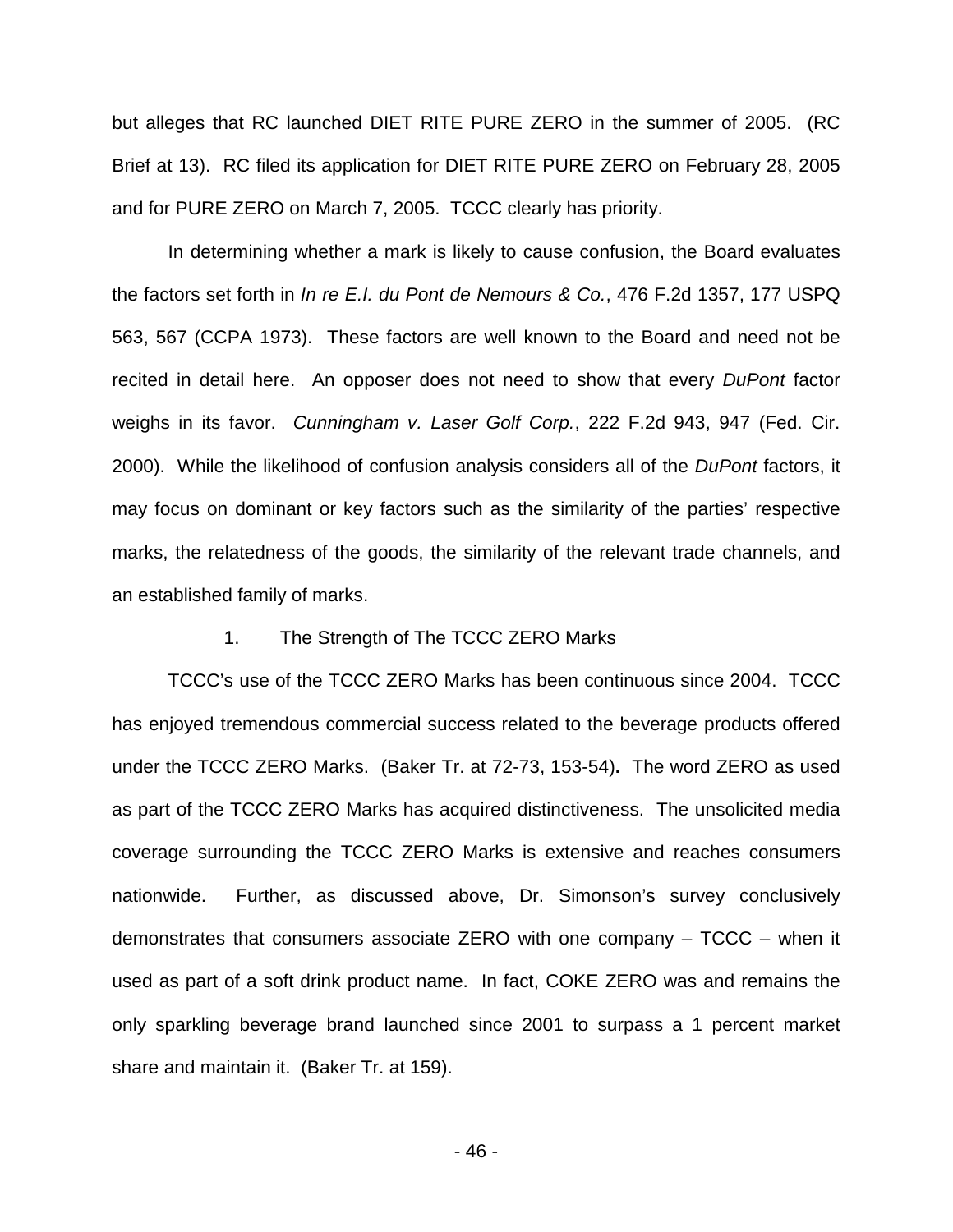#### 2. The Marks Have Similar Commercial Impressions

An oft-repeated test is "not whether the marks can be distinguished when subjected to a side-by-side comparison, but rather whether the marks are sufficiently similar in their entireties that confusion as to the source of the [goods] offered under the respective marks is likely to result." UMG Recordings, 100 USPQ2d at 1885.

The overall commercial impression of RC's ZERO Marks and the TCCC ZERO Marks are similar because, with the exception of COKE ZERO BOLD and COKE ZERO ENERGY, the marks are all compound marks that end with the word ZERO. Given the commercial success of TCCC's beverage products bearing the TCCC ZERO Marks, the word ZERO when used as part of a product name has become identified with TCCC. (Simonson Tr. at 51-54). Because ZERO is the common element in RC's ZERO Marks and the TCCC ZERO Marks, consumers will likely focus on the word ZERO and believe that PURE ZERO and DIET RITE PURE ZERO are two more members of TCCC's family of ZERO marks.

#### 3. The Goods Are Identical.

The goods identified in the applications for the TCCC ZERO Marks and RC's ZERO Marks are identical or nearly identical. The applications for RC's ZERO Marks cover "soft drinks, syrups and concentrates used in the preparation thereof." The applications for the TCCC ZERO Marks also cover these goods in addition to energy drinks and sports drinks.

4. The Channels of Trade and Classes of Purchasers are The Same.

<span id="page-48-0"></span>Given that none of the subject applications contains any restrictions on the channels of trade or targeted consumers, the Board must presume that RC's products

- 47 -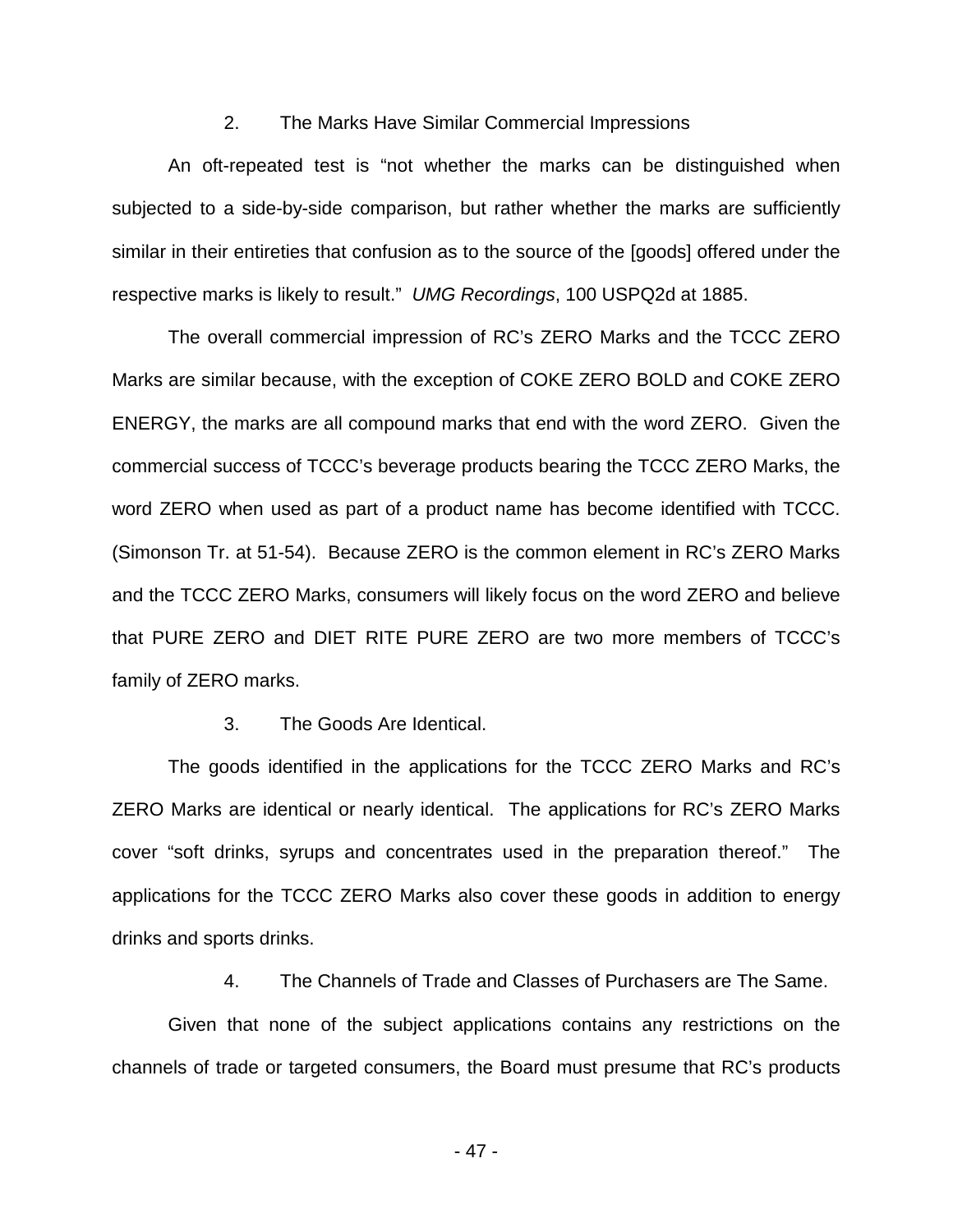bearing RC's ZERO Marks will be marketed in all of the normal trade channels for such goods and will be purchased by the usual classes of purchasers. See Octocom Systems Inc. v. Houston Computer Services, Inc., 918 F.2d 937, 16 USPQ2d 1783 (Fed. Cir. 1990). Mr. Baker testified that the DIET RITE PURE ZERO product is in fact sold in at least some of the same retail outlets as TCCC's ZERO products. (Baker Tr. at 157:9-20). Thus the channels of trade and classes of purchasers overlap and should, for purposes of section 2(d) analysis, be considered identical. (Baker Tr. at 158:1-4; 213:5-8).

#### 5. TCCC Has a Family of ZERO Marks.

The family of marks doctrine applies where the opposer has established that is has a group of marks that all include a recognizable common characteristic and the marks are composed and used in such a way that the relevant public not only associates the marks with the trademark owner but also associates the common characteristic with the trademark owner. See J & J Snack Foods Corp v. McDonald's Corp., 932 F.2d 1460, 1463 (Fed. Cir. 1991) (McDonald's has a family of marks that consist of "Mc" plus a generic food item); Han Beauty, Inc. v. Alberto-Culver Co., 236 F.3d 1333, 1336 (Fed. Cir. 2001) (Alberto-Culver owns a family of TRES- marks for hair care products). The record shows that TCCC has established a family of ZERO marks that are used and promoted in such a manner that consumers associate the marks and the word ZERO when used as part of a product name with TCCC. See supra. In view of TCCC's established family of ZERO marks, consumers are likely to believe that RC's ZERO Marks, since they also contain the common ZERO characteristic, are part of TCCC's family of ZERO marks.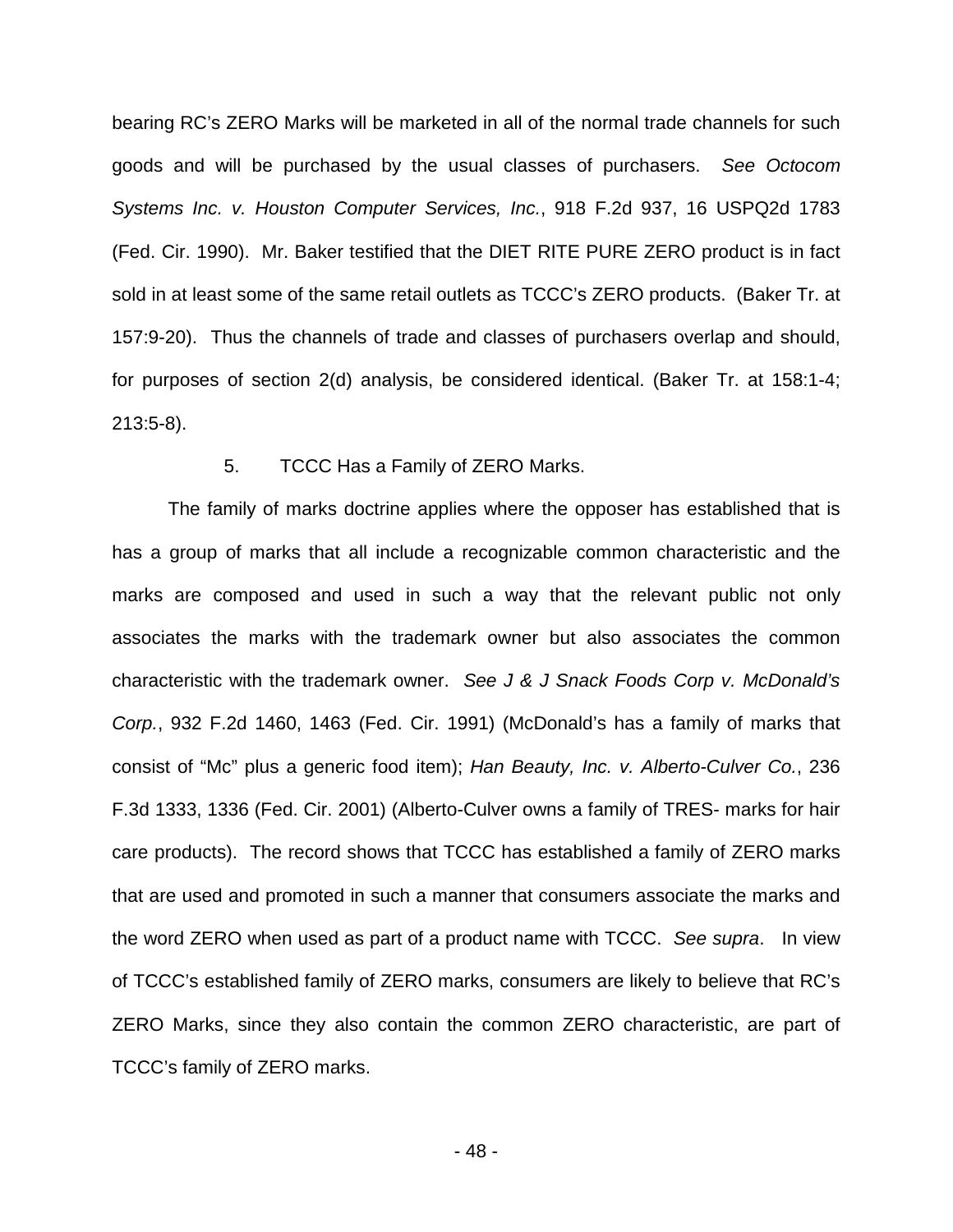After balancing the relevant *DuPont* factors, it is evident by a preponderance of the evidence that there is a strong likelihood of confusion between the TCCC ZERO Marks and RC's ZERO Marks.

### **CONCLUSION**

RC's oppositions appear to be based on the erroneous assumption that issuing registrations for the ZERO Marks without a disclaimer of ZERO somehow means TCCC will have a monopoly on the use of "zero" in connection with soft drinks. This is not true. Fair descriptive use of ordinary English language words will not be in any sense affected by granting the requested registrations without a disclaimer. Registration of the TCCC ZERO marks would be a recognition of TCCC's established rights in the entire marks and would neither create nor recognize rights in any components of the mark apart from each other. TCCC has overwhelmingly demonstrated – both before the Examining Attorneys and the Board and again by the preponderance of the evidence in this proceeding – that ZERO as used in the TCCC Marks at issue is distinctive.

Further, in view of TCCC's acquired distinctiveness in ZERO as used in the TCCC ZERO Marks and its substantially exclusive use of its family of ZERO marks, RC's PURE ZERO and DIET RITE PURE ZERO marks are likely to cause confusion with the TCCC ZERO Marks.

For all of the reasons stated above, TCCC is entitled to registration of its marks at issue without a disclaimer, and RC oppositions should be dismissed. Further, RC's ZERO marks are likely to cause confusion with the TCCC ZERO Marks. TCCC's

- 49 -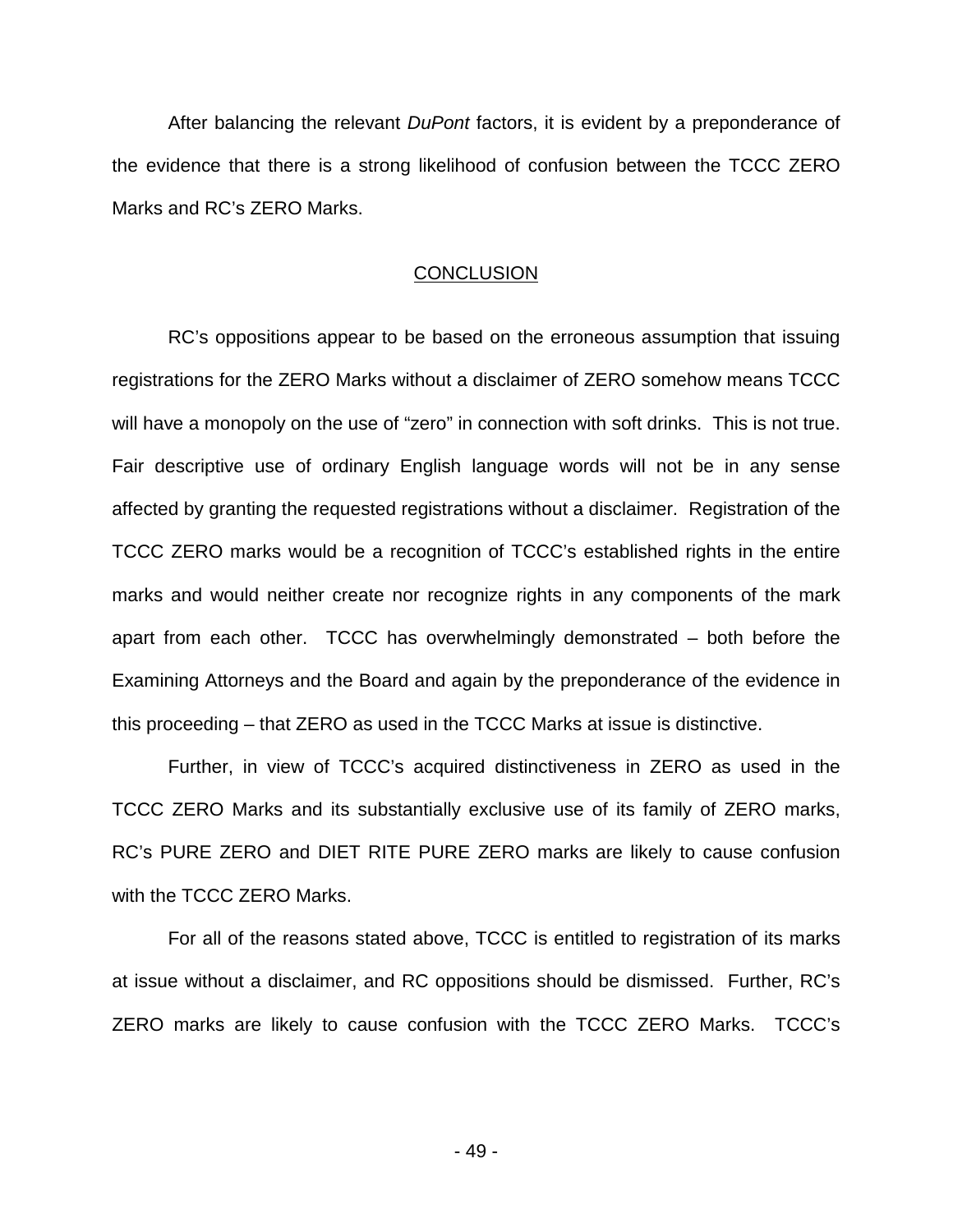opposition therefore should be sustained and RC should be refused registration for the marks DIET RITE PURE ZERO and PURE ZERO.

Respectfully submitted,

KING & SPALDING LLP

 $\overline{a}$ 

Bruce W. Baber Kathleen E. McCarthy Emily B. Brown

1180 Peachtree Street Atlanta, Georgia 30309 404-572-4600

Attorneys for Applicant and Opposer THE COCA-COLA COMPANY